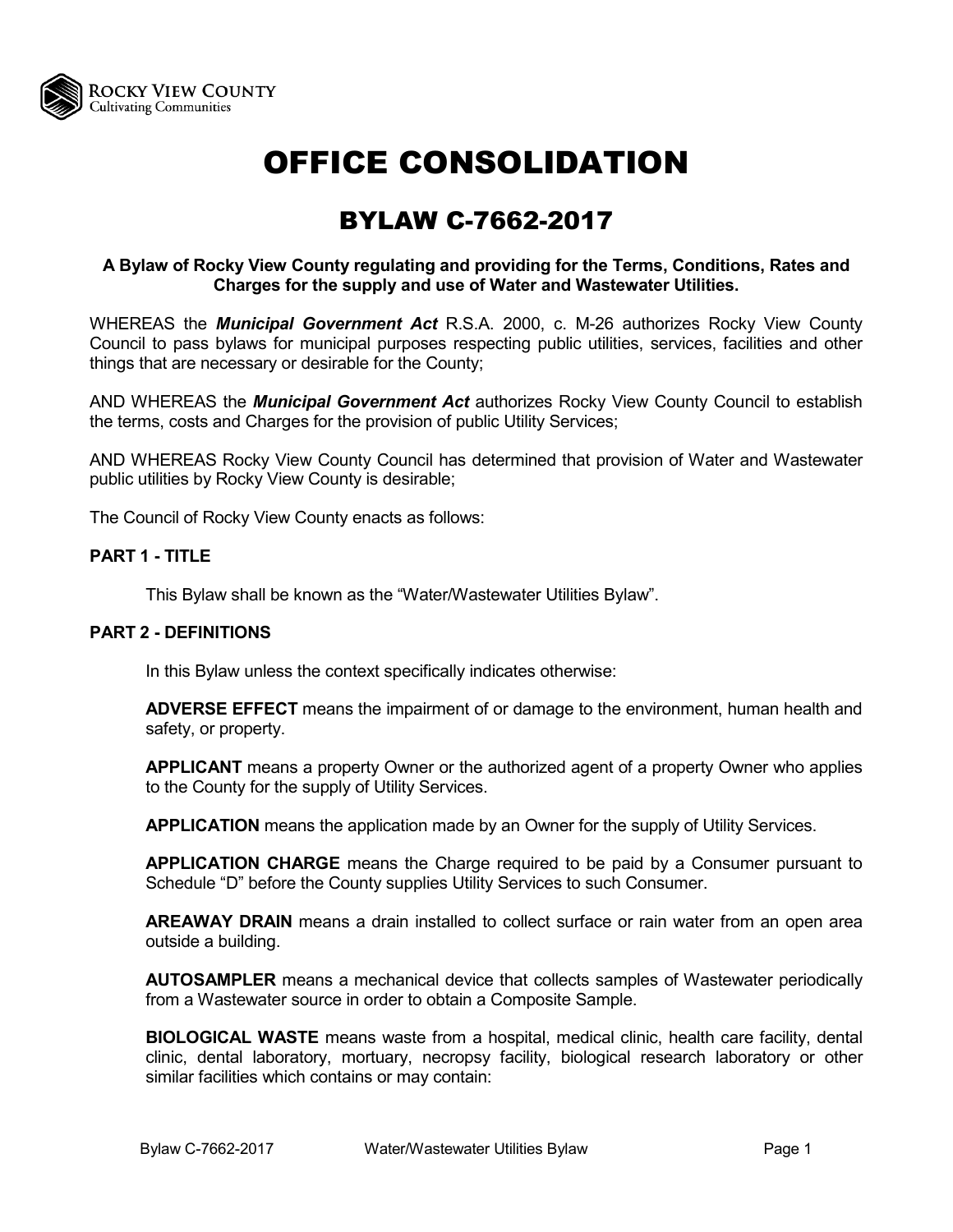- (a) pathogenic agents that cannot be effectively mitigated by Wastewater treatment; or
- (b) experimental biological matter that may be hazardous to human health or detrimental to the environment.

**B.O.D.** (denoting STANDARD BIOCHEMICAL OXYGEN DEMAND) means the quantity of oxygen utilized in the biochemical oxidation of the organic matter in Wastewater under standard laboratory procedure over a period of five (5) days at a constant temperature of 20°C, expressed in milligrams per litre.

**BRAGG CREEK SERVICE AREA** means that area of the Hamlet of Bragg Creek outlined in red in Schedule " $H$ ".<sup>[1](#page-1-0)</sup>

**BTEX** means the total of benzene, toluene, ethyl benzene, and xylenes.

**BUILDING PROJECT** means the construction, demolition or alteration of any structure anywhere in the County but does not include landscaping or the construction, alteration or demolition of garages, garden sheds and similar structures which are accessory structures to Residential Premises.

**BULK WATER** means treated Water sold or supplied by the County in distinct quantities for sale, delivery, and/or use, typically by or through hauling by truck, off-site from the point of sale and delivery from the County excluding sales or other supplies for fire suppression purposes.

**BULK WATER FACILITY** means the land, buildings, equipment and other facilities used by the County for the sale and supply of Bulk Water.

**BYLAW ENFORCEMENT OFFICER** means an individual employed by the County in the position of Bylaw Enforcement Officer.

**CHARGE or CHARGES** means any amount assessed to a Consumer as a condition to provision of Utility Services, other than a Rate, and including those Charges listed on Schedule "D".

**CHIEF ADMINISTRATIVE OFFICER** means the individual appointed to the position of Chief Administrative Officer by Council in accordance with the *Municipal Government Act* and includes his/her designate.

**CLEANOUT** means a pipe fitting that has a removable cap or plug and is so constructed that it will permit cleaning of a Service Connection connected to a Sanitary Sewer.

**C.O.D.** (denoting CHEMICAL OXYGEN DEMAND) means a measure of the oxygen equivalent of the organic matter content of a sample that is susceptible to oxidation by a strong chemical oxidant.

**COMBINED SERVICE** means the Service Connection used or intended to be used to supply Water for fire protection as well as Water for purposes other than fire protection.

<span id="page-1-0"></span> <sup>1</sup> Bylaw C-7844-2018, *2018 Water/Wastewater Utilities Amending Bylaw*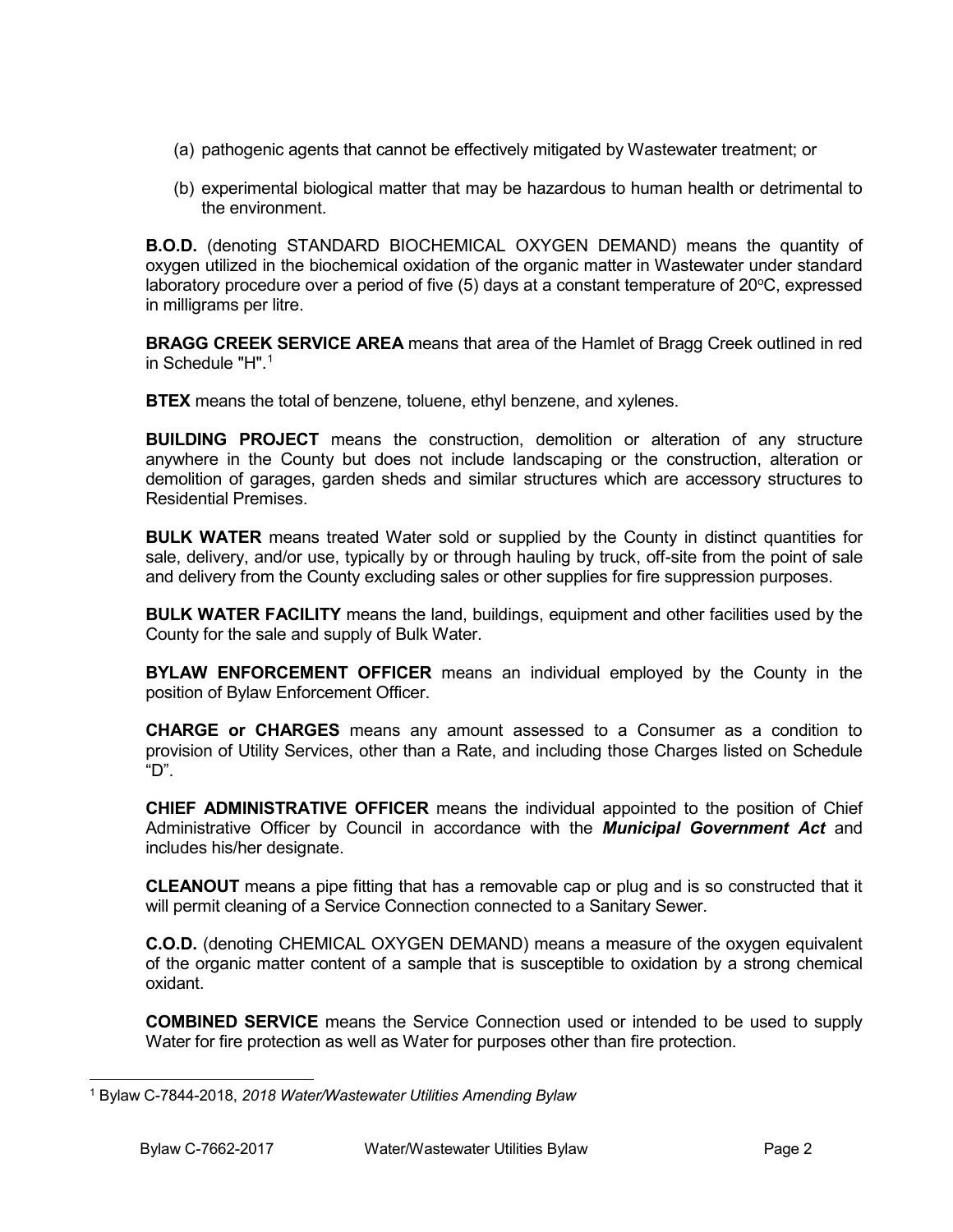**COMMERCIAL PREMISES** means all Premises in the County which are not Building Projects or Dwelling Units including but not limited to Institutional Premises and Industrial Premises.

**COMMERCIAL/INSTITUTIONAL WASTEWATER** means Wastewater that is the composite of liquid and water-carried wastes from Institutional Premises, Commercial Premises, Industrial Premises or other non-residential Premises.

**COMMUNICATION WIRE** means the wire which connects a Water Meter to a Remote Reading Device.

**COMPOSITE SAMPLE** means a sample composed of a number of Grab Samples which have been collected over a specified period of time, usually 24 hours or the operating hours of the particular Premises, and combined in proportion to the volume of Wastewater discharge such Grab Samples represent.

**CONSTRUCTION MANUAL** means the standard specifications for construction of municipal improvements as established, revised and adopted from time to time by the County.

**CONSUMER** means any Person who has entered into, or deemed to have entered into, a contract with the County for the provision of Utility Services, or who is the Owner or Occupant of any property connected to or provided with a Utilities Main Connection.

**CONTROL MANHOLE** means a manhole situated over a Service Connection connected to a Sanitary Sewer, for the purpose of observation, sampling and measurement of Wastewater.

**COUNCIL** means the duly elected Council of the County.

**COUNTY** means Rocky View County, or the area contained within the boundaries thereof, as the context requires.

**DEPOSIT** means and includes, as the context may require, a deposit or additional deposit paid pursuant to Schedule "D".

**DESIGN MANUAL** means standard guidelines for design and development of municipal improvements as established, revised and adopted from time to time by the County.

**DOMESTIC WASTEWATER** means the Wastewater that is the composite of liquid and watercarried wastes associated with the use of Water for drinking, cooking, cleaning, washing, hygiene, sanitation or other domestic purposes, that is released into a Sanitary Sewer, and Domestic Wastewater does not include Wastewater from Institutional Premises or Commercial **Premises** 

**DWELLING UNIT** means any building occupied or used as living quarters or an abode by not more than three (3) families, but does not include a condominium, apartment building, mobile home park, Institutional Premises, Lodges or Mixed Use Residential Premises.

**EMERGENCY** means a situation where there is imminent danger or risk to public safety or of serious harm to property or the County's facilities or infrastructure and includes a Water supply shortage or direction from Alberta Environment and Parks.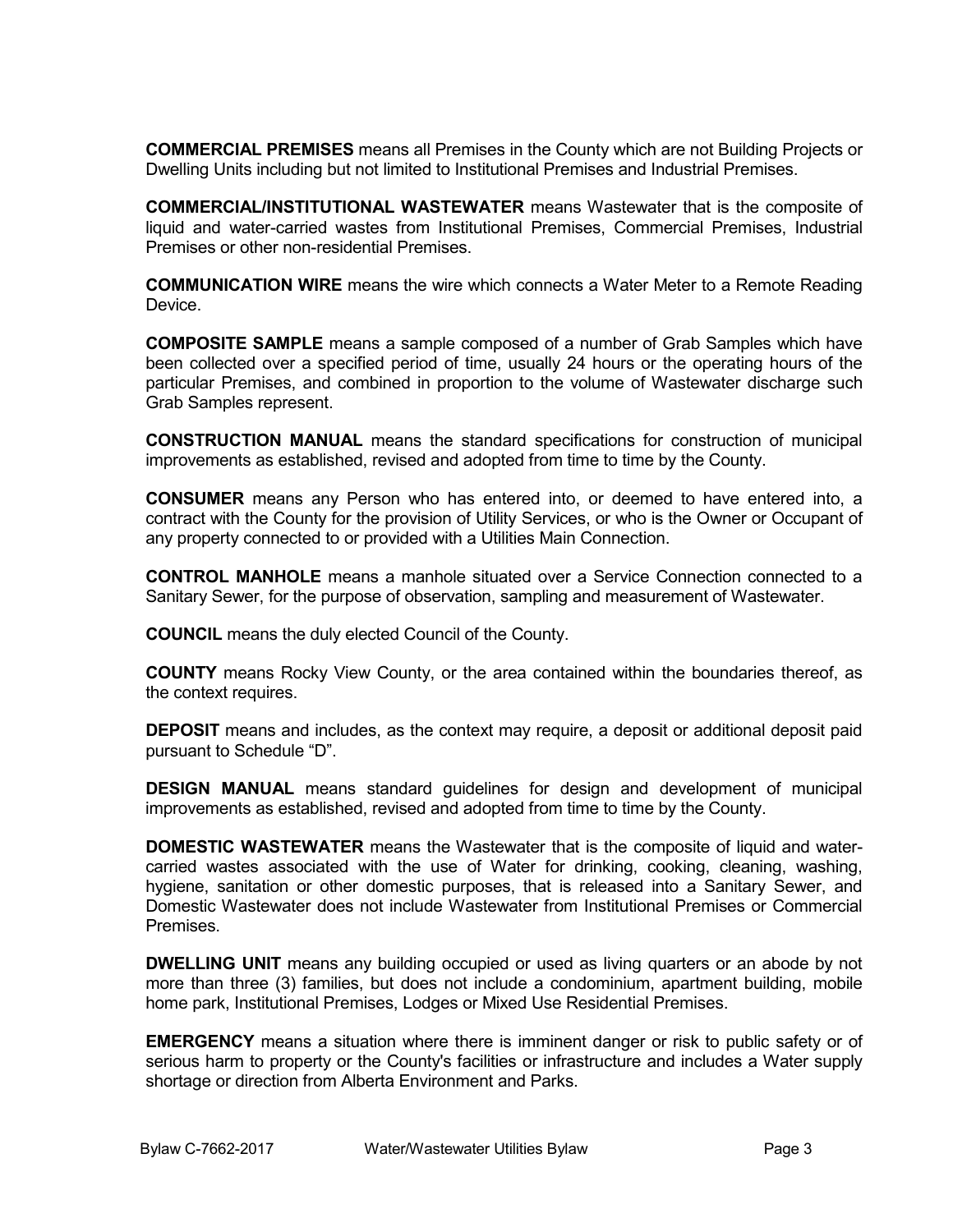**FATS, OIL AND GREASE (FOG)** means solvent extractable matter of animal, vegetable or mineral origin as set forth in the Standard Methods.

**FIRE HYDRANT** means fire hydrant owned or under the control and management of the County.

**FIRE LINE** means a pipe that is intended solely for the purpose of providing a standby supply of Water for fire protection purposes.

**FIXTURE** means a receptacle, appliance, apparatus or other device that discharges Wastewater or clear water waste and includes a Floor Drain and a Garage Drain.

**FLAMMABLE LIQUID** means a substance that is a liquid, a mixture of liquids or a liquid containing solids in solution or suspension that has a flash point not greater than 61° C as determined by American Society for Testing Materials (A.S.T.M.) method D93-48 for flash point by Pensky-Martens closed cup tester.

**FLOOR DRAIN** means a Fixture used to receive water from the floor of a building.

**FORCE MAJEURE** means events arising from acts of God, strikes, lockout, or other industrial disturbances, acts of public enemy, acts of the Queen's enemies, wars, blockades, insurrections, riots, epidemics, landslides, lightning, floods, earthquakes, explosions, fires, civil disturbance, mechanical breakdowns, intervention of federal, provincial, state or local government or from any of their agencies or boards, the order or direction of any court, and any other causes whether of the kind herein enumerated or otherwise, not within the reasonable control of the County and which by the exercise of reasonable diligence and at a reasonable cost the County is unable to prevent or overcome.

**FOUNDATION DRAIN or WEEPING TILE** means any arrangement or type of pipe placed along the perimeter of a building foundation for the collection of groundwater.

**GARAGE DRAIN** means a Fixture used to receive water from the floor of a building consisting of any garage or other enclosed structure designed, intended, utilized or capable of being utilized for the purposes of parking or storage of vehicles.

**GRAB SAMPLE** means a sample collected at a particular time and place, or over a short period of time, by taking and combining one or more samples of Water or Wastewater flow.

**GRINDER PUMP STATION** means a septic grinder pump station that adheres to the schematic set out in Schedule "I".<sup>[2](#page-3-0)</sup>

**HAULED WASTEWATER** means Wastewater transported by method other than pipeline to another point for disposal.

**HAULED WASTEWATER PERMIT** means a permit issued by the County pursuant to this or any other Bylaw to allow access to the County's Wastewater Facilities for deposit of Hauled Wastewater.

<span id="page-3-0"></span> <sup>2</sup> Bylaw C-7844-2018, *2018 Water/Wastewater Utilities Amending Bylaw*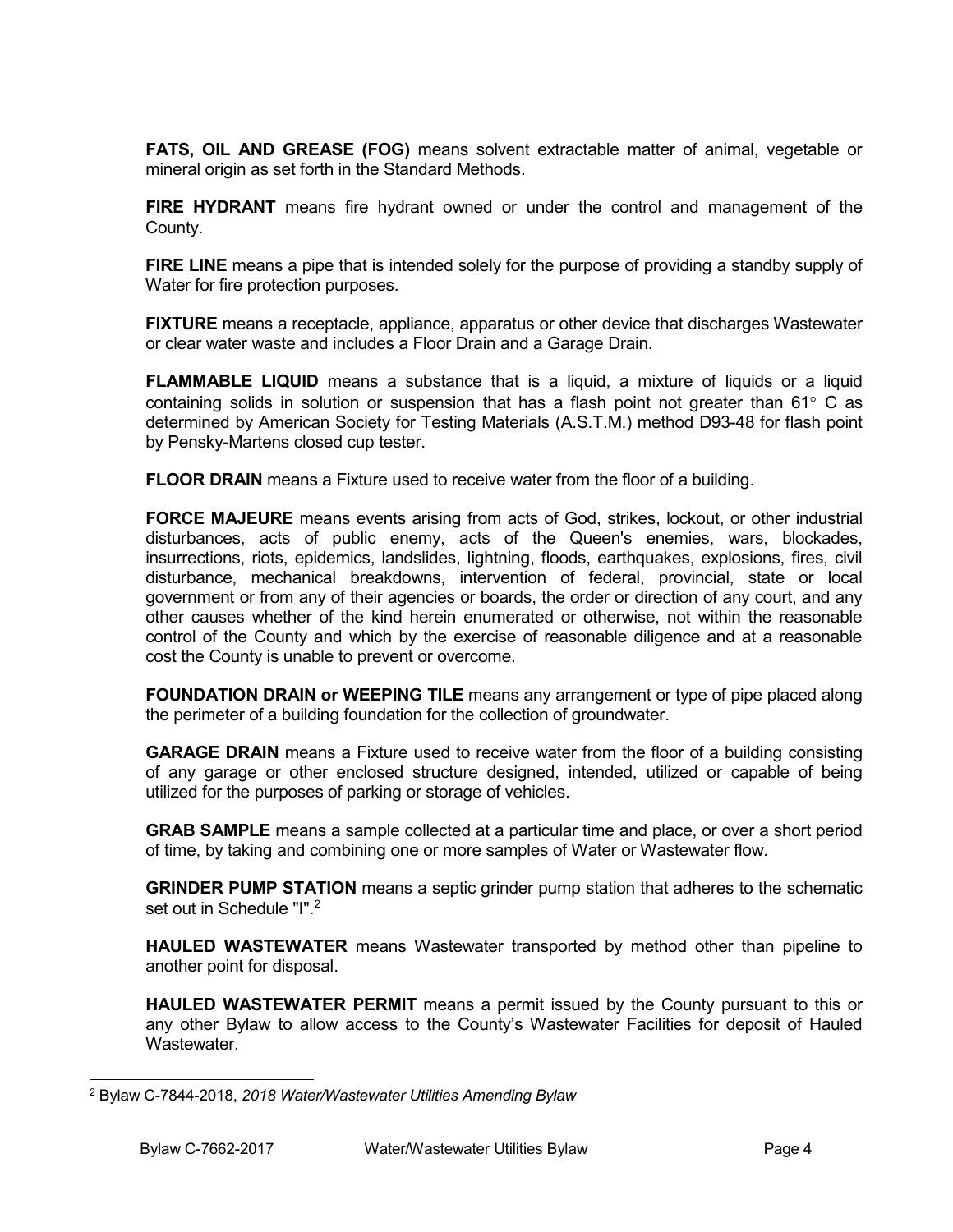# **HAZARDOUS SUBSTANCE** means:

- (a) any substance or mixture of substances, other than Pesticides, that exhibit characteristics of flammability, corrosivity, reactivity or toxicity; and
- (b) any substance that is designated as a Hazardous Substance within the regulations of the *Environmental Protection and Enhancement Act* and the Waste Control Regulation (AR129/93) of the Province of Alberta and any successor to this Act or regulations.

**HAZARDOUS WASTE** means waste defined as Hazardous Waste under the *Environmental Protection and Enhancement Act*.

**HEALTH OFFICER** means the Medical Officer of Health of Alberta Health Services, or the duly authorized representative of the Health Officer.

**HIGHWAY** means a Provincial highway under the *Highways Development and Protection Act*.

**HYDROCARBONS** means solvent extractable matter as set forth in the Standard Methods.

**INDUSTRIAL PREMISES** means Premises that are utilized for manufacturing, processing, assembly, storage, servicing, repairing and/or shipping of materials, goods and/or equipment and similar purposes.

**INDUSTRIAL WASTEWATER** means Wastewater that is the composite of liquid and watercarried wastes from Industrial Premises.

**INSTITUTIONAL PREMISES** means hospitals, schools, correctional centres and similar institutions and for the purpose of this Bylaw shall be deemed to be Commercial Premises.

**INTERCEPTOR** means a receptacle that is installed to prevent Fats, Oil and Grease, sand and grit or other materials from passing into a drainage system.

**LIME SLURRY AND RESIDUES** means a mixture of lime and water resulting in a PH in excess of 10, or Suspended Solids in excess of 1000 milligrams per litre.

**LODGES** means senior citizen lodges.

**LOT** means a lot as defined in the *Municipal Government Act* (Alberta).

**LOW PRESSURE SANITARY SEWER** means a Sanitary Sewer collection system that consists of a small diameter force main typically installed within the road right-of-way. The system requires installation of a Grinder Pump Station at each service location to convey wastewater to the low pressure sewer system.<sup>[3](#page-4-0)</sup>

**MANAGER** means the person employed by the County in the position of Utility Services Manager, or the individual designated to act in his/her place.

<span id="page-4-0"></span> <sup>3</sup> Bylaw C-7844-2018, *2018 Water/Wastewater Utilities Amending Bylaw*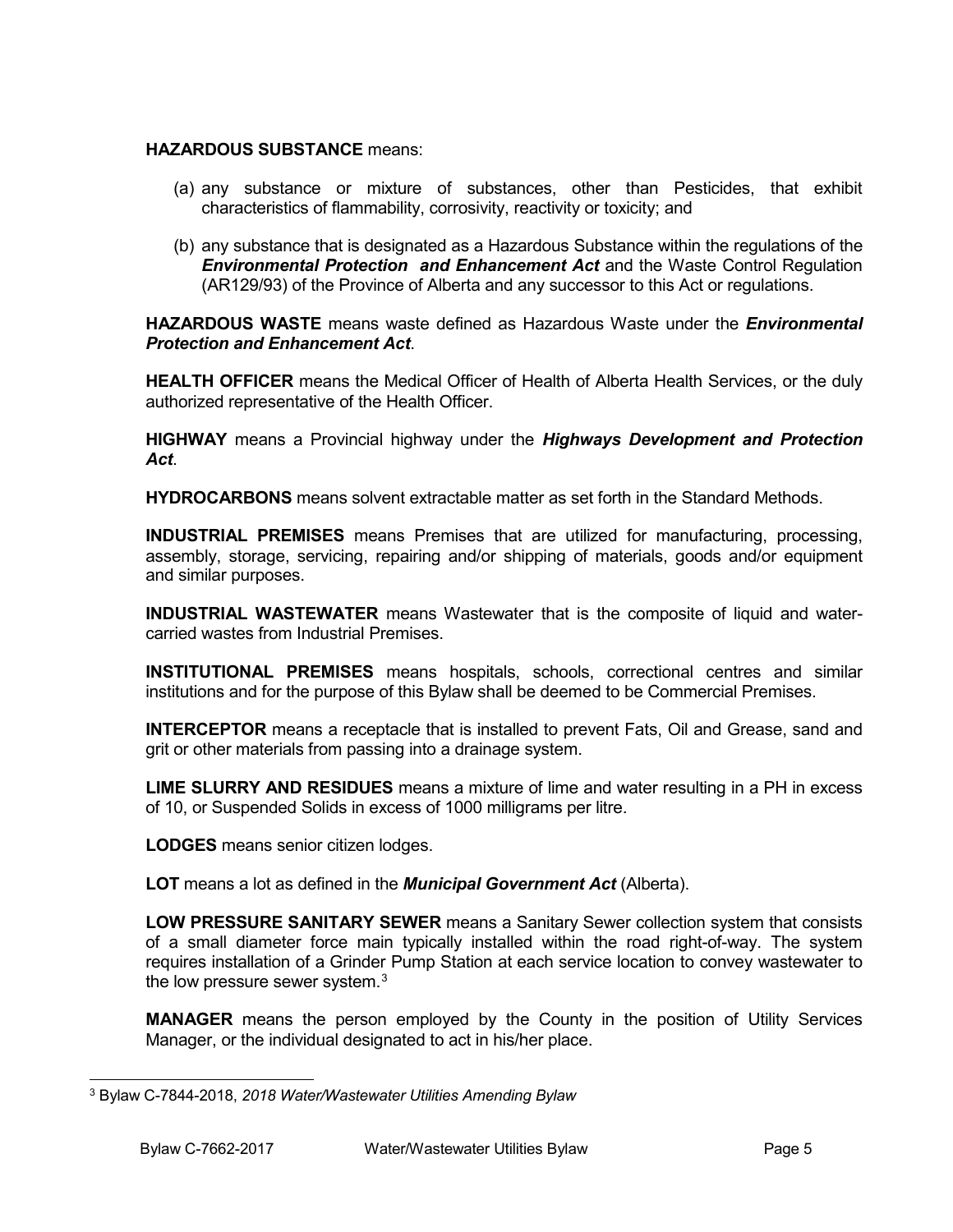**MANIFEST** means documentation accompanying deliveries of Hauled Wastewater, by a Hauled Wastewater Permit holder or otherwise, that identifies:

- (a) the generator of the Wastewater;
- (b) date and time of loading;
- (c) quantity and composition;
- (d) transporting company;
- (e) date and time of off-loading; and
- (f) signature of the Person hauling and authorizing the contents are within the limits of this Bylaw prior to the release of the load into a Wastewater Facility.

**MASTER RATES BYLAW** means County Bylaw C-7630-2017, as amended, repealed or replaced from time to time.

**MERCAPTANS (THIOLS)** means the sulphur analogs of alcohol and phenols with the general chemical formula RSH where R is the organic portion of the molecule.

**METER** means any device supplied, used or authorized by the County for the purpose of measuring the volume of Water consumed on, or the volume of Wastewater discharged from a **Premises** 

**MIXED USE RESIDENTIAL PREMISES** means Residential Premises which are attached to or form part of a commercial, recreational or industrial development, where the commercial, recreational or industrial development is intended to and does primarily serve Persons who are not living in the residential portion of the Premises but does not include a Dwelling Unit with respect to which a permit to conduct a home occupation business has been issued pursuant to the County's Land Use Bylaw.

**NATURAL OUTLET** means any outlet into a watercourse, pond, ditch, lake or other body of surface or groundwater that is not man-made.

**NO-CORRODE SERVICE CONNECTION** means a Service Connection pipe made of multiple layers of black paper.

**NON-RESIDENTIAL CONSUMER** means any Consumer who is not a Residential Consumer.

**NORMAL BUSINESS HOURS** means 8:00 a.m. to 4:30 p.m. Monday to Friday, excluding statutory and civic holidays.

**OCCUPANT** means a Person who occupies a Premises pursuant to a lease, licence or other agreement with or authorization from the Owner.

**OFFICER** means a Bylaw Enforcement Officer, Peace Officer and member of the Royal Canadian Mounted Police.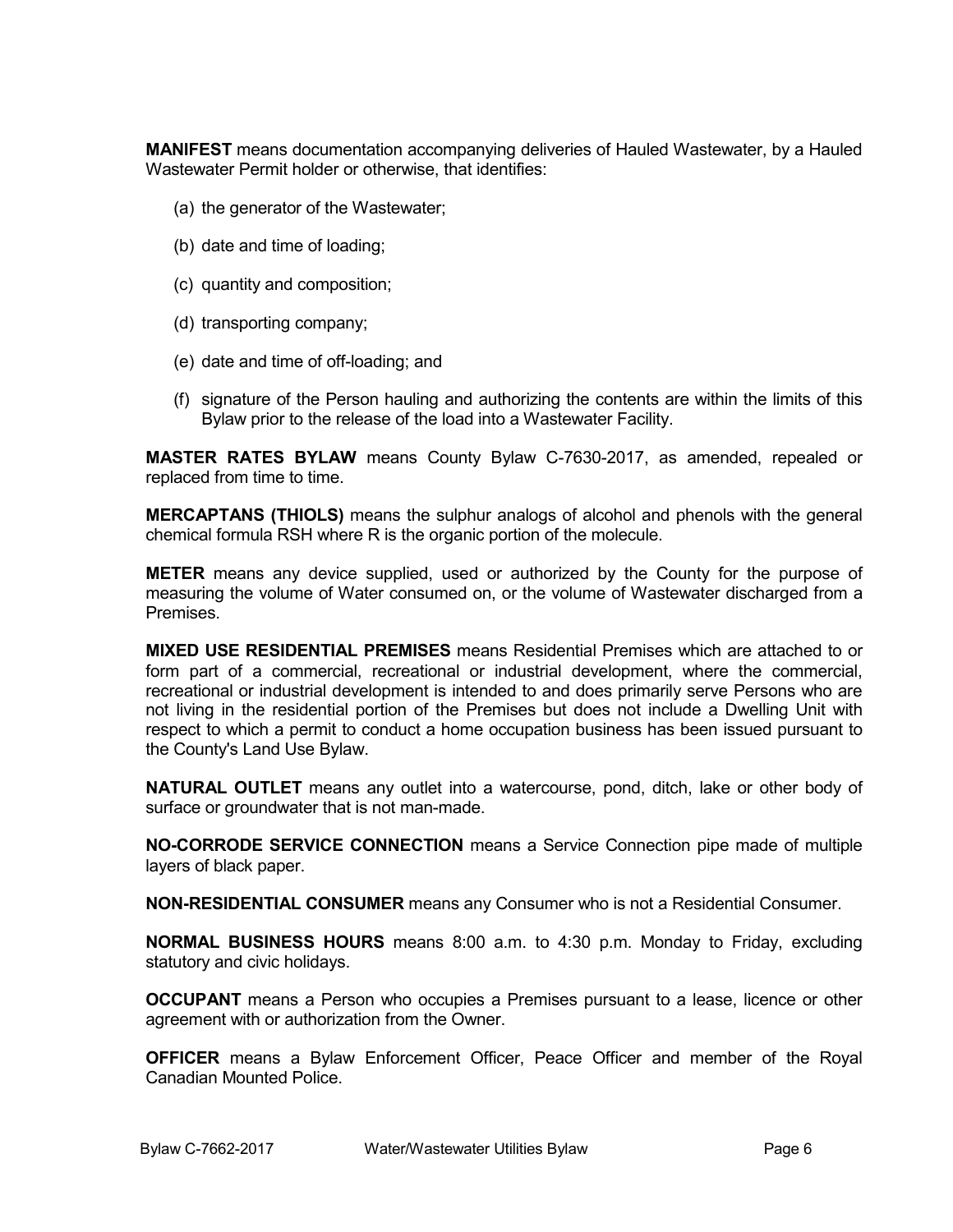**OVERSTRENGTH WASTEWATER** means Wastewater which has concentrations in excess of one or more of the following:

- (a) 300 mg/L of Biochemical Oxygen Demand (BOD);
- (b) 300 mg/L of Total Suspended Solids (TSS);
- (c) 100 mg/L of Fats, Oil and Grease (FOG);
- (d) 10 mg/L of Total Phosphorus (TP); and
- (e) 50 mg/L of Total Kjeldahl Nitrogen (TKN).

**OWNER** means the Person registered as the owner of a Premises pursuant to the provisions of the *Land Titles Act* (Alberta) and shall include a Person who is purchasing a Premises under an Agreement for Sale.

**PEACE OFFICER** means a Person employed by the County in the position of peace officer in accordance with the *Peace Officer Act*, R.S.A. 2006, Chapter P-3.5.

**PERSON** means any individual, partnership, firm, corporation, municipality, association, society, political or other group, and the heirs, executors, administrators or other legal representatives of a Person to whom the context can apply according to law.

**PESTICIDE** means any chemical having the nature of a herbicide, insecticide or fungicide.

**PH** means the logarithm of the reciprocal of the concentration of hydrogen ions in moles per litre of solution and denotes the relative alkalinity or acidity.

**PHOSPHATES** means a chemical salt classified as orthophosphates, condensed phosphates and organically bound phosphates.

**POLLUTED WASTES AND POLLUTED WATER** means materials or water that are contaminated with Prohibited Wastes or with wastes in excess of that permitted in this Bylaw.

**PREMISES** means any one or more of the following:

- (a) land;
- (b) a building or a structure;
- $(c)$  both  $(a)$  and  $(b)$ ;
- (d) part of (a) or (b)

**PRIVATE PROPERTY** means any property which is not owned or controlled by the County.

**PRIVATE WASTEWATER DISPOSAL SYSTEM** means Private Property utilized for the collection, storage, and disposal of Wastewater consisting of: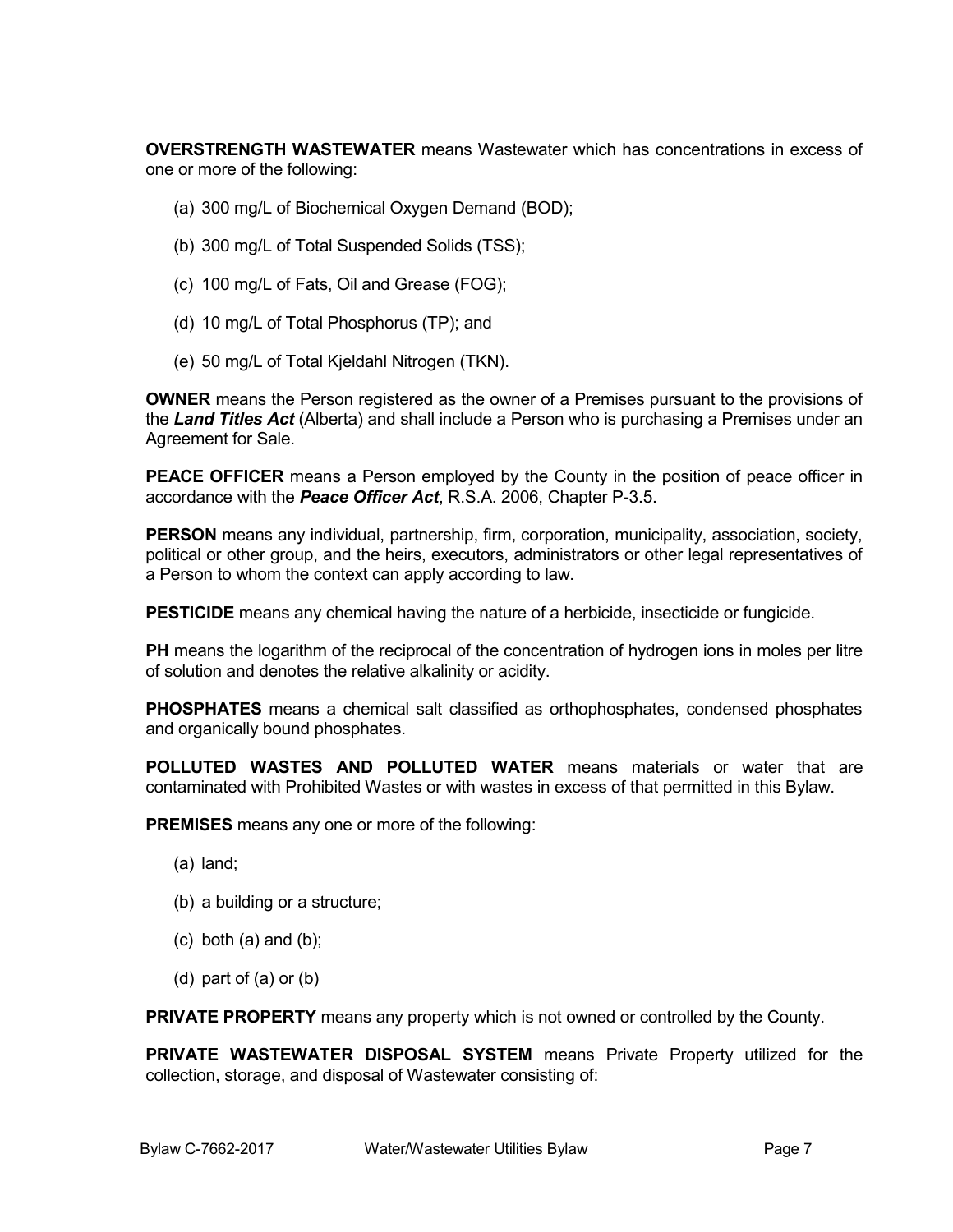- (a) septic field;
- (b) holding tank; or
- (c) other system approved by the Manager;

which are approved pursuant to this Bylaw, and/or installed and operational pursuant to any existing or future subdivision or development approval or permit respecting the property containing the building(s) serviced by the Private Wastewater Disposal System.

**PRIVATE WATER SYSTEM** means a well, storage tank or reservoir together with such related pipes, pumps and appurtenances located on Private Property utilized for the provision of potable water by the Occupants of the property.

**PROHIBITED WASTES** means Prohibited Wastes as described in Schedule "E".

**PROPERLY GROUND GARBAGE** means the wastes from the preparation, cooking and dispensing of food that have been shredded to such a degree that all particles will be carried freely under the flow conditions normally prevailing in Sanitary Sewers, with no particle large enough to be retained on a six (6) millimeter sieve.

**RADIOACTIVE SUBSTANCE** means substances defined in the *Atomic Energy Control Act* and the regulations passed there under, as amended from time to time.

**RATE or RATES** means any rate assessed by the County to a Consumer pursuant to Schedule "D".

**RAW WATER** means untreated, non-potable water.

**REGULATIONS** means regulations promulgated pursuant to the Canadian Plumbing Code and other applicable provincial legislation (Alberta).

**REMEDIAL ORDER** means an order issued pursuant to Section 545 of the *Municipal Government Act* and Part 8 of this Bylaw, substantially in the form set out in Schedule "G".

**REMOTE READING DEVICE** means the device attached to a Meter which enables the County to determine Water consumption or Wastewater generation registered by a Meter, without entering the building in which the Meter is installed.

**RESIDENTIAL CONSUMER** means the Owner or Occupant of a single family Dwelling Unit used exclusively for residential purposes which has a separate Meter.

**RESIDENTIAL PREMISES** means all buildings which are designed and used as living accommodations for individuals or families including Dwelling Units, condominiums, mobile home parks, apartment buildings, and Mixed Use Residential Premises, but does not include Institutional Premises or Lodges.

**RESTRICTED WASTES** means Restricted Wastes as defined in Schedule "F".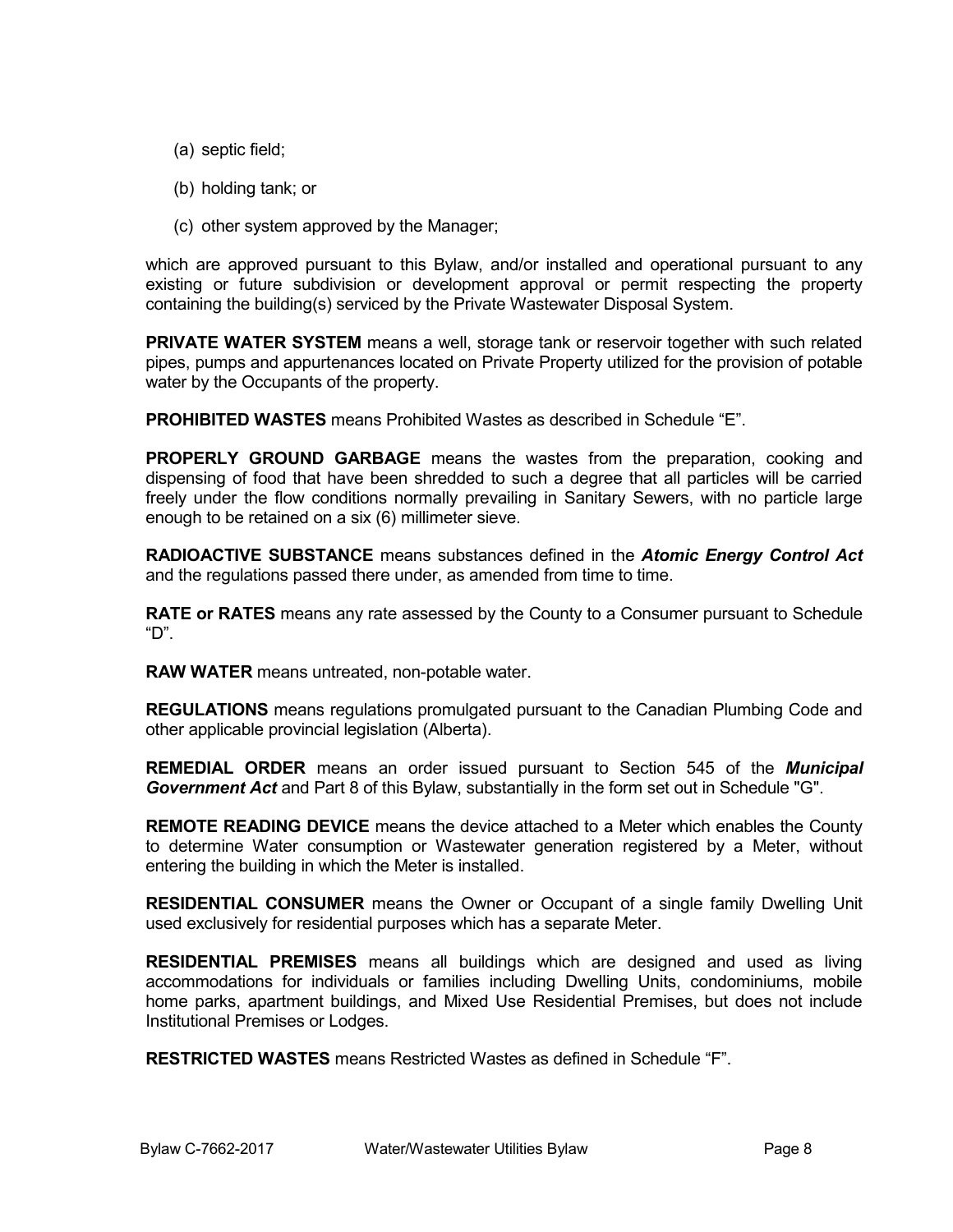**ROAD** means land which is under the direction, control and management of the County and which is shown as a road on a plan of survey that has been filed or registered in a land titles office, used as a public road and includes a bridge forming part of a public road and any structure incidental to a public road and, for the purposes of this Bylaw, includes a Highway.

**SANITARY SEWER** means a Sewer owned by the County and used for the collection and disposal of Wastewater and to which storm, surface and groundwater are not intentionally admitted.

**SEAL** means a sealed wire loop that passes through one end connection and the body of a Meter to prevent tampering.

**SERVICE AREA** means the geographical area within which the County provides, is designated to provide, or is entitled to provide Utility Services.

**SERVICE BOX** means the operating rod, casing, and extension used for the operation of a Service Valve from ground level.

**SERVICE CONNECTION** means that portion of pipes constructed or maintained by an Owner and used or intended to be used for the supply of Water or the collection of Wastewater, as the context may require, in the case of a Water Utility Service extending from the property line to the Meter, and in the case of a Sewer Utility Service extending from the property line to the main Cleanout.

**SERVICE KILL** means the physical disconnection of a Water Service Connection from a Water Main.

**SERVICE VALVE** means the valve on a Utilities Main Connection.

**SERVICING STANDARDS** means the servicing standards adopted by Council from time to time.

**SEWER** means pipes designed and installed for the collection and conveyance of Wastewater.

**SHUT-OFF** means an interruption in or discontinuation of the supply of Utility Service.

**SINGLE FAMILY RESIDENTIAL BUILDING** means a building containing one residential Dwelling Unit only and which is not attached to any other building and shall include a mobile home for the purpose of this Bylaw.

**SLUG** means any discharge of Water, Wastewater, or Industrial Wastewater which in concentrations of any given constituent or in quantity of flow exceeds for any period of duration longer than fifteen (15) minutes more than five (5) times average twenty-four (24) hour concentration or flows during normal operation.

**SPECIFIED PENALTY** means a specified penalty as defined in the *Provincial Offences Procedures Act* (Alberta).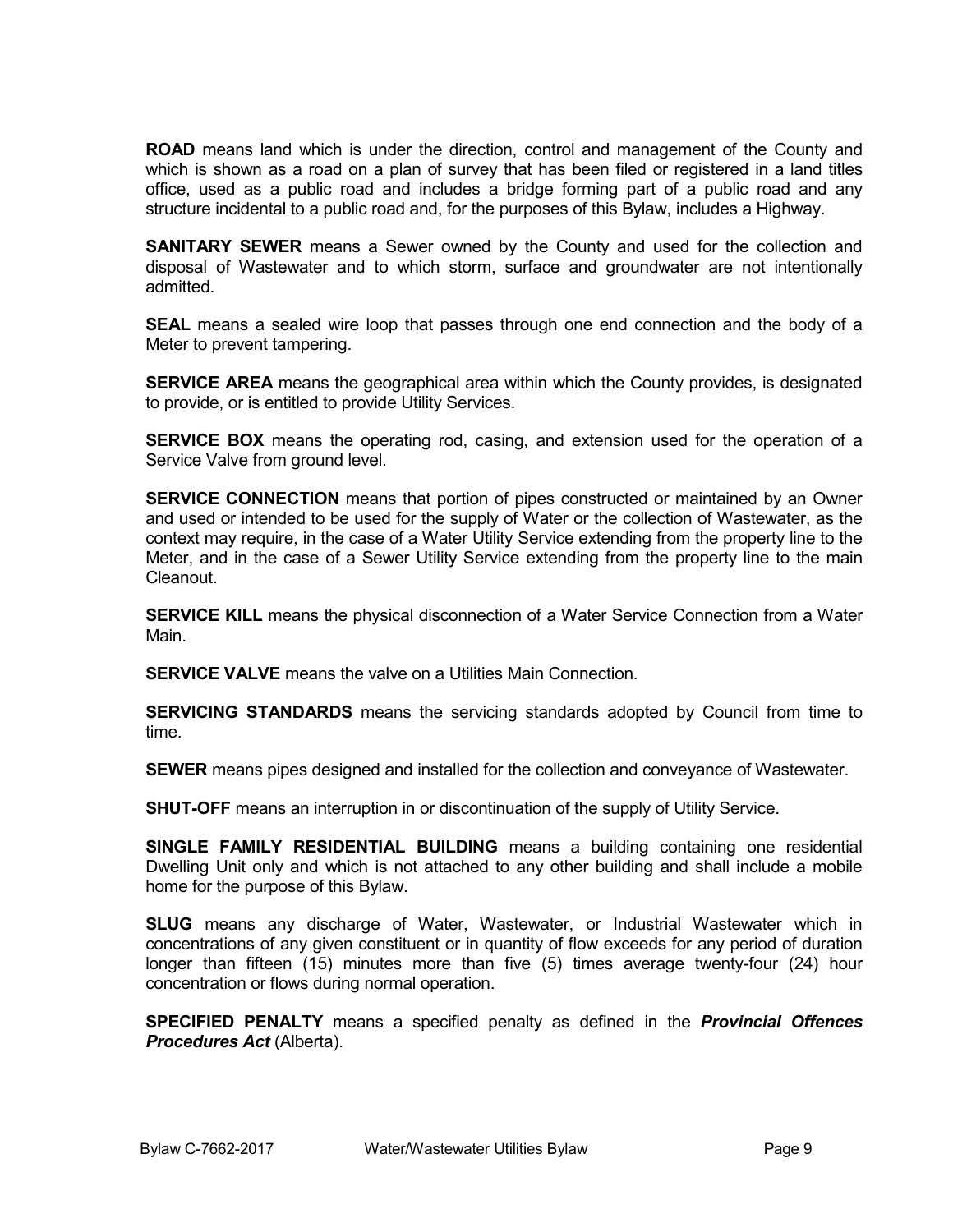**SPRINKLERING** means the distribution of Water to the surface or sub-surface of lawns, gardens, or other areas situated outside buildings by pipes, hoses, sprinklers or any other method, and shall include all uses of Water other than human and commercial consumption and firefighting.

**STANDARD METHODS** means the latest edition of "Standard Methods for the Examination of Water and Wastewater", as published by the American Public Health Association.

**STORM DRAIN** means that part of the lowest horizontal piping of a drainage system which receives the discharge from soil, incidental waste, Foundation Drain, Weeping Tile, Areaway Drain and other drainage pipes within a building or property and conveys it to the point of connection with a Storm Sewer.

**STORM SEWER** means surface works or sewer which carries storm, surface waters and other drainage from any Storm Drain or other drainage source, but not Wastewater and industrial wastes, other than unpolluted cooling water.

**SUSPENDED SOLIDS** means solids that either float on the surface of, or are in suspension in, treated or untreated water, Wastewater or other liquid, and which are removable by laboratory filtering.

**TERMS AND CONDITIONS** means the manner in which the County is to provide Utility Services as contemplated in Schedules "A"-"F" of this Bylaw.

**TEST MANHOLE** means a manhole or other facility used by the County for obtaining flow measurement and Wastewater samples of any and all discharges into any Sanitary Sewer or Storm Sewer.

**TOTAL DISSOLVED SOLIDS** means solids that dissolve in treated or untreated water, Wastewater or other liquid, and which are not removable by laboratory filtering.

**TOTAL KJELDAHL NITROGEN (TKN)** means organic nitrogen plus ammonia expressed in mg/L as set forth in Standard Methods.

**TOTAL SUSPENDED SOLIDS** (TSS) means solid matter that can be removed by filtration through a standard filter as set forth in the Standard Methods.

**UTILITIES MAIN CONNECTION** means that portion of pipes constructed by the County and used or intended to be used for the supply of Water or collection of Wastewater, as the context may require, in the case of a Water Utility Service extending from the Water Main to the property line, and in the case of a Sewer Utility Service extending from a Sanitary Sewer to the property line.

**UTILITY ACCOUNT** means an account created pursuant to Schedule "A".

**UTILITY INVOICE** means an invoice rendered to a Consumer for Rates and Charges payable pursuant to the provision of the Utility Service governed by the Bylaw.

**UTILITY SERVICE and UTILITY SERVICES** means and includes, as the context may require: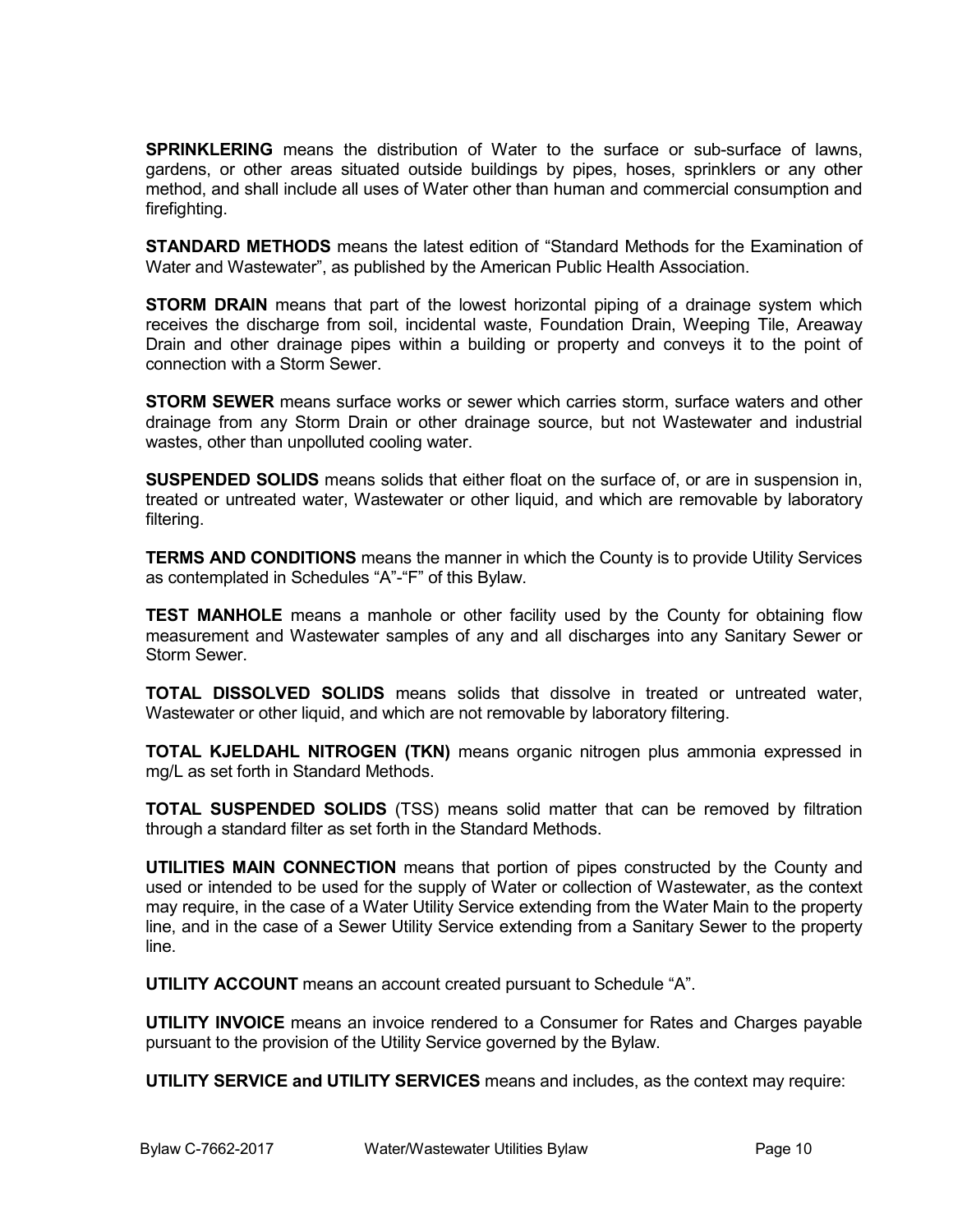- (a) the supply of Water; and/or
- (b) the provision of Wastewater collection and disposal.

**VIOLATION TAG** means a violation tag issued by the County pursuant to the *Municipal Government Act* and Part 12 of this Bylaw.

**VIOLATION TICKET** means a violation ticket as defined in the *Provincial Offences Procedures Act* (Alberta).

**VOLUNTARY PAYMENT** means a voluntary payment as defined in the *Provincial Offences Procedure Act* (Alberta).

**WASTEWATER** means a combination of water-carried wastes from a Premises, excluding ground, surface, and storm waters to the extent that such connections and discharges into the Sanitary Sewers are prohibited.

**WASTEWATER FACILITY** means a facility used by the County for the collection, treatment and disposal of Wastewater comprised of land, buildings, equipment and other facilities, and **WASTEWATER FACILITIES** means all such facilities.

**WASTEWATER TREATMENT PLANT** means the Wastewater Treatment Plant owned and operated by the County.

**WATER** means treated water suitable for human consumption.

**WATER FACILITY** means a facility used by the County for treatment and supply of Water comprised of land, buildings, reservoirs, equipment and other facilities and **WATER FACILITIES** means all such facilities.

**WATER MAIN** means those pipes installed by the County for the conveyance of Water throughout the County to which a Utilities Main Connection and a Service Connection may be connected.

**WATER TREATMENT PLANT** means the water treatment plant owned and operated by the County.

#### **PART 3 – TERMS AND CONDITIONS - GENERAL**

The general Terms and Conditions for the provision of the Utility Services are as set out in Schedule "A".

# **PART 4 – TERMS AND CONDITIONS - WASTEWATER SERVICES**

The Terms and Conditions for the provision of Wastewater Utility Services are as set out in Schedule "B".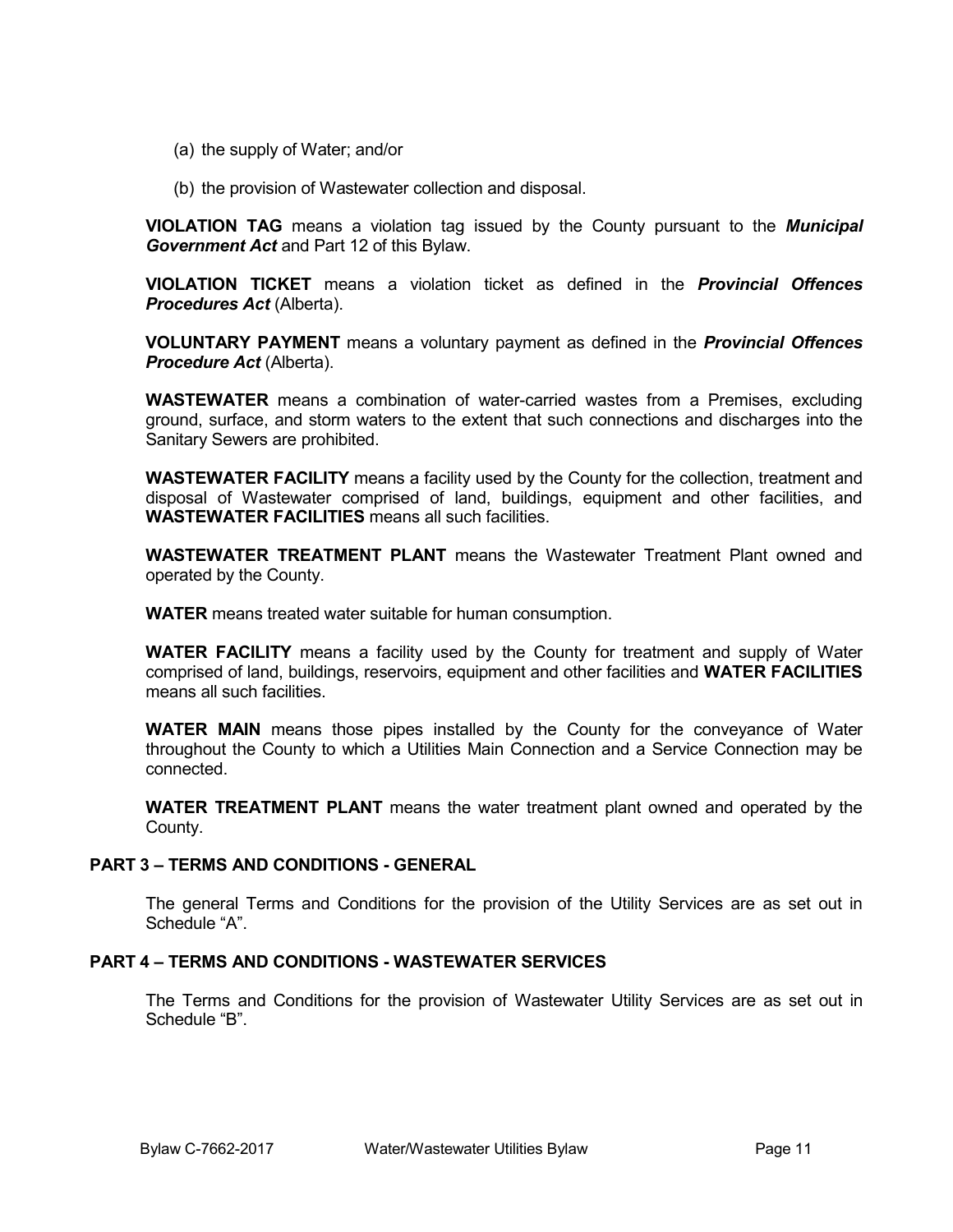# **PART 5 – TERMS AND CONDITIONS - WATER SUPPLY**

The Terms and Conditions for the provision of Water Utility Services are as set out in Schedule "C".

# **PART 6 – CHARGES AND RATES**

The County may impose:

- (a) Charges as set out in Schedule "D"; and
- (b) Rates for the provision of Utility Services as set out in Schedule "D".

# **PART 7 – OFFENCES**

- **7.01** Any Person who violates or contravenes any provision of this Bylaw is guilty of an offence.
- **7.02** It is the intention of Council that all offences created under this Bylaw be interpreted to be strict liability offences.
- **7.03** Where a contravention of this Bylaw is of a continuing nature, a contravention shall constitute a separate offence in respect of each day, or part of a day, on which that offence continues.
- **7.04** No Person shall hinder or interrupt or cause or procure to be hindered or interrupted, the County, or any of its respective employees, officers, contractors, servants, agents, workmen, or any of them, in the exercise of any of the powers and duties related to and authorized by or contained in this Bylaw.

# **PART 8 – REMEDIAL ORDERS**

- **8.01** If the Chief Administrative Officer determines that a Person is contravening this Bylaw, the Chief Administrative Officer may issue a Remedial Order to that Person. The Remedial Order may:
	- (a) direct the Person to stop doing something or to change the way in which the Person is doing it;
	- (b) direct the Person to take any action or measures necessary to remedy the contravention of this Bylaw;
	- (c) state a time within which the Person must comply with the Chief Administrative Officer's directions and provide proof of compliance to the Chief Administrative Officer; and
	- (d) state that if the Person does not comply with the directions within a specified time, the County may take the action or measure at the expense of the Person.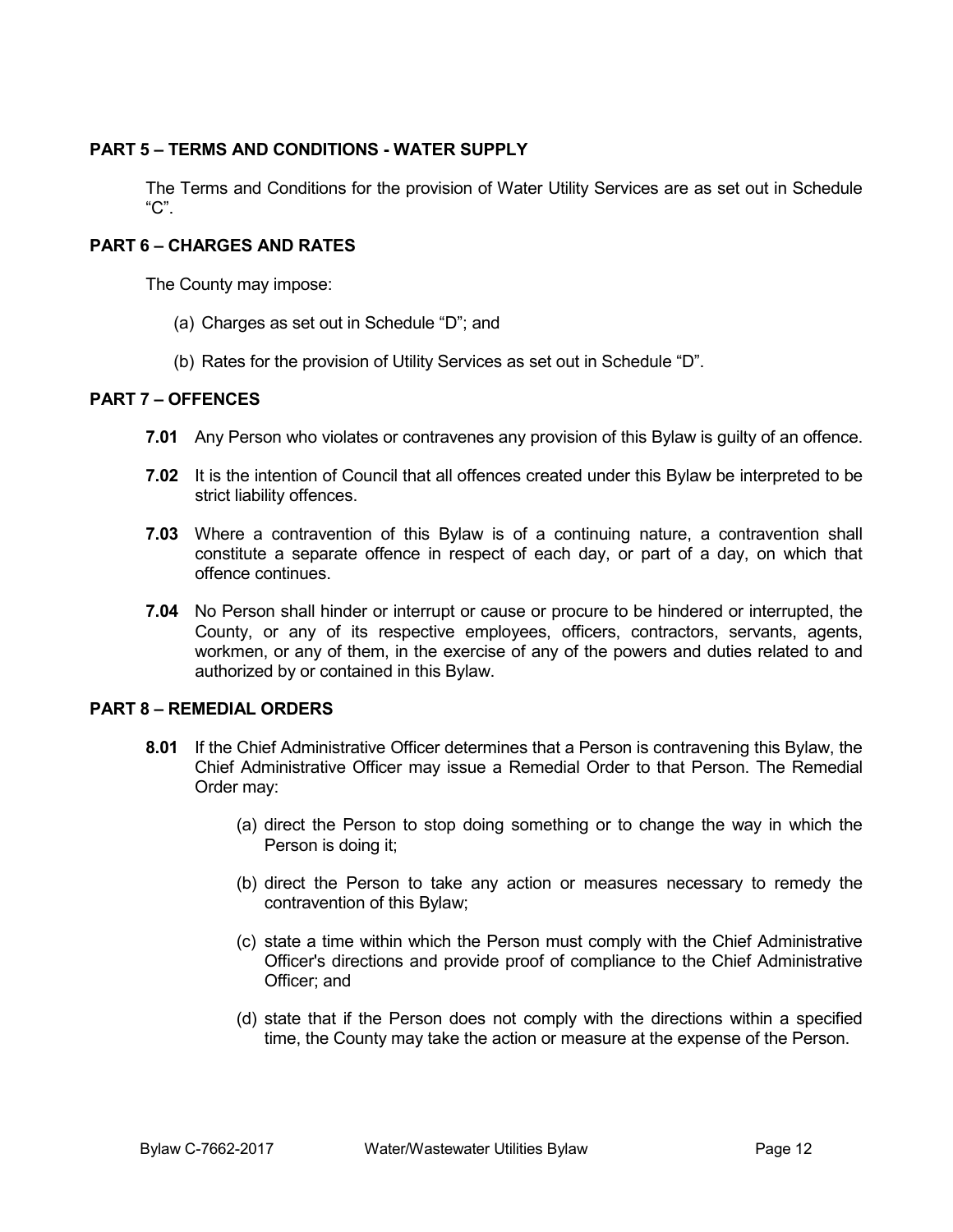- **8.02** Any Person who receives a Remedial Order may request a review of the Remedial Order by Council in accordance with Section 547 of the *Municipal Government Act* by filing a written request for review of the Remedial Order together with a fee of \$50.00 with the Chief Administrative Officer within 14 days of receipt of the Remedial Order. The request for review shall set out the grounds for the request.
- **8.03** Within thirty (30) days after receipt of the request for review, Council shall review the Remedial Order and may confirm, vary, substitute or cancel the Remedial Order and shall issue a written decision, including reasons for the decision, to the Person who requested the review.
- **8.04** Any Person affected by the decision of Council may appeal the decision to the Court of Queen's Bench in accordance with Section 548 of the *Municipal Government Act*.

# **PART 9 – SERVICE OF NOTICES AND REMEDIAL ORDERS**

- **9.01** In any case where the Chief Administrative Officer is required to issue a notice or Remedial Order to any Person pursuant to this Bylaw, the Chief Administrative Officer shall effect such service either:
	- (a) by causing a written copy of the notice or Remedial Order to be delivered to and left in a conspicuous place at or about the Premises within which the Utility Service was being supplied to the Owner or Consumer affected by such notice or where the Bylaw contravention which is the subject of the Remedial Order has occurred or is occurring;
	- (b) by causing a written copy of the notice or Remedial Order to be mailed or delivered to the last known address of the Owner as disclosed in the land registry system established by the *Land Titles Act* of Alberta as shall appear to the Chief Administrative Officer most appropriate in the circumstances; or
	- (c) by causing a written copy of the notice or Remedial Order to be mailed or delivered to the last known address of the Consumer and/or Owner as set out in the Utility Account for the Premises within which the Utility Service was being supplied to the Consumer affected by such notice or where the Bylaw contravention which is the subject of the Remedial Order has occurred or is occurring.

#### **PART 10 – INSPECTION**

**10.01** The Chief Administrative Officer is a designated officer for the purpose of Section 542 of the *Municipal Government Act* and is authorized to enter onto and into Premises to carry out inspections, remedies, enforcement or other actions with respect to this Bylaw in accordance with the *Municipal Government Act*.

#### **PART 11 – PENALITIES**

**11.01** A Person who violates any of Section 26 of Schedule "B" or Sections 7 or 11.02 of Schedule "C" shall be liable to pay: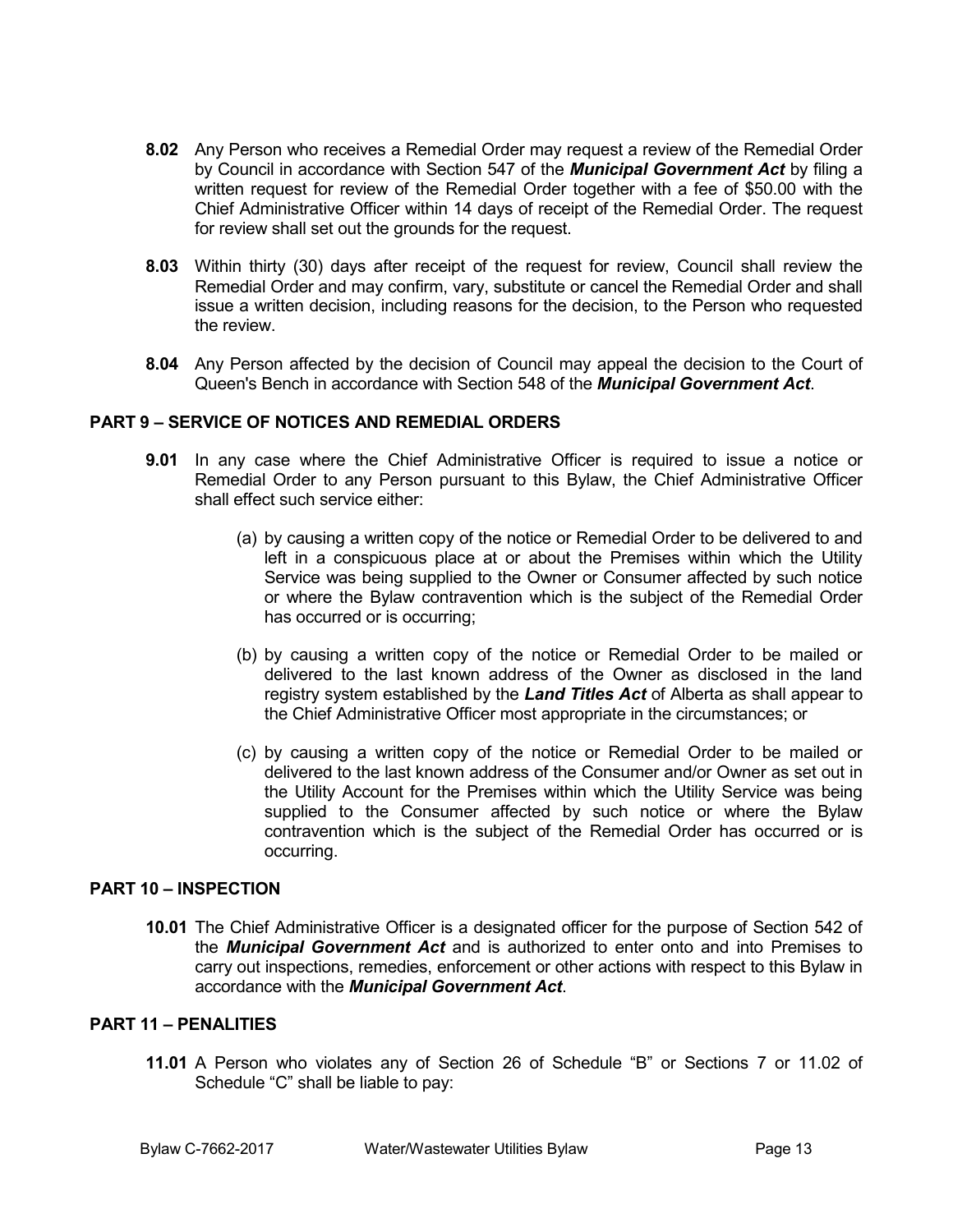- (a) for a first offence, a Specified Penalty of \$500.00;
- (b) for a second office, a Specified Penalty of \$500.00;
- (c) for a third or subsequent offence, a Specified Penalty in the sum of not less than \$500.00 and not more than \$2,500.00.
- **11.02** A Person who violates any provision other than Section 26 of Schedule "B" or Sections 7 or 11.02 of Schedule "C" of this Bylaw shall be liable to pay:
	- (a) for a first offence, a Specified Penalty in the sum of \$50.00, or upon summary conviction, a fine of not less than \$50.00 and not more than \$2,500.00;
	- (b) for a second offence, a Specified Penalty in the sum of \$100.00, or upon summary conviction, a fine of not less than \$100.00 and not more than \$2,500.00;
	- (c) for a third or subsequent offence, a Specified Penalty in the sum of \$200.00, or upon summary conviction, a fine of not less than \$200.00 and not more than \$2,500.00.

# **PART 12 – VIOLATION TAG**

- **12.01** An Officer is hereby authorized and empowered to issue a Violation Tag to any Person whom the Officer has reasonable and probable grounds to believe has contravened any provision of this Bylaw.
- **12.02** A Violation Tag may be served on such Person who is an individual, either:
	- (a) by delivering it personally to such Person; or
	- (b) by leaving a copy for such Person at his/her last known Premises with an individual at the Premises who appears to be at least 18 years of age;
		- and such service shall be adequate for the purposes of this Bylaw.
- **12.03** A Violation Tag may be served on a Person which is a corporation, either:
	- (a) by sending it by registered mail to the registered office of the corporation, or
	- (b) by delivering it personally to the manager, secretary or other executive officer of the corporation or the person apparently in charge of a branch office of the corporation at an address held out by the corporation to be its address,

and such service shall be adequate for the purposes of this Bylaw.

**12.04** The Violation Tag shall be in a form approved by the Chief Administrative Officer and shall state: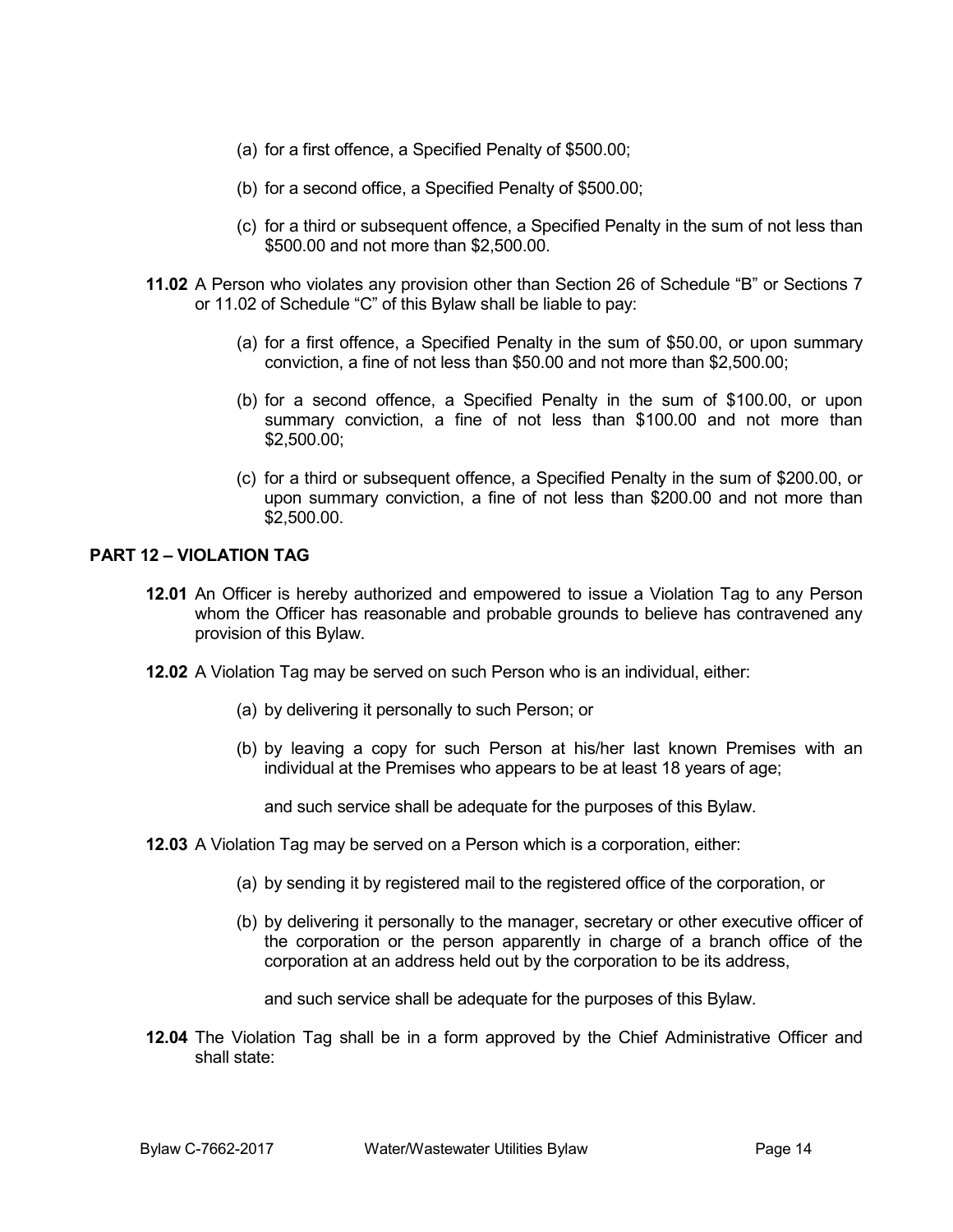- (a) the Person's name;
- (b) the offence;
- (c) the appropriate voluntary penalty for the offence as specified in this Bylaw;
- (d) that the voluntary penalty shall be paid within (10) days of issuance of the Violation Tag in order to avoid further prosecution; and
- (e) any other information as may be required by the Chief Administrative Officer.
- **12.05** Where a contravention of this Bylaw is of a continuing nature, further Violation Tags may be issued by the Officer provided, however, that no more than one Violation Tag shall be issued for each day that the contravention continues.
- **12.06** Where a Violation Tag has been issued in accordance with this Bylaw, the Person to whom the Violation Tag has been issued may, in lieu of being prosecuted for the offence, pay to the County cashier the penalty within the time frame specified in the Violation Tag.
- **12.07** The voluntary penalty for a first offence shall be 50% of the Specified Penalty for a first offence of that particular offence. The voluntary penalty for a second and each subsequent offence shall be 50% of the Specified Penalty for a second and subsequent offence of that particular offence.
- **12.08** Nothing in this Bylaw shall prevent an Officer from immediately issuing a Violation Ticket.

# **PART 13 – VIOLATION TICKET**

- **13.01** An Officer is hereby authorized and empowered to issue a Violation Ticket to any Person whom the Officer has reasonable and probable grounds to believe a Person has contravened any provision of this Bylaw.
- **13.02** A Violation Ticket may be served on such Person who is an individual, either:
	- (a) by delivering it personally to such Person, or
	- (b) by leaving a copy for such Person at his/her last known Premises with an individual at the Premises who appears to be at least 18 years of age,

and such service shall be adequate for the purposes of this Bylaw.

- **13.03** A Violation Ticket may be served on a Person which is a corporation, either:
	- (a) by sending it by registered mail to the registered office of the corporation, or
	- (b) by delivering it personally to the manager, secretary or other executive officer of the corporation or the person apparently in charge of a branch office of the corporation at an address held out by the corporation to be its address,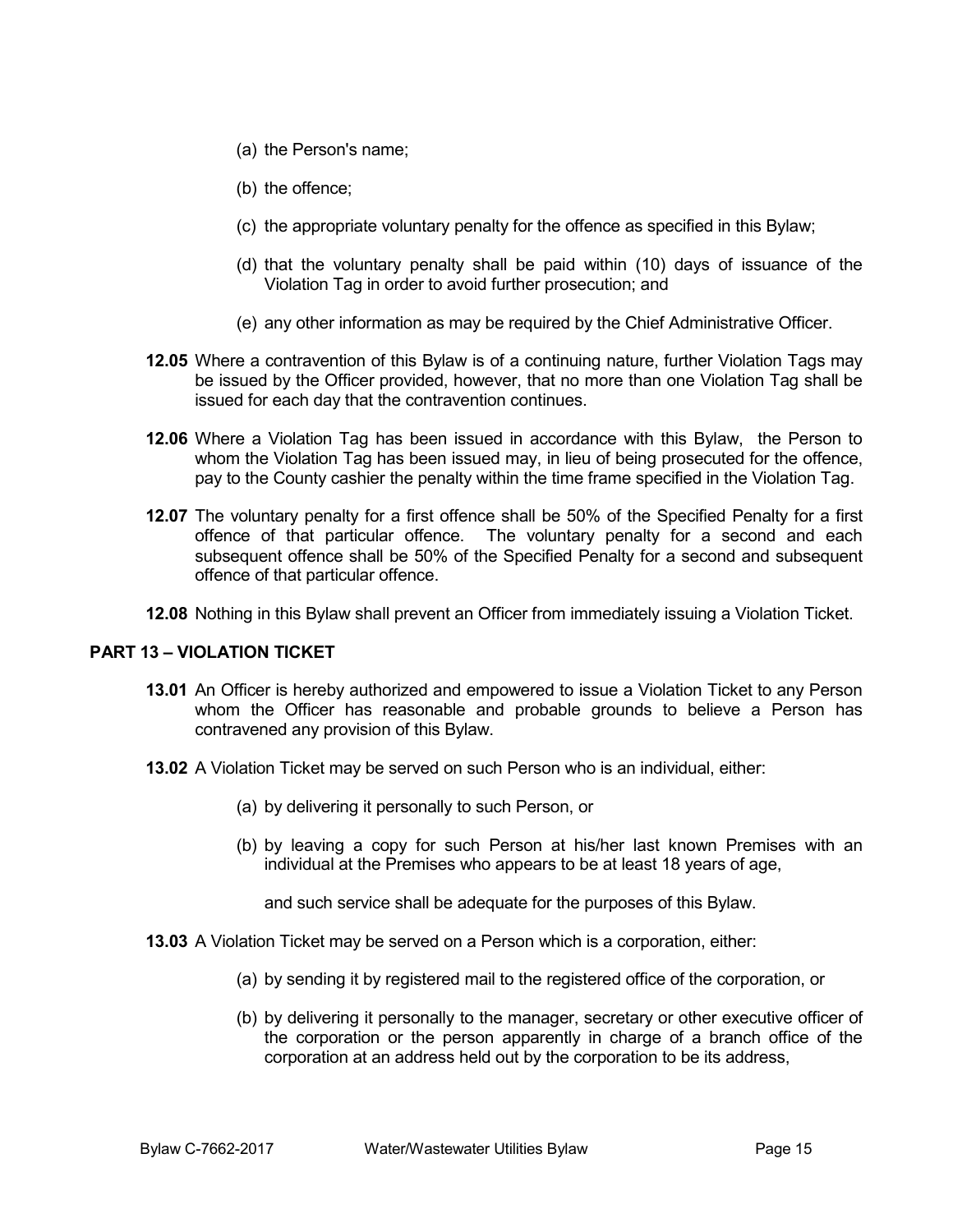and such service shall be adequate for the purposes of this Bylaw.

#### **PART 14 – RECOVERY OF ENFORCEMENT COSTS**

- **14.01** The expenses and costs of any action or measures taken by the County under this Bylaw are an amount owing to the County by the Person in contravention of this Bylaw.
- **14.02** Where the Owner contravened this Bylaw and the contravention occurred on the Owner's Premises, any unpaid expenses or costs may be added to the tax roll of that Premises in accordance with the *Municipal Government Act*.
- **14.03** The costs and expenses incurred by the County in the enforcement of this Bylaw may be collected as a civil debt.

#### **PART 15 – TRANSITIONAL**

- **15.01** Bylaw C-7662-2017 is passed when it receives third reading, and is signed by the Reeve or Deputy Reeve and the County Manager or Designate, as per the Municipal Government Act.
- **15.02** Bylaws C-5083-1999 and C-5643-2002 are repealed, all as of the date that this Bylaw comes into effect.

| READ A FIRST TIME IN COUNCIL this  | $23rd$ day of May, 2017 |
|------------------------------------|-------------------------|
| READ A SECOND TIME IN COUNCIL this | $23rd$ day of May, 2017 |

*UNAMIMOUS PERMISSION FOR THIRD READING day of , 2017*

READ A THIRD TIME IN COUNCIL this 13<sup>th</sup> day of June, 2017

"Greg Boehlke"

\_\_\_\_\_\_\_\_\_\_\_\_\_\_\_\_\_\_\_\_\_\_\_\_\_\_\_\_\_\_\_\_\_\_ Reeve or Deputy Reeve

"Charlotte Satink"

 $\overline{\phantom{a}}$  , and the set of the set of the set of the set of the set of the set of the set of the set of the set of the set of the set of the set of the set of the set of the set of the set of the set of the set of the s County Manager or Designate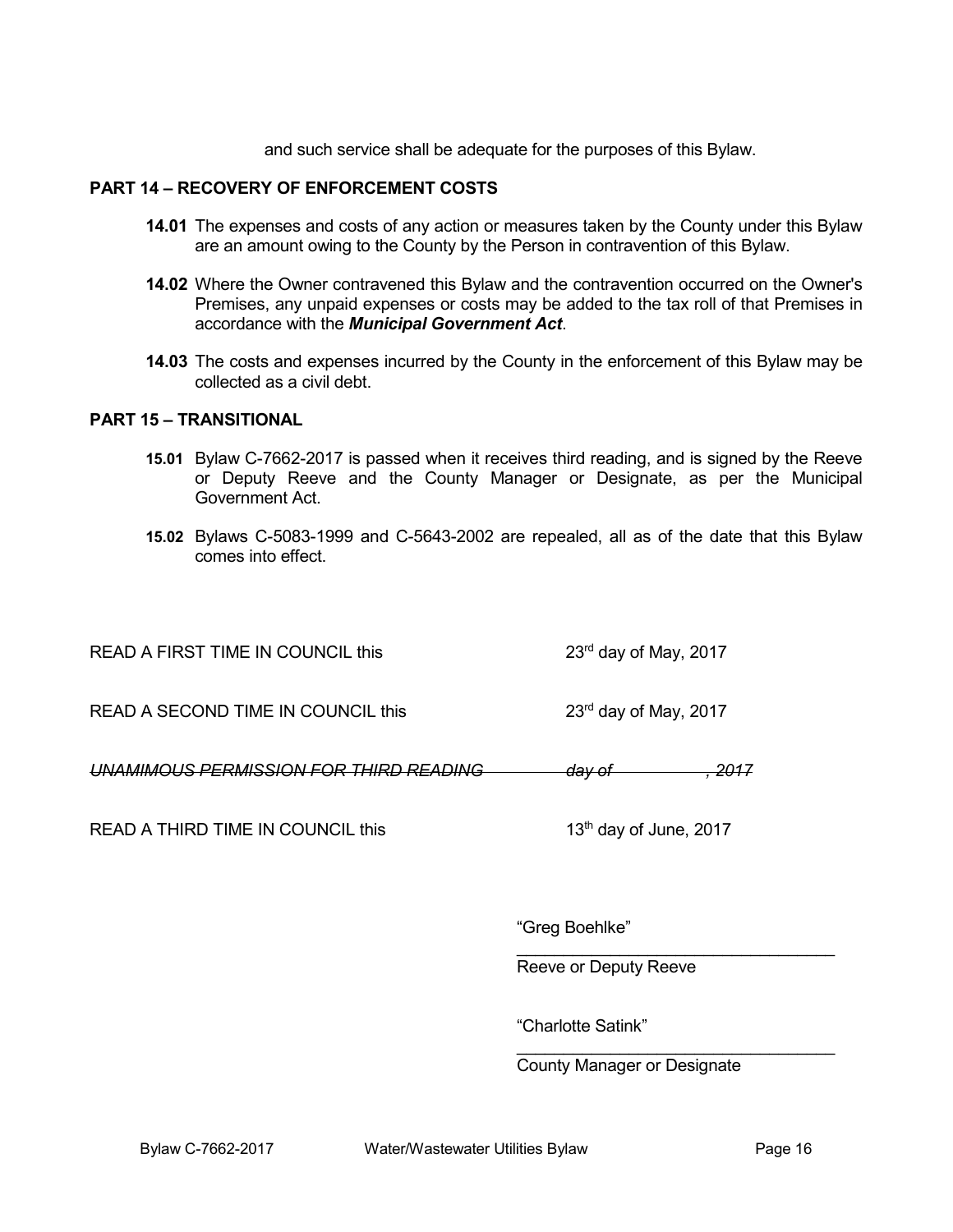June 13, 2017

Date Bylaw Signed

\_\_\_\_\_\_\_\_\_\_\_\_\_\_\_\_\_\_\_\_\_\_\_\_\_\_\_\_\_\_\_\_\_\_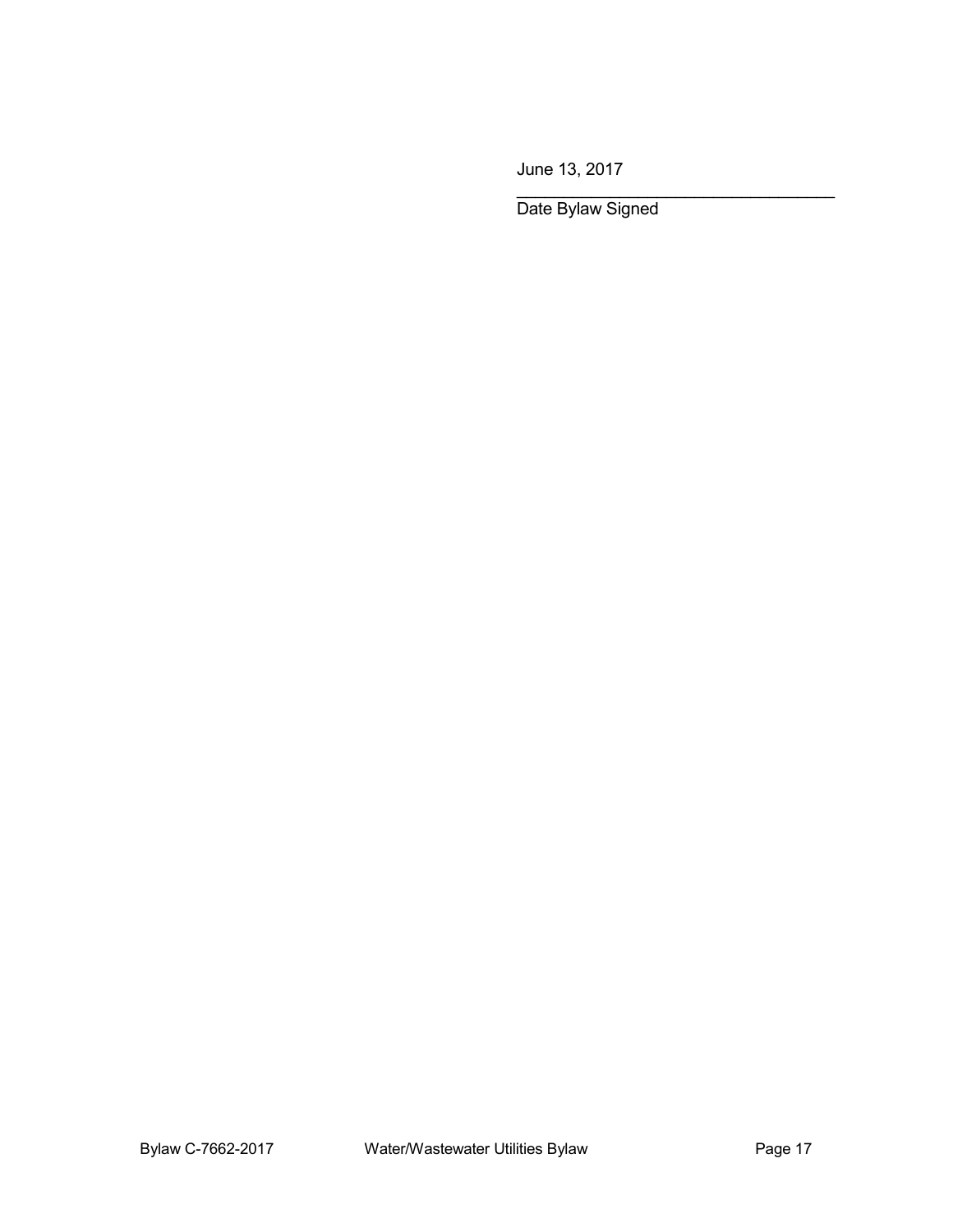# **SCHEDULE "A"**

## TERMS AND CONDITIONS OF SERVICE - GENERAL

#### **MANAGEMENT**

- **1.** The County shall, in accordance with the Terms and Conditions prescribed in this Bylaw, be responsible for the operation and management of all of the County's facilities and equipment utilized for:
	- **(a)** Wastewater collection, treatment and disposal; and
	- **(b)** the treatment, supply, or distribution of Water.
- **2.** The Manager may establish standards, guidelines and specifications for the design, construction and maintenance of all works required for the operation of the County's Utilities Services.
- **3.** The Manager shall exercise the powers and perform the duties with respect to Utilities Services given or assigned to him/her by this and any other Bylaw of the County.

#### **INSPECTIONS**

- **4.** The Chief Administrative Officer or his/her designate together with any duly authorized employee of the County, or contractor engaged by the County, bearing proper credentials and identification, may enter upon any Premises for the purpose of inspection, observation, measurement, sampling or testing in accordance with the provisions of Part 10 of this Bylaw and the *Municipal Government Act*. If such an inspection discloses any failure, omission, or neglect respecting any Utility Services upon the Premises, or discloses any defect in the location, construction, design or maintenance of any facility or connection, the Chief Administrative Officer or his/her designate may, in writing, notify the Consumer, Owner, proprietor or occupier to rectify the cause of complaint within a reasonable time as determined by the Chief Administrative Officer or his/her designate. Such Person shall, within the time specified in the notice, rectify the complaint stated in the notice.
- **5.** Notwithstanding Section 4, the Chief Administrative Officer or his/her designate may issue a Remedial Order in accordance with Part 8 of the Bylaw at any time.
- **6.** Whilst acting under the authority of Section 4 of this Schedule, the Chief Administrative Officer, his/her designate, employee or contractor, as the case may be, shall observe all safety rules applicable to the Premises established by the Owner or Occupant.
- **7.** For the purpose of determining compliance or non-compliance with the provisions of this Bylaw, the County may test Water and/or Wastewater streams located within a Residential or Commercial Premise, at a Test Manhole or at the discharge point where the Wastewater enters any Sanitary Sewer.
- **8.** A single Grab Sample or a Composite Sample may be used to determine compliance with any provision of the Bylaw.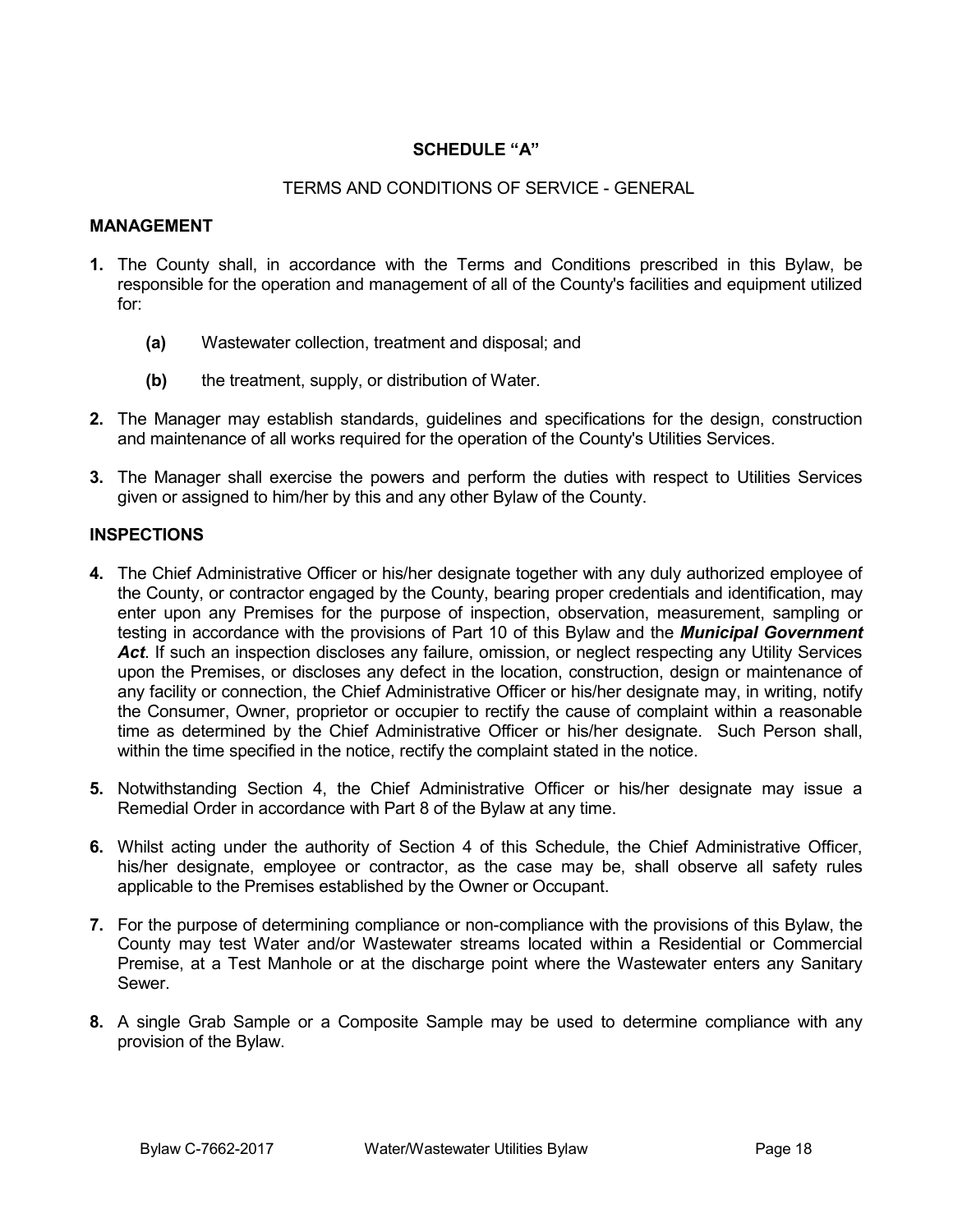**9.** Any duly authorized employee of the County, or contractor engaged by the County, bearing proper credentials and identification may enter upon the easement area of any Premises which is subject to an easement in favour of the County for the purpose of, but not limited to, the inspection, observation, measurement, repair or maintenance of any portion of works lying within such easement area.

# **ENGINEERING COSTS**

**10.** In any case under this Bylaw in which a Person is required to pay the cost of work to be done by the County, or a contractor engaged by the County, the cost shall include an engineering expense consisting of all the County's direct and indirect expenses arising out of such work including but not limited to reasonable out of pocket expenses such as travel, meals, etc..

# **RATES AND CHARGES**

**11.** Unless otherwise provided, all Rates and Charges payable to the County for or in respect of the issuance of permits and other services provided by the County pursuant to this Bylaw shall be levied and paid in accordance with the provisions of this Bylaw, Schedule "A" to "G" inclusive, the Master Rates Bylaw, and other applicable Bylaws as amended from time to time.

#### **NEW SERVICES**

- **12.** Each Service Connection shall be constructed and maintained by the Owner of the Premises on which it is located in accordance with the requirements of this Bylaw and the Regulations.
- **13.** Each Utilities Main Connection shall be constructed under supervision of the County at the expense of the Owner of the Premise benefited by the Utility Service.
- **14.** Application for connection of Water or Sewer Utility Services to a property shall be made by the Owner on the form prescribed by the County and it shall be accompanied by a site plan showing the size and location of the service and any other information required to appropriately design and install the service.
- **15.** The cost of installation of a Utilities Main Connection as estimated by the Manager shall be paid by the Owner to the County prior to installation of the service.
- **15.1** Provided that pipes forming part of the County's Water Main and/or Sanitary Sewer are located within a road, easement, public utility lot, utility right of way, or other property owned or controlled by the County, the Chief Administrative Officer may require the Owner of Premises located adjacent to the Water Main and/or Sanitary Sewer to connect that Premises to the Water Main and/or Sanitary Sewer including but not limited to requiring the Owner to:<sup>[4](#page-18-0)</sup>
	- **(a)** provide or pay for a Service Connection and Utilities Main Connection from that Premises to the Water Main and/or Sanitary Sewer including the installation of an on-lot septic Grinder Pump Station when connecting to a Low Pressure Sanitary Sewer at the Owner's sole cost and expense;

<span id="page-18-0"></span> <sup>4</sup> Bylaw C-7844-2018, *2018 Water/Wastewater Utilities Amending Bylaw*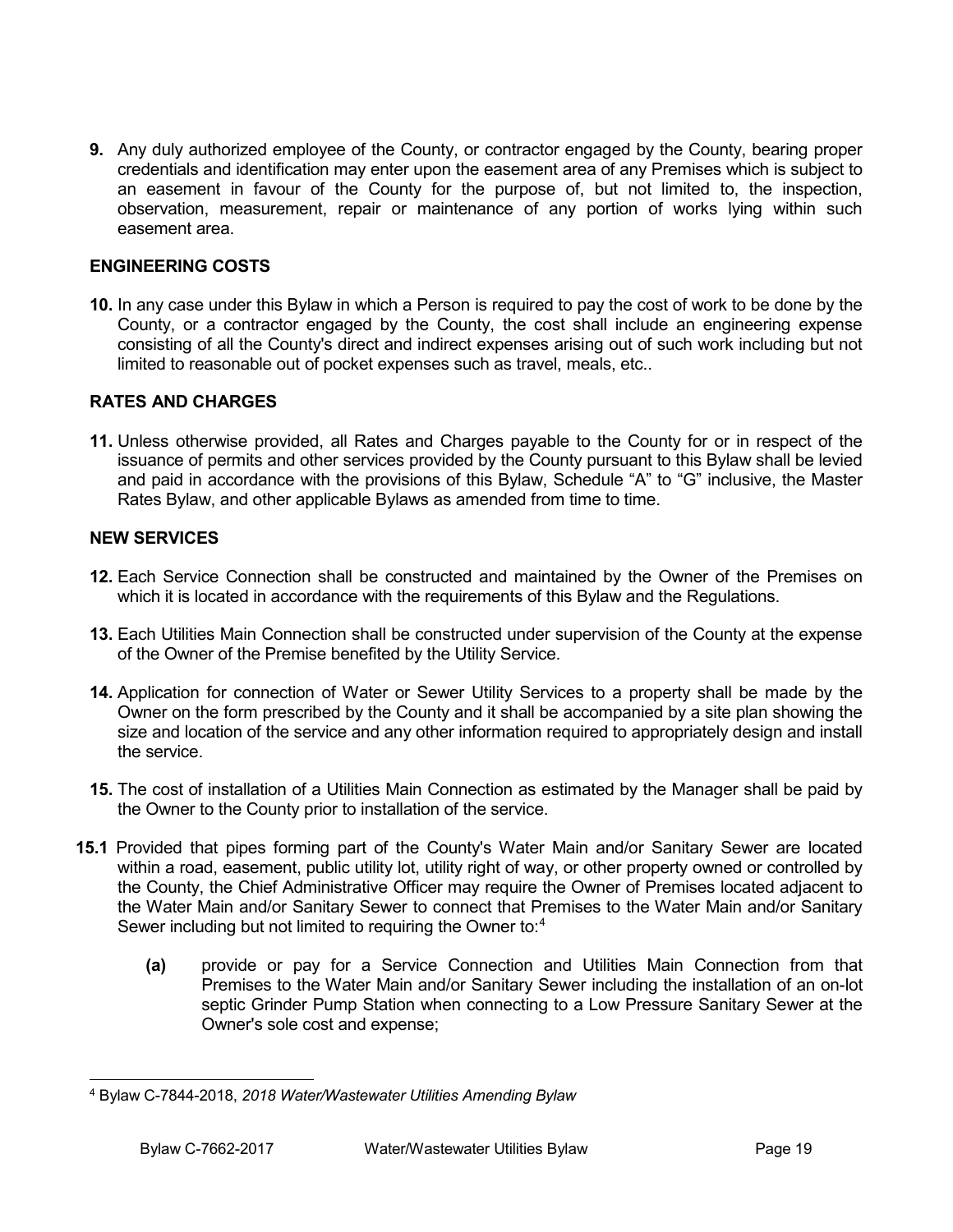- **(b)** pay all applicable Charges set out in Schedule "D" including but not limited to payment of a connection fee and/or a Deposit;
- **(c)** install a Meter at the Owner's sole cost and expense;
- **(d)** disconnect the Premises from a Private Wastewater Disposal System and/or Private Water System;
- **(e)** remove and/or remediate the Private Wastewater Disposal System in accordance with Schedule "B": Section 6;
- **(f)** disconnect the Private Water System from building(s) on the Premises in accordance with Schedule "C": Section 2.05;
- **(g)** set up a Utility Account for the Premises; and
- **(h)** obtain Utility Service for Water and/or Wastewater from the County.
- **15.2** All Owners of Premises within the Bragg Creek Service Area which are located adjacent to the Water Main and/or Sanitary Sewer shall be required to connect to the County's Water Main and/or Sanitary Sewer in accordance with Section 15.1 on or before December 31, 2020 unless earlier required to do so by reason of condition of development permit or subdivision approval.<sup>[5](#page-19-0)</sup>

#### **GENERAL**

- **16.** The County shall remain the owner of all Utility Services and Utilities Main Connections unless the County and the Consumer have expressly agreed in writing otherwise. Any payment made by the Consumer does not entitle the Consumer to ownership, unless agreed in writing otherwise.
- **17.** The County and the Consumer are subject to and shall comply with all applicable federal, provincial and municipal legislation, regulation, Bylaws, orders and requirements.
- **18.** The Terms and Conditions contained in this Bylaw are governed by the laws of the Province of Alberta and the Federal laws of Canada applicable in the Province of Alberta. Any lawsuit arising in connection with the Terms and Conditions shall be brought in the courts of the Province of Alberta.
- **19.** The Terms and Conditions of Utility Services contained in this Bylaw apply to all Utilities and to every Consumer, and to the relationship between the County and a Consumer.
- **20.** A Consumer is deemed to have accepted the Terms and Conditions upon one of the following:
	- **(a)** The Owner's Application for the supply of Utility Services.
	- **(b)** The payment by or on behalf of a Consumer of an account by the County for Rates or Charges.
	- **(c)** Receipt by the Consumer of Utility Services supplied by the County.

<span id="page-19-0"></span> <sup>5</sup> Bylaw C-7844-2018, *2018 Water/Wastewater Utilities Amending Bylaw*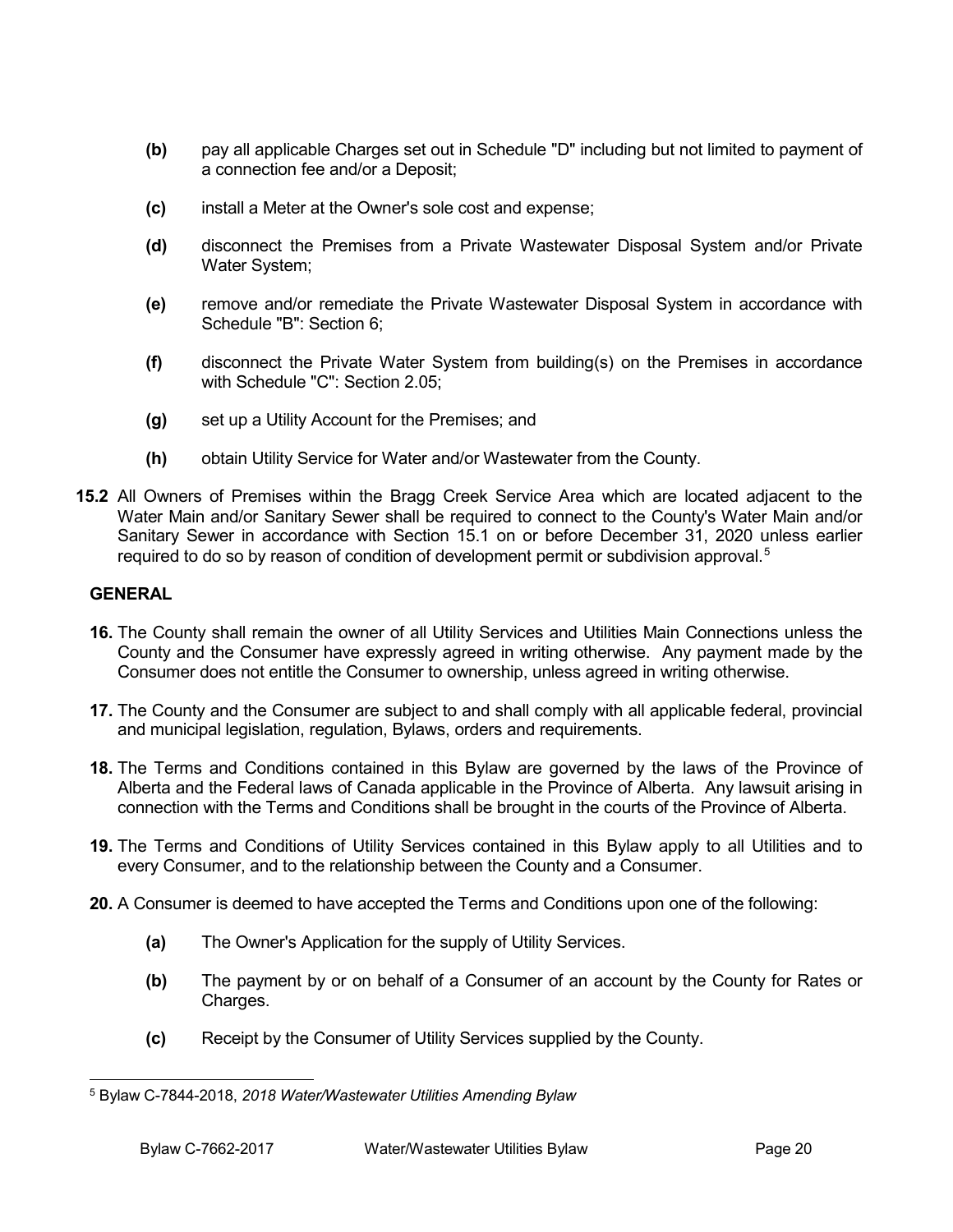**(d)** Connection to the Water Main and/or Sanitary Sewer.[6](#page-20-0)

<span id="page-20-0"></span> <sup>6</sup> Bylaw C-7844-2018, *2018 Water/Wastewater Utilities Amending Bylaw*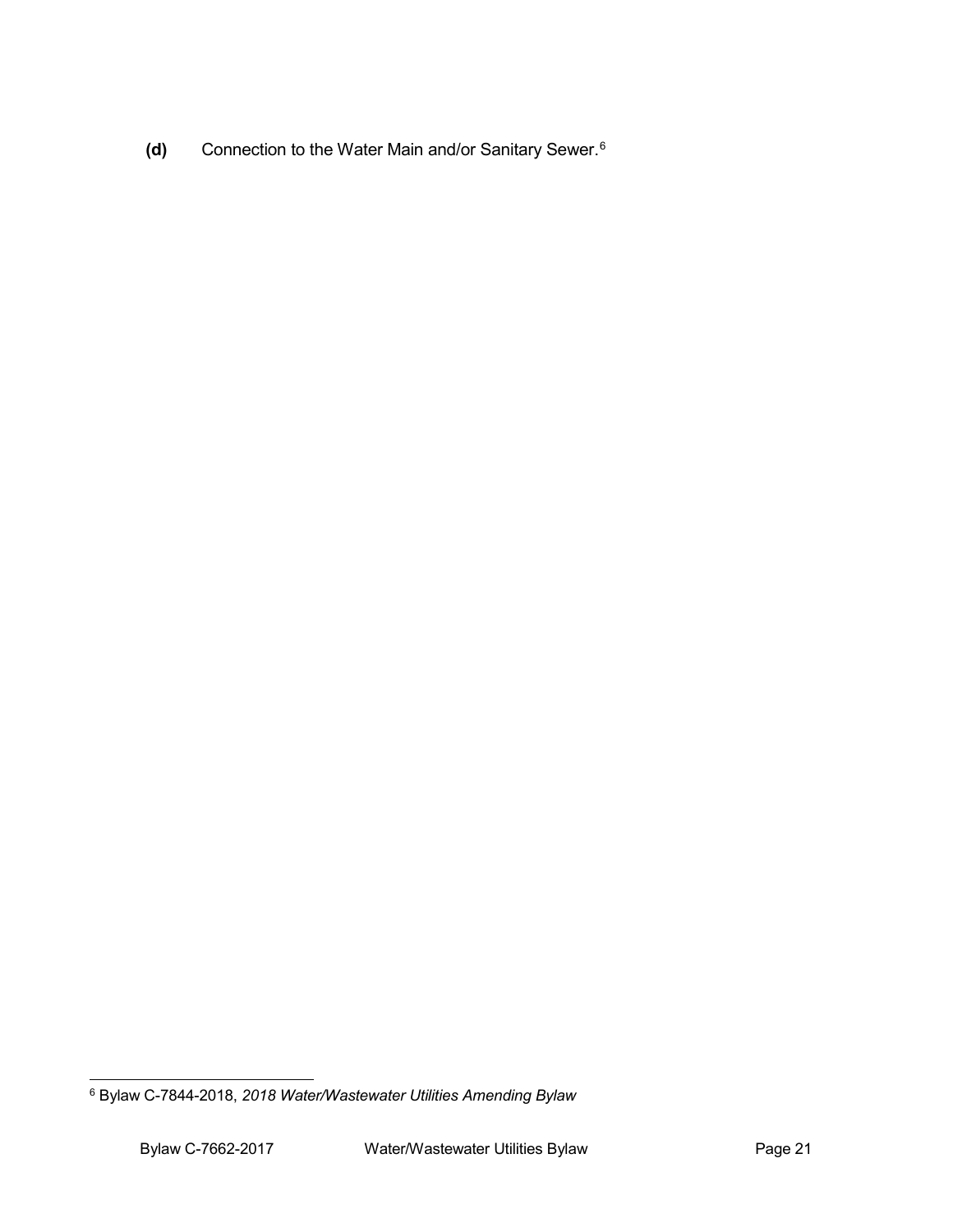- **21.** The Consumer shall:
	- **(a)** pay all Charges and Rates for Utility Services performed by the County or its agents in accordance with this Bylaw;
	- **(b)** adhere to the requirements of these Terms and Conditions;
	- **(c)** be responsible for the condition and protection of all facilities on the Consumer's property. The Consumer shall be liable for any destruction of or damage to the County's Water Facilities or Wastewater Facilities located on the Consumer's property unless the destruction or damage is caused by the act of an agent or employee of the County.
	- **(d)** not extend a Service Connection from one Lot to another without the prior written consent of the County.
	- **(e)** at the request of the County, grant, or cause to be granted to the County, at the Consumer's expense, such easements or rights-of-way over, upon or under the property owned or controlled by the Consumer as the County reasonably requires for the construction, installation, maintenance, repair, inspection and operation of the facilities required for a service to the Consumer, and for the performance of all other obligations required to be performed by the County to maintain the Utility Services.
- **22.** No Person shall:
	- **(a)** remove, operate, alter any portion of the Utilities Services owned by the County, except an authorized agent or employee of the County. A Consumer shall be responsible for all damage to or loss of such property.
	- **(b)** use the Utility Service in any manner that causes any interference or disturbance to any other Consumer's use of the Utility Services;
	- **(c)** obstruct or impede free and direct access to any service, Water Main, Sanitary Sewer, or any other aspect of the Utility Services;
	- **(d)** install or allow to be installed any temporary or permanent structures that could interfere with the proper and safe maintenance and operation of the Utility Services or result in any damage to the Water Main, Water Facilities, Sewer, Sewer Facilities, or a Utilities Main Connection.
- **23.** A Consumer and the County may enter an agreement that provides for the waiver, alteration or amendment of any part of the Terms and Conditions provided that the agreement is in writing and executed by both parties.
- **24.** Upon request the County shall provide to the Consumer information on the method and manner of installing services.
- **25.** The County shall reasonably respond to a Consumer's request to attend a Permises, in order to minimize or rectify an actual or potential interruption to Utility Services. A Consumer shall pay the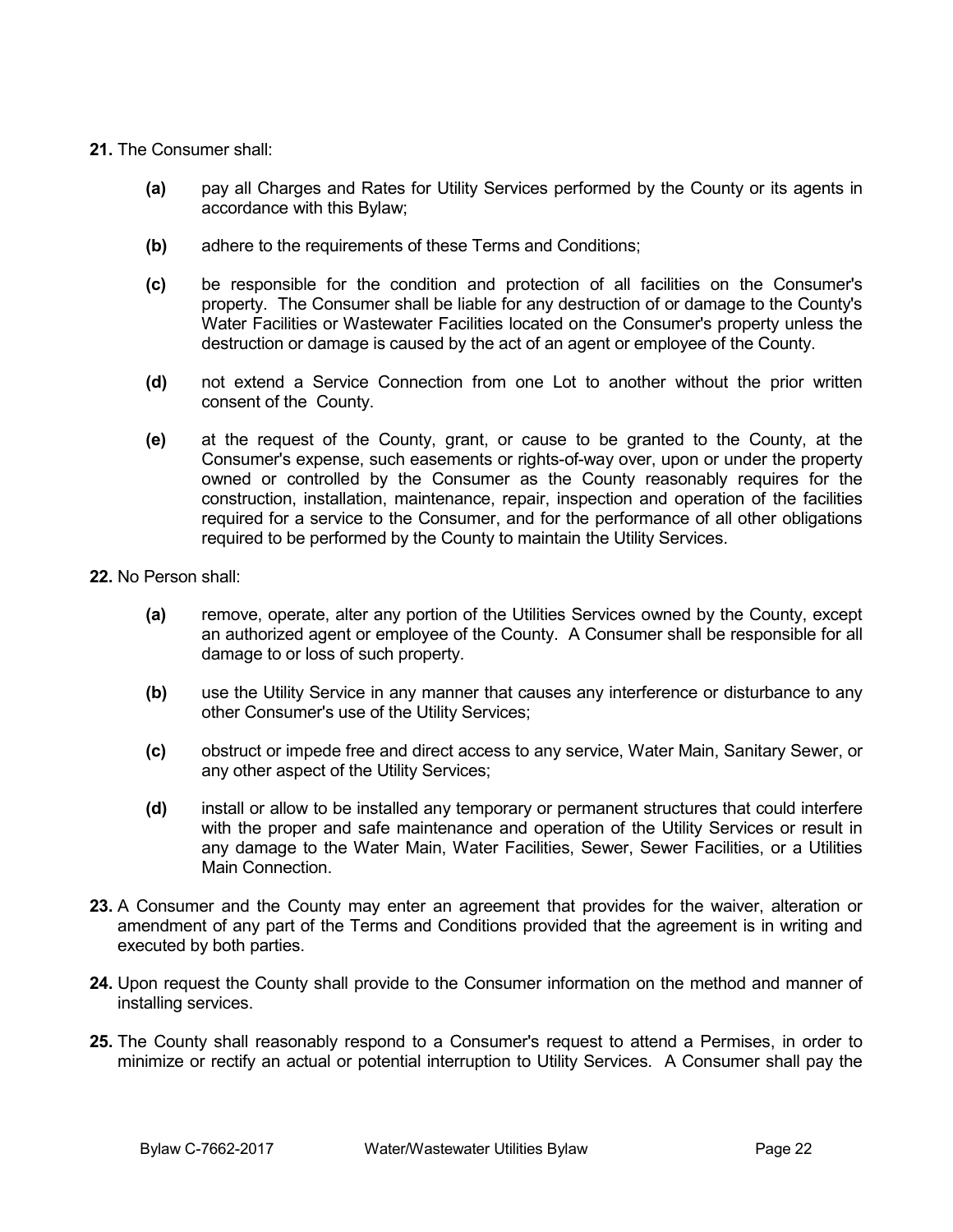Charges for a Consumer's requested service call unless the source of the problem is caused by the County.

- **26.** The County may without limitation act in response to governmental or civil authority directives, which may affect Utility Services. The Consumer agrees to cooperate with the County in order to comply with directives.
- **27.** The County's Liability and Responsibility:
	- **(a)** The County shall not be liable for any loss, injury, damage, expense, charge, cost or liability of any kind, whether of direct, indirect, special or consequential nature (except only as specifically provided for in this section) arising out of or in any way connected with any failure, defect, fluctuation, reduction or interruptions in the provision of Utility Services by the County to its Consumers howsoever caused.
	- **(b)** The County shall be liable only for direct physical loss, injury or damage to a Consumer or Consumer's property resulting from the willful act of the County, its employees or agents in relation the provision of Utility Services to a Consumer.
	- **(c)** For the purpose of defining the County's liability and restricting the generality thereof, "direct physical loss, injury or damage" shall not include loss of revenue, loss of profits, loss of earnings, loss of production, loss of contract, cost of capital and loss of use of any facilities or property or any other similar damage or loss whatsoever arising out of or in any way connected with the failure, defect, fluctuation, reduction or interruption in the provision of Utility Services to a Consumer.
	- **(d)** Any claim filed by a Consumer for direct losses, damages, expenses, charges, costs or other liabilities must be filed with the County within 180 days from the date of the occurrence of the incident that is the subject of the claim, failing which the claim is deemed to be settled by continuation of the Utility Service.
	- **(e)** The County shall not be liable for damages
		- 1. caused by the break or failure of any portion of the Wastewater Facilities or Water Facilities:
		- 2. caused by the interference or cessation of Utility Services in connection with the repair or proper maintenance of the Wastewater Facilities or Water Facilities; or
		- 3. generally for any accident or incident due to the operation of the Utility Services unless such costs or damages have been shown to be directly due to the willful act of the operating County or its employees.

Without limiting the generality of the foregoing the County is not responsible or liable for costs or damages that are based on nuisance. All limitations, protections and exclusions of liability contained in any provincial or federal legislation shall be applicable to and shall benefit the County in respect of any action brought or contemplated in respect of the provision of the Utility Services or anything else associated to these Terms and **Conditions**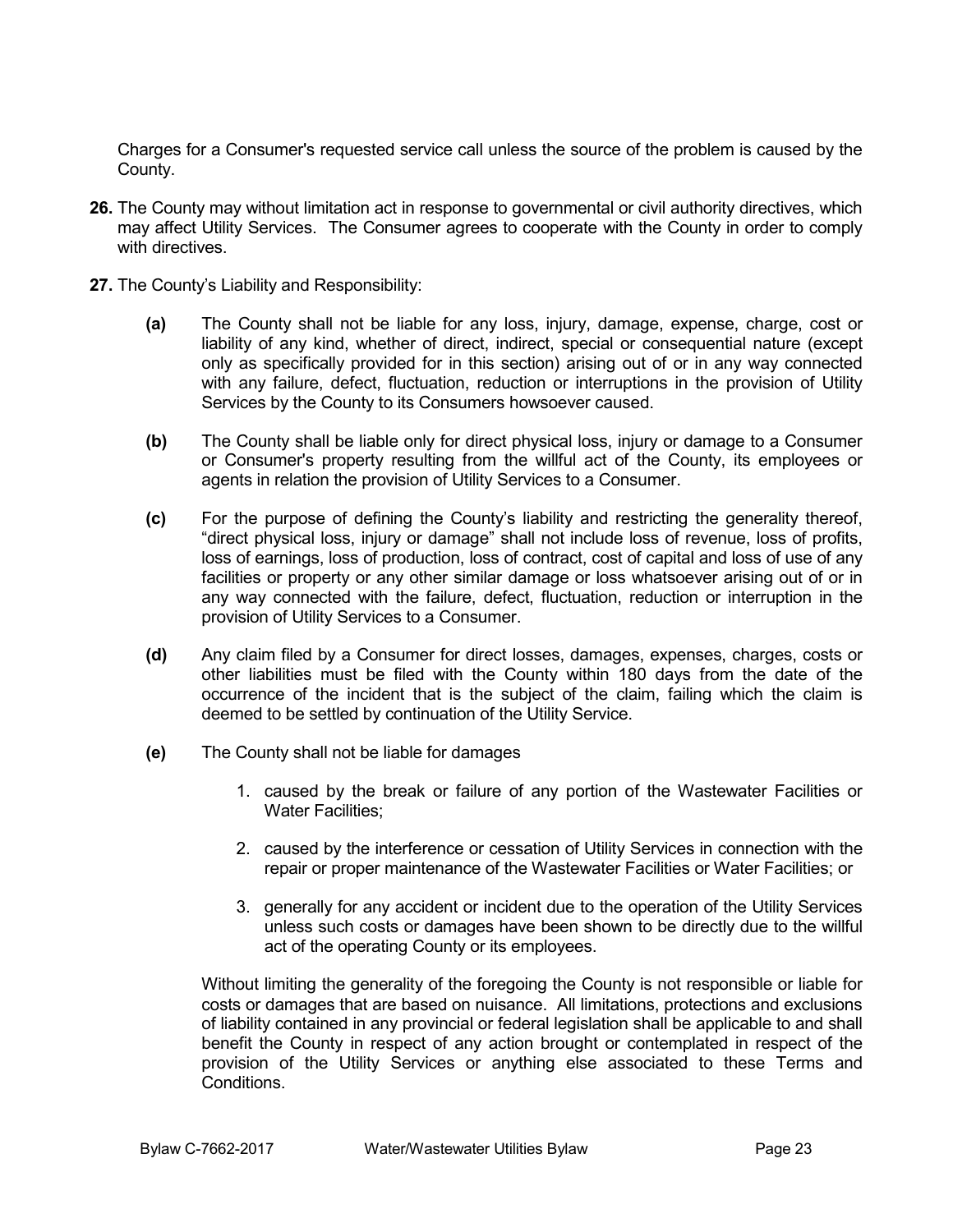- **(f)** The County shall endeavor to provide regular and uninterrupted operations of the Utility Services as provided in the Terms and Conditions. However breaks to Sewers, Water Mains and other Water Facilities or Wastewater Facilities are inherent to the normal operation of the Utility Services. The right to discontinue Utility Services for any reason with or without notice is fundamental to these Terms and Conditions.
- **(g)** The County shall have the right to disconnect, interrupt or reduce Utility Services at any time:
	- 1. for making repairs or improvements necessary to facilitate construction, installation, maintenance, repair, replacement or inspection of any part of the Wastewater Facilities or Water Facilities;
	- 2. to restrict and regulate the use of Water for the purpose of conserving Water;
	- 3. to maintain the safety and reliability of the Utility Services;
	- 4. due to any other reason, including non-payment of Rates and/or Charges, emergencies, forced outages, Force Majeure or potential shortage or interference with the normal delivery of the Utility Service.
- **(h)** The County will use reasonable efforts to:
	- 1. provide notice of any Utility Service reduction or interruption;
	- 2. minimize such interruption duration and occurrences;
	- 3. schedule planned interruptions as much as possible at times convenient to Consumers.
- **28.** Should the County be rendered unable (wholly or in part) by Force Majeure to carry out its obligation to supply Utility Services, the County's obligations so far as they are affected by Force Majeure shall be suspended. The County shall where practicable give notice of the occurrence of Force Majeure to Consumers affected.
- **29.** Provision of Utility Services:
	- **(a)** The County will provide all or any portion of the Utility Services listed in this Bylaw in accordance with these Terms and Conditions. All additional supplementary or commercial services provided by the County to a Consumer will be charged in accordance with the agreement between the parties. Payment for all Utility Services shall be in accordance with the provisions of these Terms and Conditions.
	- **(b)** The County will restore extended service interruptions due to breaks of Water Mains or Sanitary Sewers, plugged or collapsed Water Mains or Sanitary Sewers or other reasons as soon as practically possible.
	- **(c)** The County will maintain and repair the Utility Services at no direct charge to the Consumer unless the damage is due to Consumer negligence or intentional damage.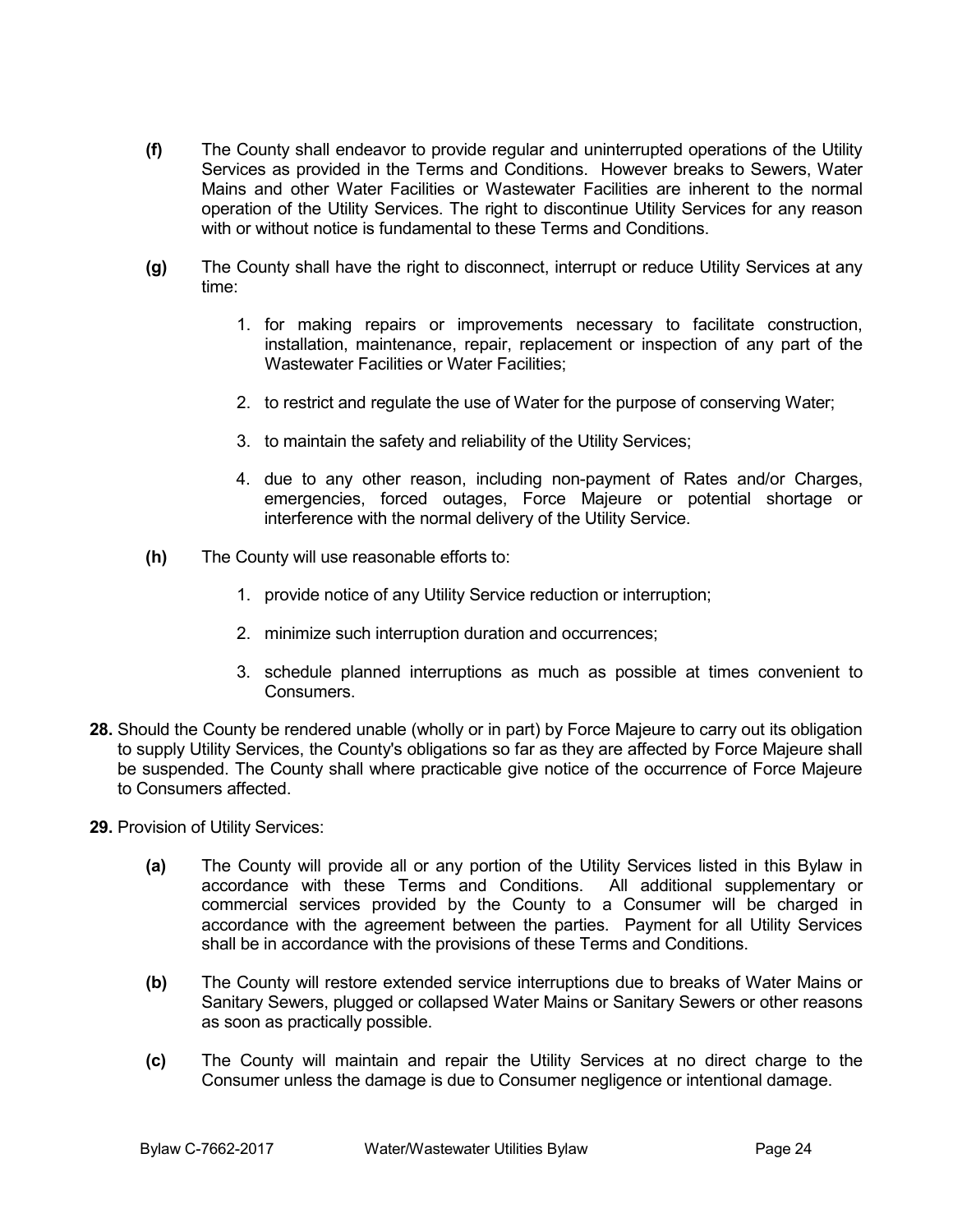- **(d)** When the County performs a repair on the Utilities Main Connection that affects a Consumer's property, the County will return the property to original or similar to original condition.
- **(e)** The County, or agent of the County, will own, install and maintain all Water Meters and measuring devices, unless such Meters and measuring devices were installed by the Consumer for his own purposes.
- **(f)** The County will provide for construction and testing of all Utilities Main Connections, and connection and disconnection in accordance with these Terms and Conditions and at Rates and Charges provided for in this Bylaw.
- **(g)** The County will endeavor to provide a continuous supply of Utility Services. However a continuous supply of Utility Services is not guaranteed.
- **(h)** In the case of extended service interruptions, the County will make reasonable efforts to supply Utility Services to Consumers or groups of Consumers through alternative means.
- **(i)** The County is not responsible for the effects of Force Majeure events.
- **(j)** The County is not responsible for changes to the characteristics or properties of the Water as a result of complying with Health Canada standards. The County is not responsible for any resulting changes to any facility, process or production or cost impacts upon Consumers or their business as a result of such measures.
- **(k)** The County shall not be responsible for any damage (on property), loss or injury of any nature or resulting directly or indirectly from the installation of a Service Connection, unless such costs, losses or damages have been shown to be directly due to a willful act of the County or its employees.
- **(l)** The Consumer shall take all necessary measures to prevent damage to a Service Connection due to any cause, including settlement of the structure or ground through which the pipe passes.
- **(m)** Where a service passes through disturbed ground, the obligation of the County to construct does not include the incremental construction costs required to stabilize the service, and bring the disturbed ground to a stable state. The Consumer may be required to pay all additional construction costs including the costs of any required support system.
- **30.** Any Person who requires Utility Services shall make Application to the County on such form as shall be utilized by the County from time to time and shall pay to the County the Application Charge set forth in Schedule "D".
- **31.** Upon the acceptance of the Application, the Utility Account shall be set up in the name of the Applicant.
- **32.** There shall be a separate Utility Account with respect to each Meter.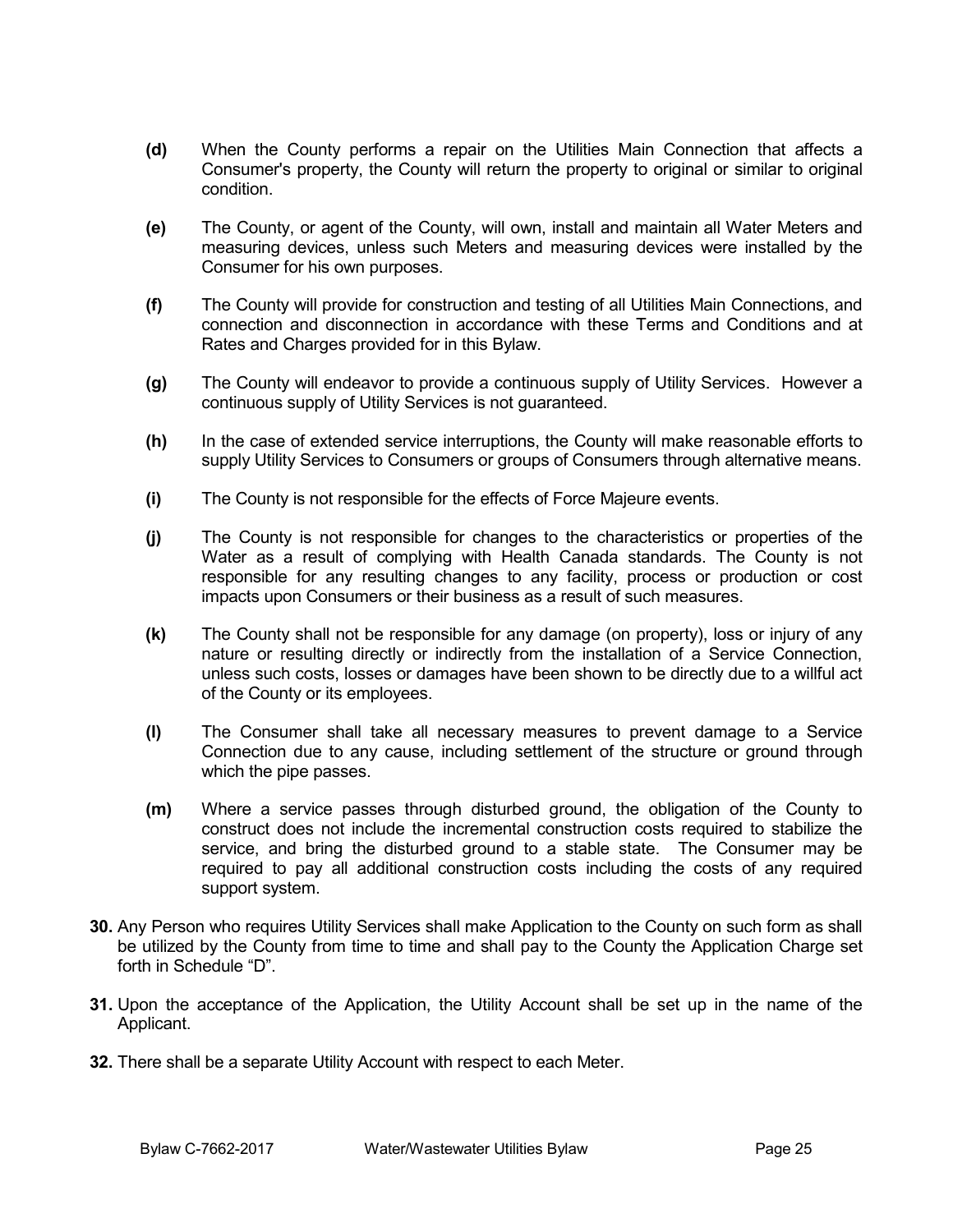**33.** The Application shall be supported by such evidence of the identity of the Applicant and status of the Applicant to make the Application as the Manager may require.

# **DEPOSITS**

- **34.** Subject to agreement otherwise, an Applicant may at the time of Application be required to pay a Deposit as follows:
	- **(a)** Residential Consumer The amount set pursuant to the provisions of Schedule "D";
	- **(b)** Non-Residential Consumer The amount set pursuant to the provisions of Schedule "D" or the amount estimated by the Manager to be the cost of supply of Utility Services to the Premises over a THREE (3) month period, whichever is greater.
- **35.** Notwithstanding Section 30 of this Schedule:
	- **(a)** an Applicant opening a new Utility Account who is indebted to the County for Utility Services previously supplied will not be allowed to complete his Application, or be entitled to receive Utility Services, until payment of the outstanding account and any Deposit required in accordance with Section 34 of this Schedule;
	- **(b)** an Applicant opening a new Utility Account due to a change of residence within the County shall be charged the same Deposit as required for his/her previous Utility Account, subject to the increased Deposit provisions of Section 36 of this Schedule;
	- **(c)** the Manager may waive the requirement of a Deposit under Section 34 of this Schedule for a Residential Consumer who has been established for at least TWELVE (12) months in the County and the Consumer's Utility Account or accounts was, or were, maintained in good standing;
	- **(d)** the Manager may waive the requirement of a Deposit under Section 34 of this Schedule for a Non-Residential Consumer who has been established at least TWENTY-FOUR (24) months in the County and the Consumer's Utility Account or accounts was, or were, maintained in good standing;
	- **(e)** if a Consumer has an existing Utility Account that is not in arrears, and for which no Deposit is being held, then if Application is made for another Utility Service in the same name and of the same type, the Manager may waive the requirement for a Deposit.
- **36.** Notwithstanding Sections 34 and 35 of this Schedule, if:
	- **(a)** payment of the Utility Invoice is in arrears;
	- **(b)** the Utility Service to a Premises has been shut off for non-payment of the Utility Account;
	- **(c)** a cheque received for payment of the Utility Invoice has been returned by the financial institution on which it is drawn marked with words indicating that the cheque has not been honoured;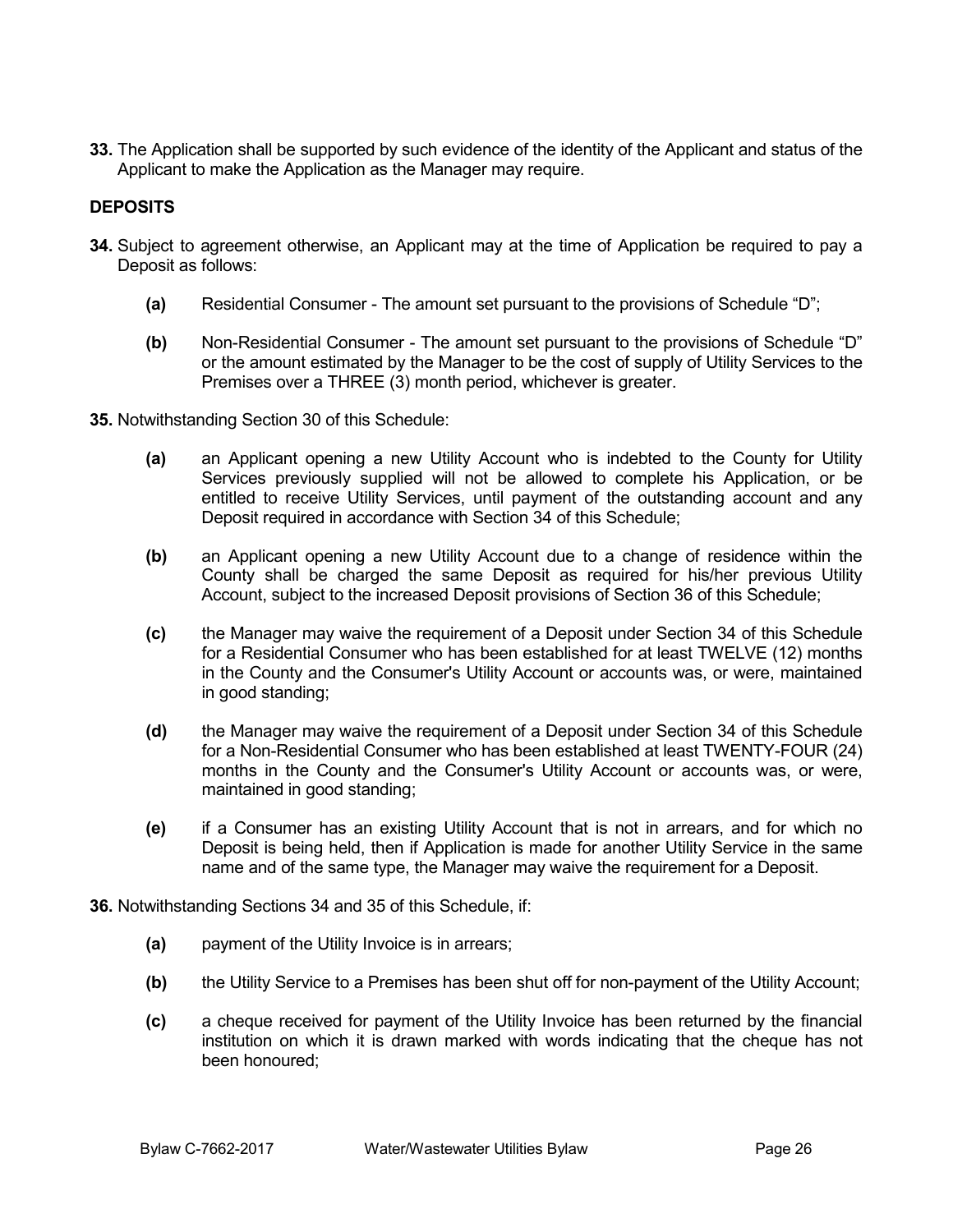- **(d)** the Applicant wishes to set up the Utility Account in any name other than that of the Owner of the Premises (subject always to the discretion and acceptance by the Manager); or
- **(e)** an Applicant's previous Utility Account or other current Utility Account has not been maintained in good standing;

then, in addition to paying any arrears of County Rates or Charges, the Applicant may be required to pay an additional Deposit equal to the amount estimated by the Manager to be the cost of supply of Utility Services to the Premises over a THREE (3) month period.

# **INTEREST ON DEPOSITS**

**37.** Interest shall be paid on a Deposit at the Rate set pursuant to the provisions of Schedule "D" calculated from the date of payment of the Deposit to the date that the Deposit is refunded to the Consumer or applied towards payment of County Charges.

# **REFUND OF DEPOSITS**

- **38.** If a Residential Consumer has paid all Utility Invoices rendered to such Consumer on or before the due dates stated in such invoices for a period of TWELVE (12) consecutive months, the Deposit or Deposits paid by such Consumer pursuant to Sections 34 and/or 36 of this Schedule shall be refunded, together with interest as provided in Section 37 of this Schedule.
- **39.** If a Non-Residential Consumer has paid all Utility Invoices rendered to such Consumer on or before the due dates stated in such invoices for a period of TWENTY-FOUR (24) consecutive months, the Deposit or Deposits paid by such Consumer pursuant to Sections 34 and/or 36 of this Schedule shall be refunded, together with interest as provided in Section 37 of this Schedule.
- **40.** If refundable pursuant to this Section, or upon termination of the supply of Utility Services, a Deposit shall be returned to a Consumer together with interest as provided in Section 37 of this Schedule, after deducting therefrom all outstanding Charges for the supply of Utility Services, including the cost of Shut-Off or discontinuing any Utility Service for non-payment of Utility Accounts.

# **WATER**

- **41.** The County may levy and Consumers shall pay for Water supplied by the County at the Rates set pursuant to the provisions of Schedule "D" hereto.
- **42.** In case of a dispute, the Manager shall determine the Rate established pursuant to the provisions of Schedule "D" which is applicable to a particular Consumer.
- **43.** The amount payable by a Consumer shall be determined by reference to the reading of the Meter supplied to such Consumer. If for any reason a Meter cannot be read, the Manager may estimate the flow of Water based on usage during the same period in the previous year, or on the past 3 months if the previous year's usage is not available, and render an account in accordance with such estimate.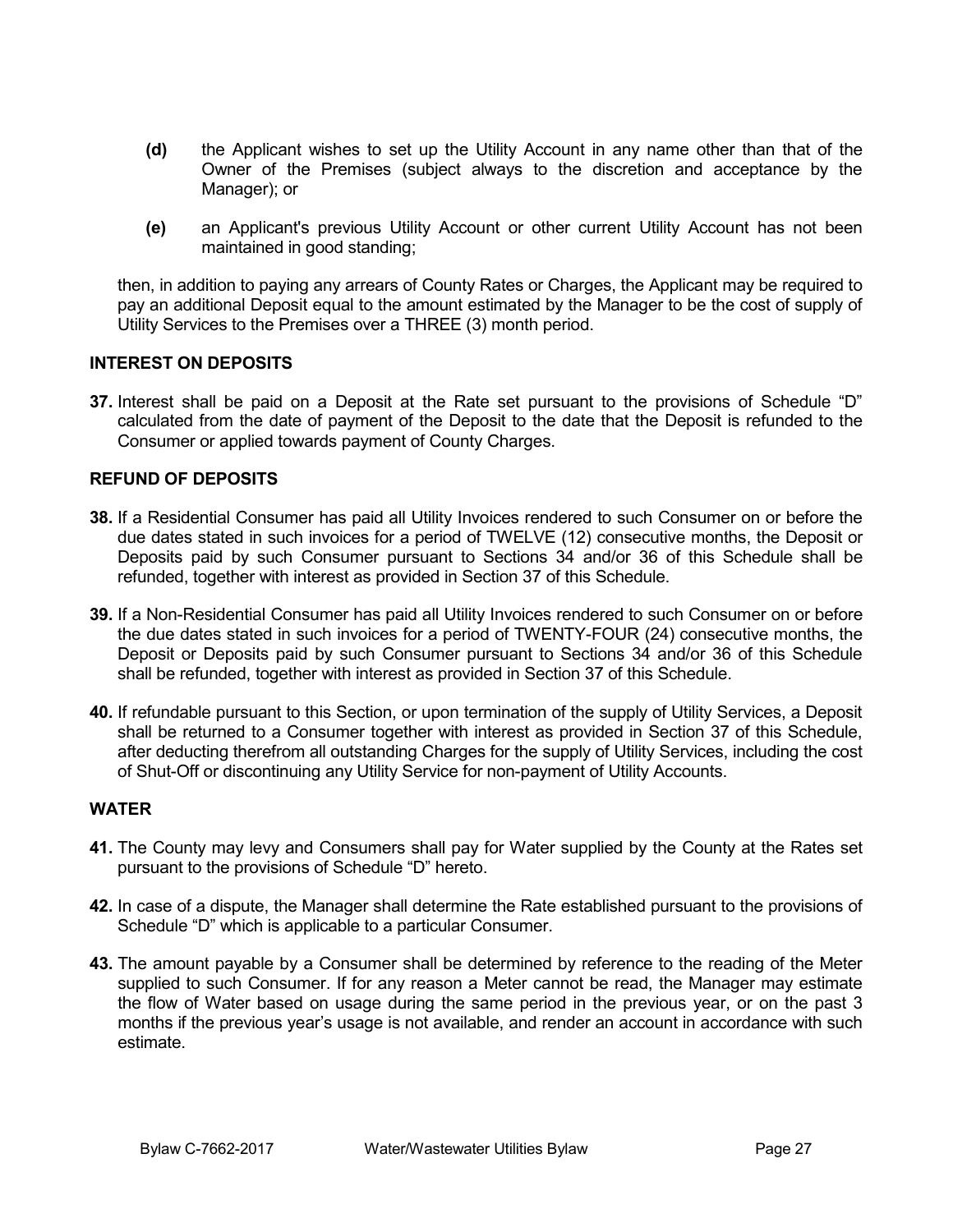**44.** Notwithstanding the foregoing, each Meter shall be read by the County at least once in each year and, failing that as a result of the Consumer's actions or inactions, after providing not less than thirty (30) days' prior written notice, the Manager may Shut-Off the Water supply to such Meter until such time as the County is able to read the same.

# **SEWER SERVICE**

- **45.** The County may levy and Consumers shall pay for Wastewater collected and disposed of by the County at the Rates set pursuant to the provisions of Schedule "D" hereto.
- **46.** In case of a dispute, the Manager shall determine the Rate established pursuant to the provisions of Schedule "D" which is applicable to a particular Consumer.
- **47.** Where the supply of Water to the Premises is metered, the amount payable by a Consumer for Wastewater may be determined in part by reference to the reading of the Water Meter supplied to such Consumer. If for any reason a Meter cannot be read, the Manager may estimate the flow of Water based on usage during the same period in the previous year, or on the past 3 months if the previous year's usage is not available, and render an account in accordance with such estimate.

# **EFFECTIVE DATE**

**48.** The terms, Rates and Charges provided in this Bylaw for the provision of Utility Services shall come into effect on the date this Bylaw comes into force.

# **UTILITY ACCOUNTS**

- **49.** The Utility Account for all or any of the Utility Services shall be set-up in the name of:
	- **(a)** the Owner of the Premises serviced by one or more of the Utility Services; or
	- **(b)** with the approval of the Manager, a bulk Consumer on behalf of two (2) or more Owners receiving service through a single Utilities Main Connection and/or Meter.
- **50.** The County shall start charging an Owner as soon as the final building permit inspection of the Premises is done or a permit to occupy has been issued by the County. In the absence of such, the start date for charging will be based on the possession date of the Owner or any other Occupant, as the case may be.
- **51.** Notwithstanding the occupation of any Premises by tenants or renters, Utility Services will be the responsibility of the Owner of the Premises and the Owner shall be directly responsible for the Utility Account.
- **52.** Any Premises that has been issued an occupancy permit by the County but remains unoccupied shall still be charged in accordance with the Rate and Charges.
- **53.** All Rates and Charges are due and payable as of the billing date. Payment can be made at the County office by cheque, direct deposit, on-line banking, and credit card, or by a pre-authorized payment plan.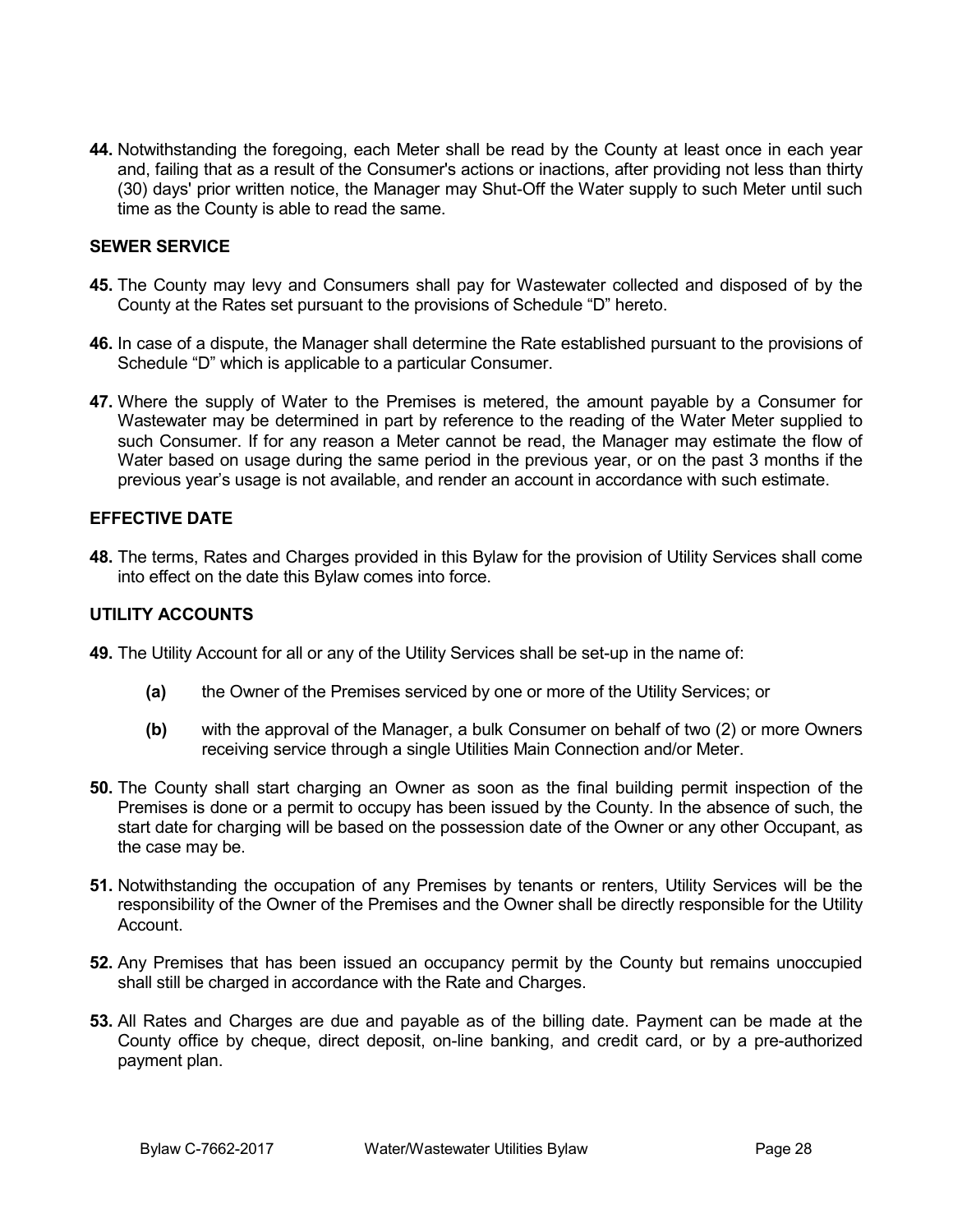- **54.** Any fees, Charges or payment penalties owing by the Owner of Premises and remaining unpaid for a period of sixty (60) days after the billing date will be made a charge against or lien upon the Premises serviced by the County, and in this event, the charge or lien so made will be subject to the same penalties and shall be collected by the same procedure as property taxes levied by the County, where applicable. Where permissible pursuant to the *Municipal Government Act*, all outstanding fees, Charges or payment penalties will be transferred to the County tax roll for the subject Premises.
- **55.** Notwithstanding Section 54 of this Schedule, where the Chief Administrative Officer or Manager has reasonable grounds to believe that the subject Premises are or will be offered for sale or are or will otherwise be subject to a form of transfer of ownership to another Person, any unpaid fees, Charges or payment penalties imposed pursuant to this Bylaw and owing by the Owner of the Premises may be transferred to the County tax roll for the Premises immediately upon any of these amounts going into arrears.
- **56.** All new Consumers shall pay to the County a one-time administration fee, for the purpose of opening the Utility Account, as set out in Schedule "D" of this Bylaw.
- **57.** All Rates and Charges payable hereunder shall be paid to the County within the time prescribed by this Bylaw.
- **58.** The Utility Invoice is due and payable when rendered and, if not paid on the due date stated on the invoice, is deemed to be in arrears. Failure to receive the Utility Account does not relieve a Consumer of liability for payment.
- **59.** If a Consumer shall only partially pay the Utility Invoice, all monies paid shall, notwithstanding any contrary direction by the Consumer, be applied towards payment of the amount due under such invoice in the following order:
	- **(a)** Deposits;
	- **(b)** penalties;
	- **(c)** arrears of Charges for all Utility Services;
	- **(d)** current Wastewater Charges;
	- **(e)** current Water Charges.
- **60.** If a Consumer fails to pay the Utility Invoice prior to or on the due date stated therein, or such later due date as may be approved by the Manager, such Consumer shall pay a late payment interest charge of 3% per month of the current Charges invoiced, or as otherwise set out in the Master Rates Bylaw. Payments made by mail or at a financial institution must be received by the County on or before the due date in order for a Consumer to avoid such interest charge.
- **61.** If any Rate or Charge for the provision of Utility Services is designated by reference to a specific period of time, the cost for a lesser period of time shall be calculated on a proportionate basis.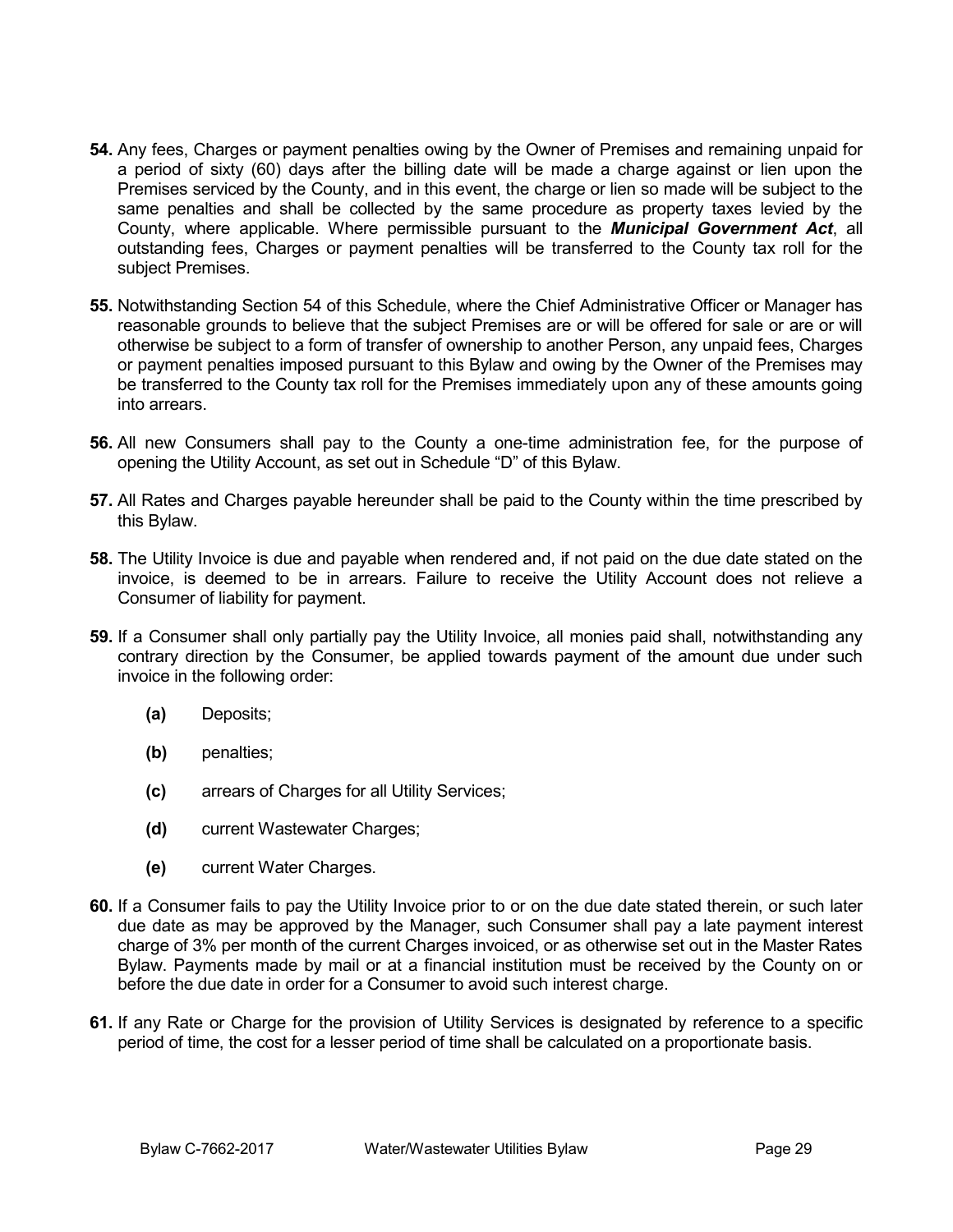- **62.** If a Consumer is in arrears in payment of any Rates or Charges imposed pursuant to this Bylaw, the Manager may enforce payment by all or any of the following procedures:
	- **(a)** action in any court of competent jurisdiction;
	- **(b)** Shut-Off or discontinuing any Utility Service being supplied to such Consumer after providing not less than five (5) business days' written notice; and/or
	- **(c)** enforcing Court judgement against the Consumer by distress and sale of the goods and chattels of such Consumer wherever such goods and chattels may be found in the County.

#### **WAIVER**

**63.** The Manager may waive any penalty Rate or Charge imposed or levied under this Bylaw if, in the circumstances, the Manager is of the view that doing so is just and equitable.

# **EXTENSION OF SERVICE AREA**

- **64.** Subject to the provisions of this Bylaw, the County shall provide Utility Services within the boundaries of the County as follows:
	- **(a)** The County shall continue to supply Utility Services to all areas of the County that received Utility Services from the County prior to the effective date of this Bylaw.
	- **(b)** Where the County authorizes new development or subdivision for Premises that have not previously been serviced by Utility Services, in accordance with the County's Servicing Standards, the County will ordinarily require the Owner or Developer, as a condition of subdivision or development approval, to connect into the Utility Services at the Owner's or Developer's expense which may include any or all of the following: construction of Water Mains and/or Sewers, Service Connections, and related appurtenances to the satisfaction of the County. Upon issuance of the Construction Completion Certificates for the Water Mains and/or Sewers, Service Connections, and appurtenances and compliance with this Bylaw, the County shall provide Utility Services to the subject property according to the Terms and Conditions of this Bylaw including opening of the Utility Account and payment of applicable Rates and Charges, where the County is able to do so.
	- **(c)** The County may agree to supply Utility Services to Premises that have not previously been serviced by Utility Services, in the absence of new development or subdivision, upon the request of the Owner and the Owner constructing or paying for Water and Sewers, services and related appurtenances.
	- **(c.1)** The County shall supply Utility Services to Premises in accordance with this Bylaw where the Chief Administrative Officer has directed the connection of the Premises to the Water Main and/or Sanitary Sewer in accordance with Section 15.1 or where Premises in the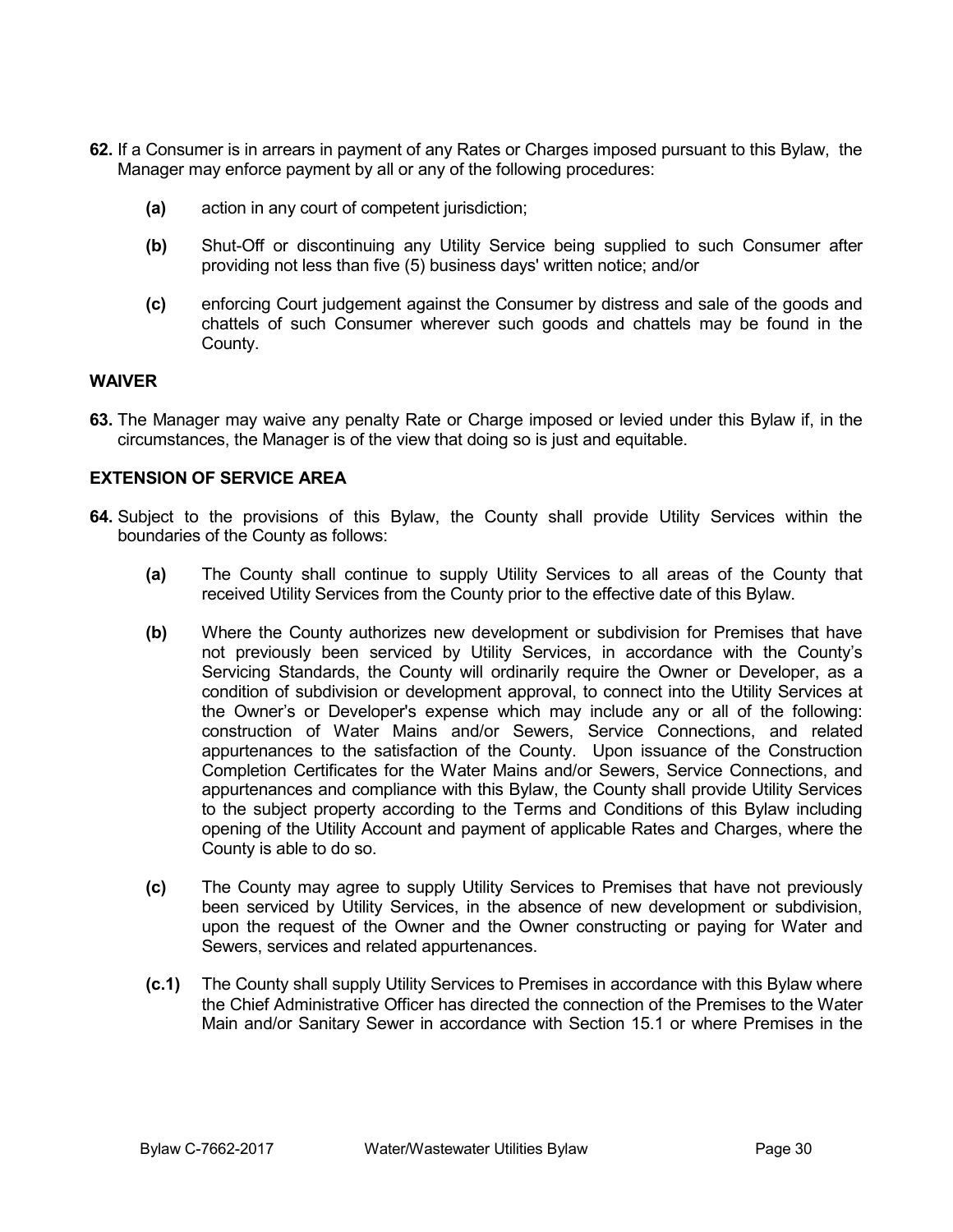Bragg Creek Service Area have connected to the Water Main and Sanitary Sewer in accordance with Section 15.2. $<sup>7</sup>$  $<sup>7</sup>$  $<sup>7</sup>$ </sup>

- **(d)** Notwithstanding the above, the County will provide Utility Services at the request of the Owner except in circumstances where the County is unable to provide Utility Services for reasons including:
	- 1. capacity limitations of the Water Mains, Water Facilities, Sewers, or Sewer Facilities;
	- 2. operational limitations of the Utility Services;
	- 3. damage to the Water Mains, Water Facilities, Sewers, or Sewer Facilities;
	- 4. contractual restrictions;
	- 5. restrictions resulting from applicable federal, provincial or County legislation, bylaws, regulations or directives.

<span id="page-30-0"></span> <sup>7</sup> Bylaw C-7844-2018, *2018 Water/Wastewater Utilities Amending Bylaw*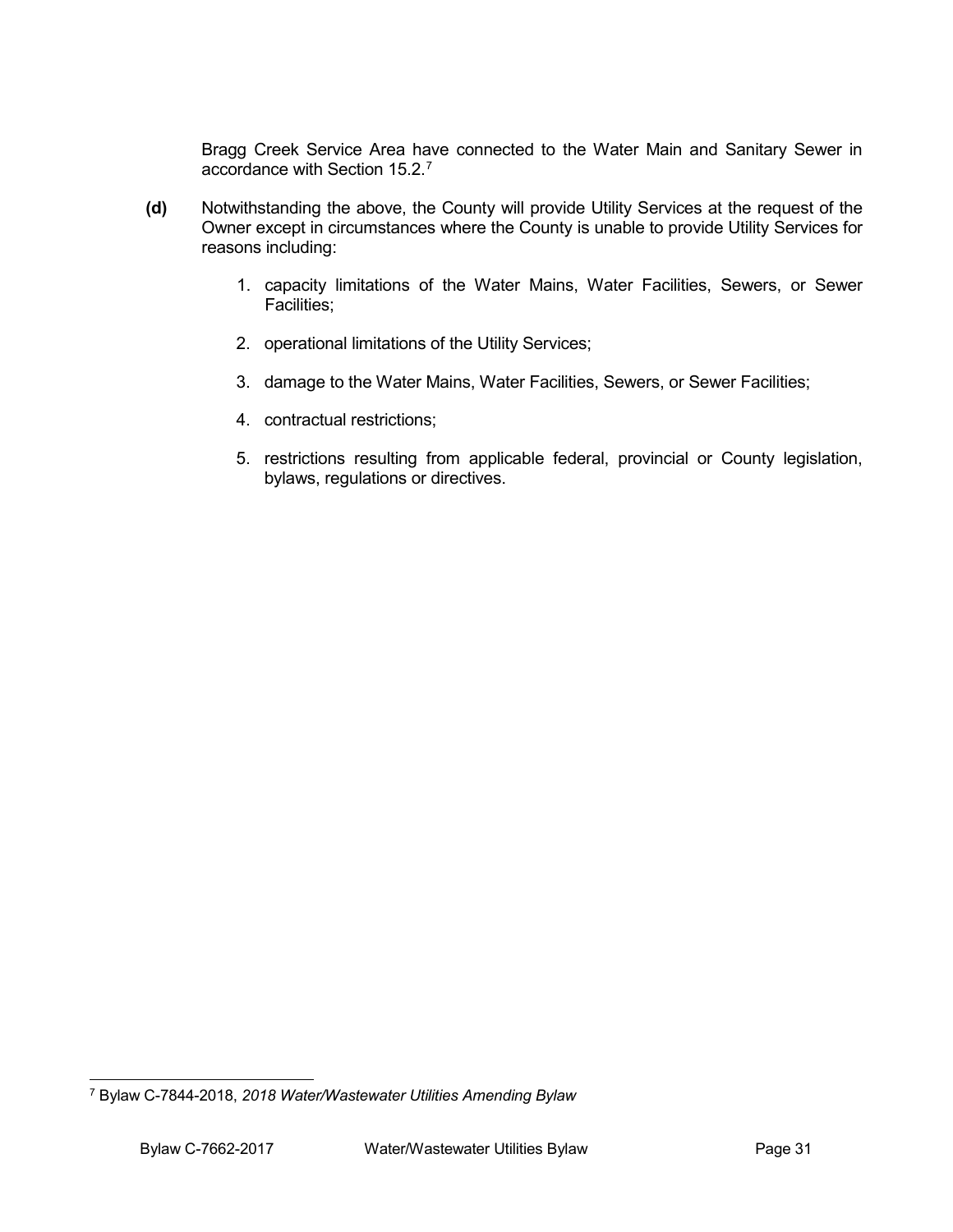# **SCHEDULE "B"**

# TERMS AND CONDITIONS OF SERVICE– WASTEWATER SERVICES

# **USE OF PUBLIC SEWER**

#### **1. Restricted Discharge**

- **1.01** No Person shall discharge into any Storm Sewer or Natural Outlet within the County or in any area under the jurisdiction of the County any Wastewater or other Polluted Wastes.
- **1.02** No Person shall discharge any treated or untreated water, Wastewater or other Polluted Wastes into the Wastewater Facilities unless through an approved connection complying with the provisions of this Bylaw and the Regulations.

#### **2. Installation and Connection of Toilet Facilities**

Where required by the Chief Administrative Officer in accordance with Section 15.1 of Schedule "A", the application of Section 15.2 of Schedule "A", subdivision approval, development permit, County servicing standards or a government authority having jurisdiction, the Owner of each Premises used for human occupancy, employment, recreation or other purpose located on property lying along the Sanitary Sewer shall install suitable toilet facilities therein and connect such facilities directly with the Sanitary Sewer.<sup>[8](#page-31-0)</sup>

#### **3. Restricted Facilities**

Except as permitted by this Bylaw (including, without restriction, pursuant to Sections 4 to 8, inclusive, of this Schedule), or the Regulations, no Person shall construct or maintain any privy, privy vault, septic tank, cesspool, or other facility intended or used for the collection or disposal of Wastewater.

# **PRIVATE WASTEWATER DISPOSAL**

#### **4. Sanitary Sewer Not Available**

With the exception of Premises which come within the scope of Section 2 of this Schedule or Premises which are not located along the line of any Sanitary Sewer, the toilet facilities in any house or other building on such property shall be connected to a Private Wastewater Disposal System complying with the provisions of this Bylaw and the Regulations, as well as the requirements of any applicable subdivision or development approval or permit applicable to the said property.

#### **5. Requirements for Private Wastewater Disposal**

**5.01** The type, capacity, location, and layout of a Private Wastewater Disposal System shall comply with all requirements of the Alberta Private Sewage Disposal Regulations or the Regulations (as applicable) and all code requirements contemplated thereunder, and all County requirements.

<span id="page-31-0"></span> <sup>8</sup> Bylaw C-7844-2018, *2018 Water/Wastewater Utilities Amending Bylaw*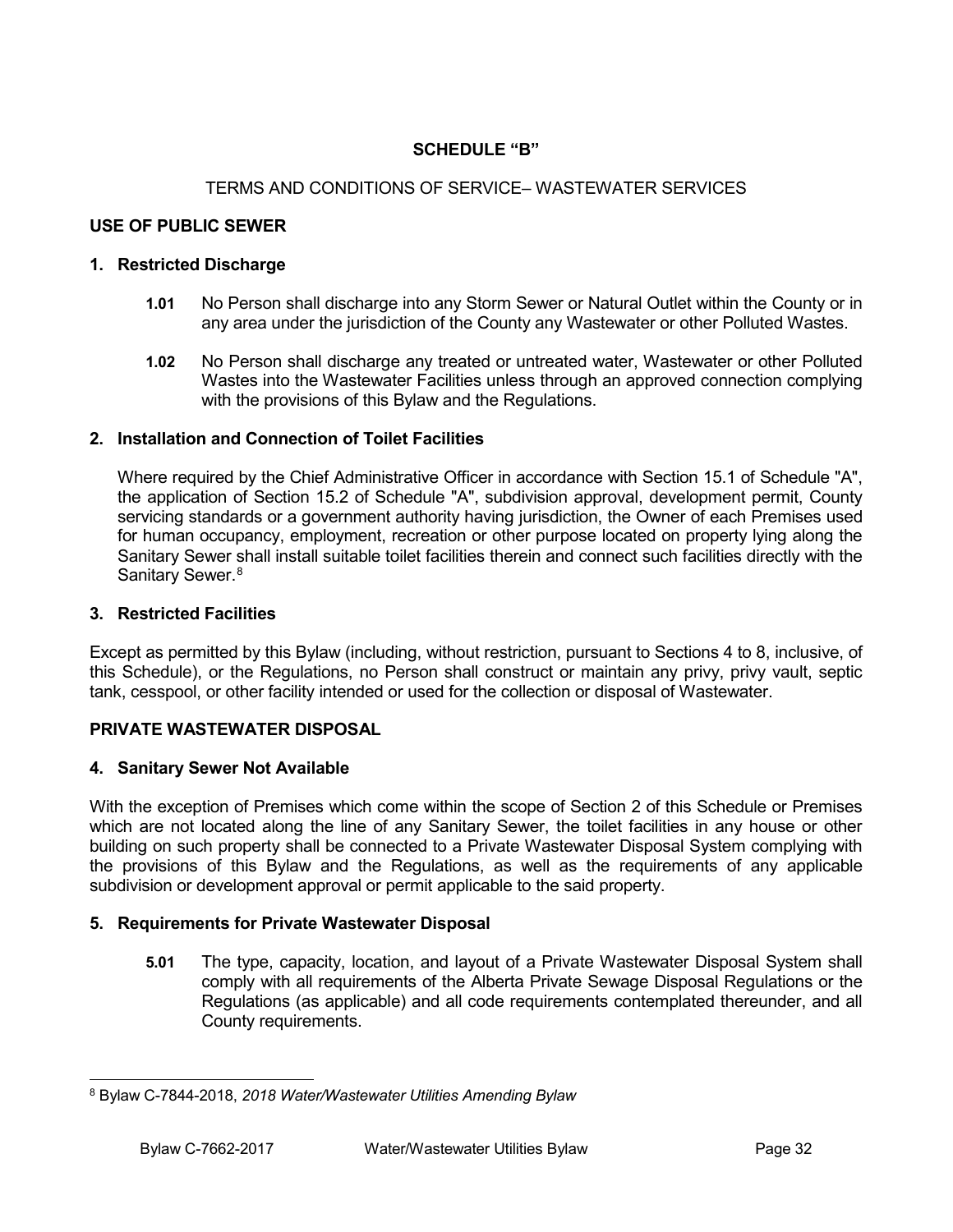**5.02** No Private Wastewater Disposal System shall discharge to any Storm Sewer or Natural **Outlet** 

# **6. Connection to Sanitary Sewer and Remediation of Private Wastewater Disposal System**

Where connection to the Sanitary Sewer is required by the Chief Administrative Officer in accordance with Section 15.1 of Schedule "A", the application of Section 15.2 of Schedule "A", subdivision approval, development permit, County servicing standards or a government authority having jurisdiction, any existing Private Wastewater Disposal System shall be abandoned, cleaned of sludge and filled with dirt or pit-run gravel, or removed and replaced with fill material approved by the Chief Administrative Officer at the Owner's sole cost and expense.<sup>[9](#page-32-0)</sup>

# **7. Operation of Private Wastewater Disposal**

The Owner of a property shall at all times operate and maintain in a sanitary manner any Private Wastewater Disposal System located on such property, and in compliance with all Regulations and all laws.

#### **8. Hauling Wastewater for Treatment**

Every Person delivering Wastewater to any Sanitary Sewer, Wastewater Facilities and Wastewater Treatment Plant for treatment shall:

- **8.01** ensure that the Wastewater delivered does not include any Prohibited Wastes or any wastes in excess of that permitted in this Bylaw or any Polluted Wastes as described in Section 26 of this Schedule;
- **8.02** prior to disposal of the Wastewater:
	- **(a)** provide for the weighing or other measuring or material being disposed of in a manner as the County may require;
	- **(b)** provide such information with respect to the Wastewater as the County may require; and
	- **(c)** permit samples of the Wastewater to be taken and analyzed;
- **8.03** comply with all of the rules and regulations of the County with respect to the disposition of the Wastewater;
- **8.04** pay the Rates and the Charges as set by the County from time to time; and
- **8.05** discharge the Wastewater only at the designated locations at any Wastewater Facilities or the Wastewater Treatment Plant.

#### **SEWER SERVICE CONNECTIONS**

# **9. Approval**

<span id="page-32-0"></span> <sup>9</sup> Bylaw C-7844-2018, *2018 Water/Wastewater Utilities Amending Bylaw*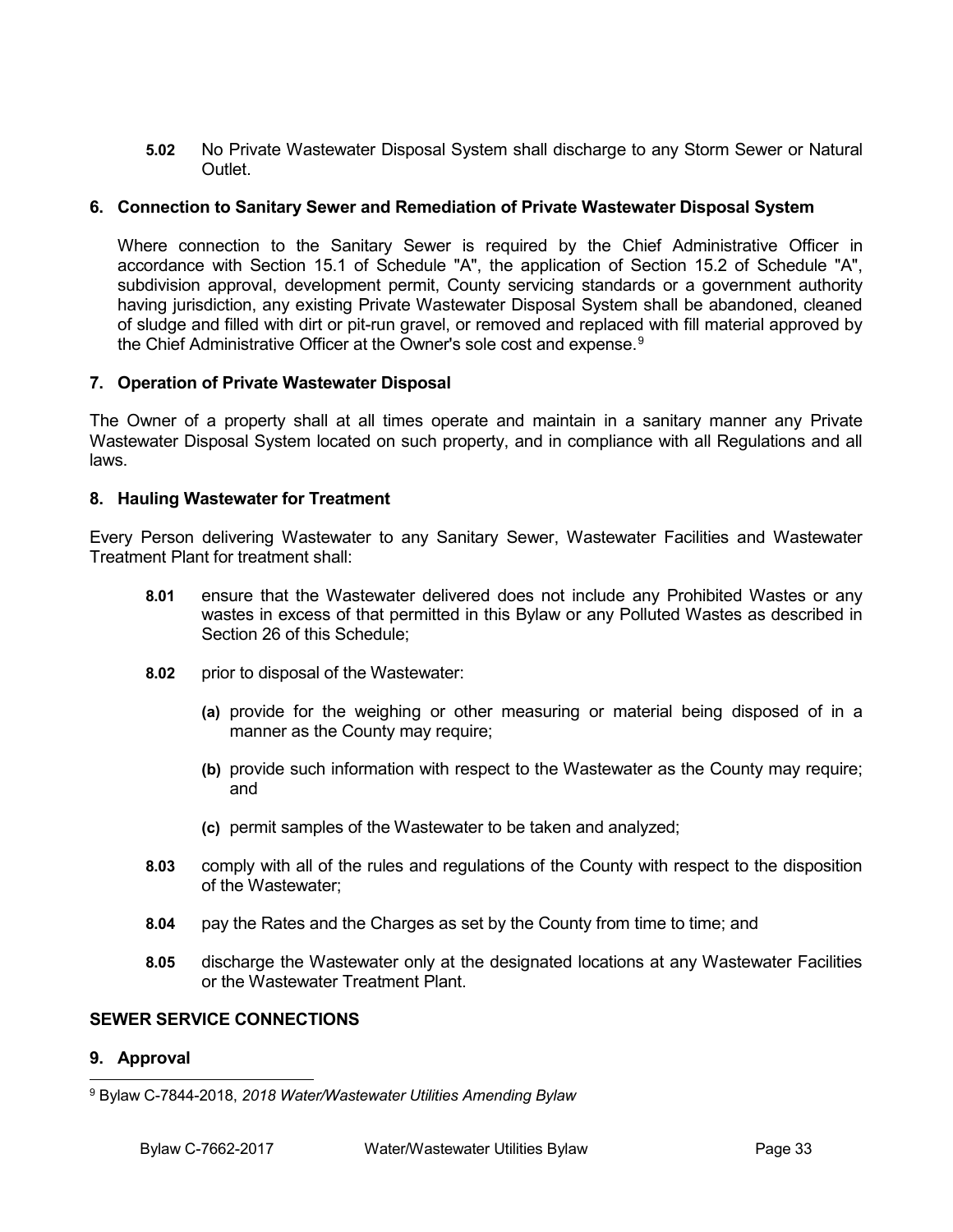Unless authorized by the Manager, no Person shall uncover, make any connection with or opening into, use, alter, or disturb any Sanitary Sewer or appurtenance thereof.

# **10. Maintenance of Service Connections**

- **10.01** The County shall maintain Utilities Main Connections from a Sanitary Sewer to the property line at the County's expense.
- **10.02** The Owner of a Premises shall maintain the Service Connection from the property line to the main Cleanout, at the Owner's expense.

# **11. Abandonment of Service Connections**

- **11.01** The Manager may declare a Service Connection abandoned if:
	- **(a)** use of the Service Connection is discontinued for six (6) consecutive months or more;
		- **(b)** there is no building on the Premises and no building is currently being constructed; or
		- **(c)** there is no Utility Account in respect of the Premises.
- **11.02** Where the Manager has declared a Service Connection to be abandoned, the Manager may require the Owner to take any steps that the Manager considers necessary or desirable for the closure or removal of the Service Connection.
- **11.03** If any Sanitary Sewer connection is abandoned, the County shall, at the Owner's expense, effectively block up such connection at a suitable location within the Owner's property so as to prevent Wastewater backing up into the soil, or dirt being washed into the Sanitary Sewer.

#### **12. Separate Service Connection Required**

A separate Service Connection shall be provided for every building except that, if a new building is constructed at the rear of an existing building and, in the opinion of the Manager, it is not practicable to construct a separate Service Connection to the new building, the Service Connection to the existing building may be extended to the new building.

# **13. Re-use of Service Connections**

- **13.01** An existing Service Connection may only be used to provide service to a new building with the Manager's approval.
- **13.02** Under no circumstances will any Person be allowed to re-use a No-Corrode Service Connection to provide service to a new building.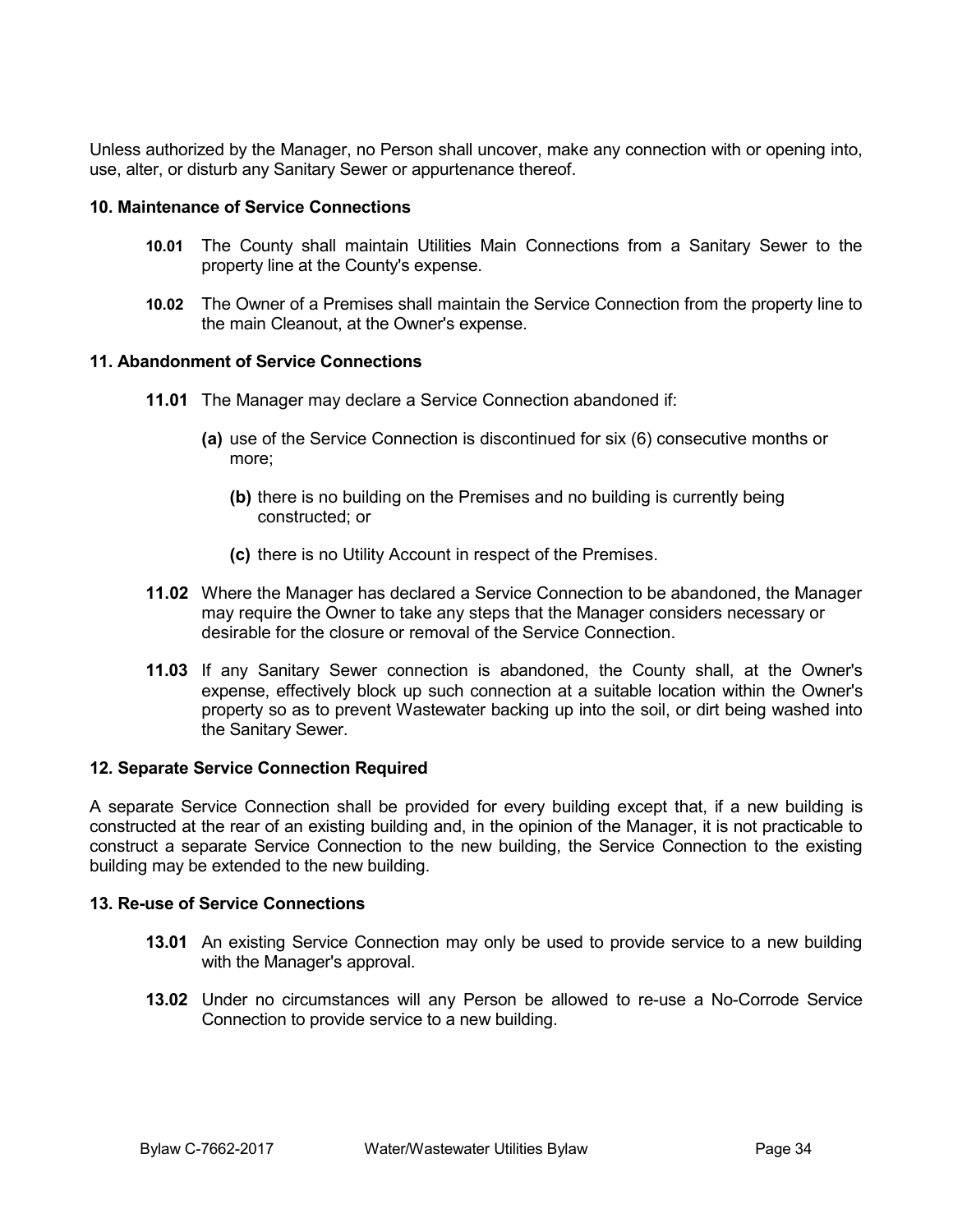- **13.03** The County shall be responsible for all costs incurred in constructing a new Utilities Main Connection if the old pipe is deemed unacceptable for reuse, and no upsizing of the pipe is required.
- **13.04** The Owner of a Premises shall be responsible for all costs incurred by the County in constructing a new Utilities Main Connection where upsizing of the old pipe is required.
- **13.05** The Owner of a Premises shall be responsible for all costs incurred by the County in constructing a new Utilities Main Connection to Premises that were not previously serviced or where additional Utilities Main Connections are required.

# **14. Requirements for Service Connection**

- **14.01** The size, slope, alignment and materials used in construction of a Service Connection and the methods to be used in excavating, placing of the pipe, jointing, testing and backfilling the trench shall all conform to the requirements of the Regulations in the case of the private Service Connection and the Design Manual and the Construction Manual in the case of the Utilities Main Connection.
- **14.02** In the absence of applicable provisions in the Regulations, the materials and procedures set forth in standards published by the American Society of Testing and Materials, the Canadian Standards Association and American Water Works Association shall apply.
- **14.03** A Service Connection from the main Cleanout to the Sanitary Sewer shall have a minimum diameter of 100mm.
- **14.04** When connecting to a Low Pressure Sanitary Sewer, the Owner shall install an on-lot septic Grinder Pump Station at the Owner's sole cost and expense.<sup>[10](#page-34-0)</sup>

#### **15. Wastewater Lifting Required**

- **15.01** Whenever practicable, a Service Connection shall be brought to a building at an elevation at least 1.8 meters below finished grade level.
- **15.02** In any buildings in which a Floor Drain, Garage Drain, or other Fixture permitted to be connected to a Sanitary Sewer is too low to permit gravity flow to the Sanitary Sewer, Wastewater carried by such Fixtures shall, at the Owner's expense, be lifted by means approved by the County and discharged to the Service Connection and the Sanitary Sewer.

#### **16 Restricted Connections to Sanitary Sewer**

- **16.01** No Person shall connect any Storm Drain to any Sanitary Sewer nor any Service Connection which in turn is connected directly or indirectly to any Sanitary Sewer.
- **16.02** Unless permitted by the Manager pursuant to this Schedule, no Person shall:

<span id="page-34-0"></span> <sup>10</sup> Bylaw C-7844-2018, *2018 Water/Wastewater Utilities Amending Bylaw*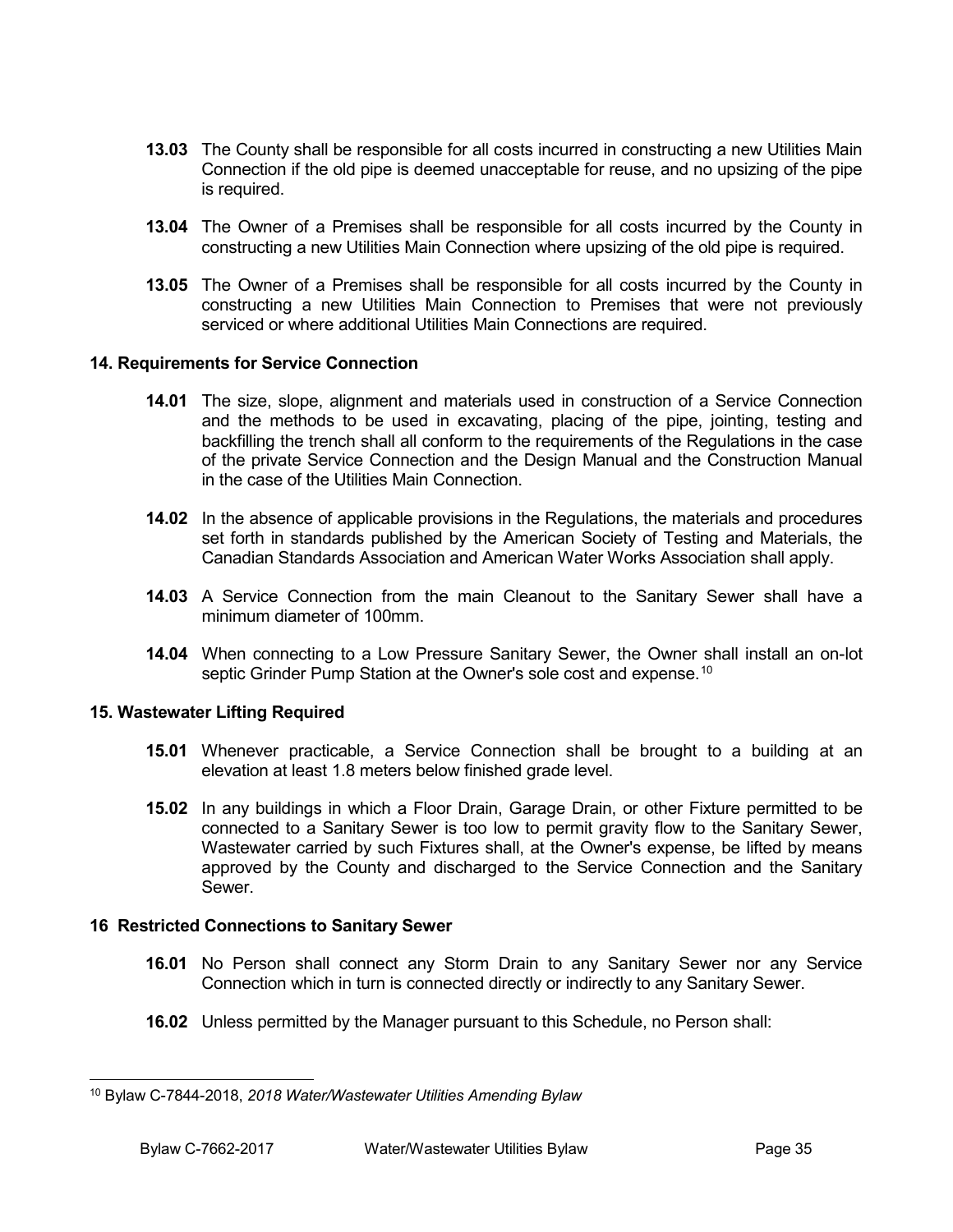- **(a)** connect any roof downspout, Weeping Tile, Foundation Drain or Areaway Drain; or
- **(b)** collect or direct other sources of surface runoff or ground water;

to a Sanitary Sewer or to a Service Connection which in turn is connected directly or indirectly to any Sanitary Sewer.

#### **17 New, Altered and Expanded Connections**

**17.01** No Person shall:

- **(a)** make, install, alter or expand, remove, or allow the making, installation, alteration, expansion or removal of any Service Connection to a Sanitary Sewer;
- **(b)** increase the volume of Wastewater being discharged into the Sanitary Sewer;
- **(c)** alter the composition of Wastewater being discharged into the Sanitary Sewer; or
- **(d)** commence, re-commence, alter or expand any industrial or commercial activity which results in discharge of Wastewater to the Sanitary Sewer,

without first having obtained prior written approval from the Manager in accordance with this Bylaw.

- **17.02** The Owner shall make written Application to the Manager requesting approval for the following:
	- **(a)** the installation, alteration, expansion, or removal of a Service Connection to a Sanitary Sewer,
	- **(b)** an increase of the volume of Wastewater being discharged into Sewer,
	- **(c)** altering the composition of Wastewater being discharged into Sewer, or
	- **(d)** commencing, re-commencing, altering or expanding any industrial or commercial activity which results in discharge of Wastewater to the Sanitary Sewer

by submitting an Application to the Manager.

- **17.03** The Application of the Owner of Commercial Premises shall include a report certified by a Professional Engineer indicating:
	- **(a)** the daily volumes and peak discharges of Wastewater from the Commercial Premises;
	- **(b)** a description of the industrial or commercial activity to be carried on within the Commercial Premises including the particulars of any alteration, expansion or addition;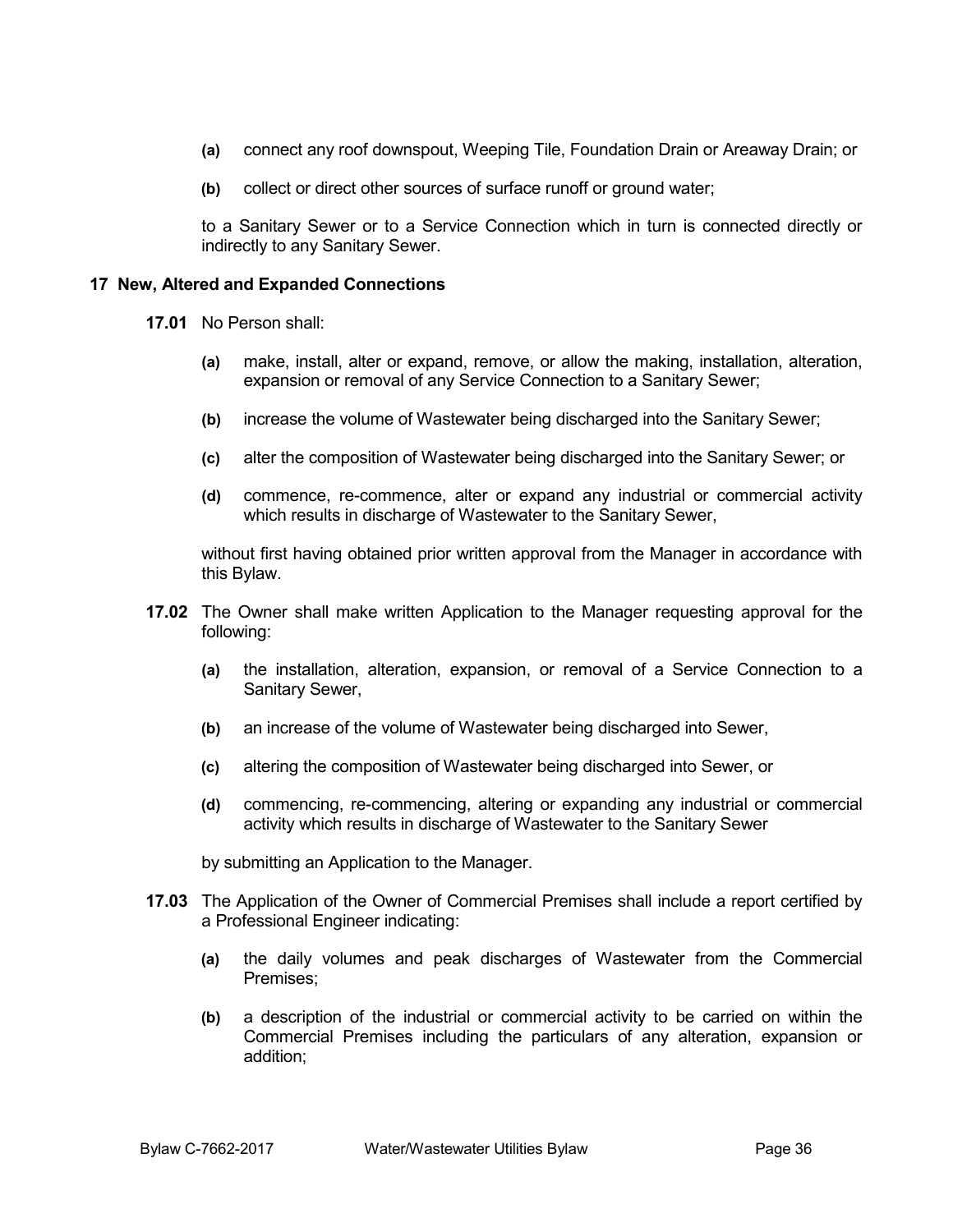- **(c)** the anticipated:
	- **(i)** Biochemical Oxygen Demand;
	- **(ii)** Total Suspended Solids;
	- **(iii)** Fats, Oil and Grease;
	- **(iv)** Total Phosphorus; and
	- **(v)** Total Kjeldahl Nitrogen

in the Wastewater to be discharged from the Commercial Premises;

- **(d)** the type of waste to be processed or discharged on or from the Commercial Premises including information as to whether or not any Prohibited Waste or Restricted Waste is included in such waste;
- **(e)** the proposed pre-treatment, flow equalization or mixing facilities to be utilized on the Commercial Premises;
- **(f)** the location of Test Manholes for Wastewater to be discharged from the Commercial Premises;
- **(g)** the monitoring equipment to be utilized on the Commercial Premises; and
- **(h)** such other information as the Manager may request.
- **17.04** The Manager may allow an industrial or commercial activity to be commenced, recommenced, altered or expanded and a connection to be made without receipt of the report referred to above if the Manager is satisfied on the basis of the information available that the proposed activity will not have an Adverse Effect on a Sanitary Sewer.
- **17.05** Where in the opinion of the Manager any source connected to a Sanitary Sewer may produce Wastewater in contravention of this Bylaw, the Manager may order the testing of the characteristics and concentrations of a Wastewater being discharged.
- **17.06** Should any testing undertaken pursuant to the above provisions disclose that a Wastewater concentration is not in compliance with the Bylaw, the Manager may direct the Owner from which the Wastewater originates to:
	- **(a)** comply with this Bylaw, and the Owner shall forthwith take all action necessary to ensure that the Wastewater complies with the requirements of the Bylaw;
	- **(b)** install, utilize and maintain such monitoring equipment as the Manager or Council deems necessary at the Owner's expense;
	- **(c)** provide the results of such monitoring to the Manager.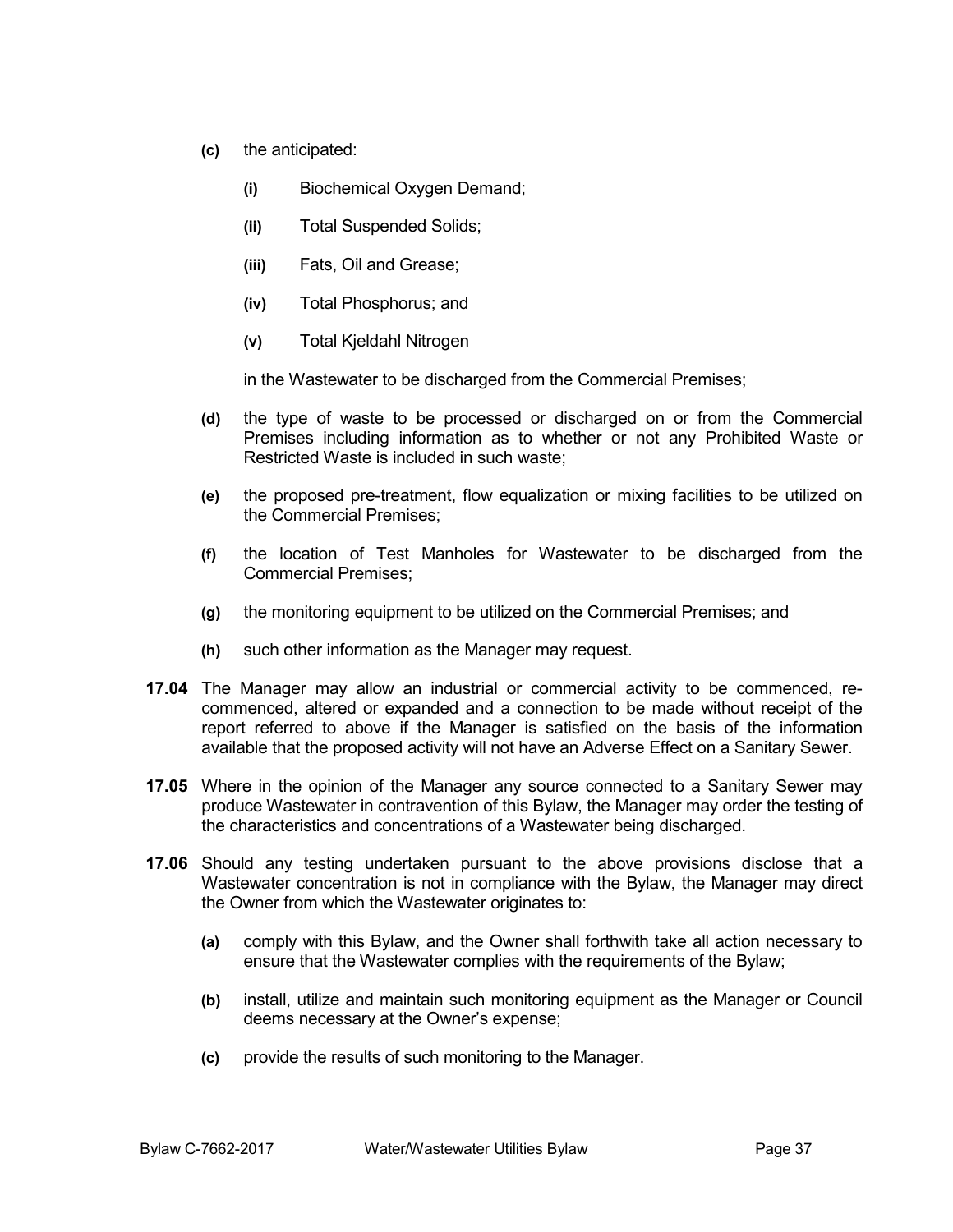- **17.07** The Owner or Person responsible for the development of the lands shall be responsible for the construction of all private drainage systems and Service Connections, which shall be constructed of approved materials and in accordance with the County's Design Manual and Construction Manual and:
	- **(a)** shall ensure that all Service Connections receive approval from the County prior to construction; and
	- **(b)** shall not backfill the excavation until after the County has inspected the work or has advised that it will not require inspection.

## **18 Protection of People and Property**

- **18.01** All excavations for works required or permitted by this Bylaw shall be adequately guarded with barricades, lights and other warning devices adequate to protect the public.
- **18.02** If so required by the Manager, the Owner of a Premises, or any Person engaged in construction of such works, shall immediately provide such additional barricades, lights and other warning devices or safety precautions as the Manager shall deem appropriate.
- **18.03** Roads, parklands, and other public property disturbed in the course of such works shall be restored in a manner satisfactory to the Manager.

## **19 Roots**

- **19.01** Tree roots infesting a Service Connection shall be the responsibility of the Owner of the property containing the Service Connection.
- **19.02** Tree roots infesting a Utilities Main Connection or a Sanitary Sewer shall be the responsibility of the County.
- **19.03** The proximity to a Service Connection of a tree or trees contributing to the root infestation shall have no bearing on the responsibility of a party to clear the blockage.

## **20 Root Foaming**

No Person shall chemically treat tree roots in a Service Connection without the Manager's approval.

## **21 Video Inspection or Electronic Line Location**

Where a dispute exists as to the responsibility for Sewer Utility Service failures or blockage, a video inspection or an electronic line location may be performed in an attempt to determine the location of the problem. All costs associated with such determination shall be borne by the party responsible for maintaining the portion of the Service Connection, Utilities Main Connection, or Sanitary Sewer as the case may be, where the problem is found to exist.

# **22 Service Calls**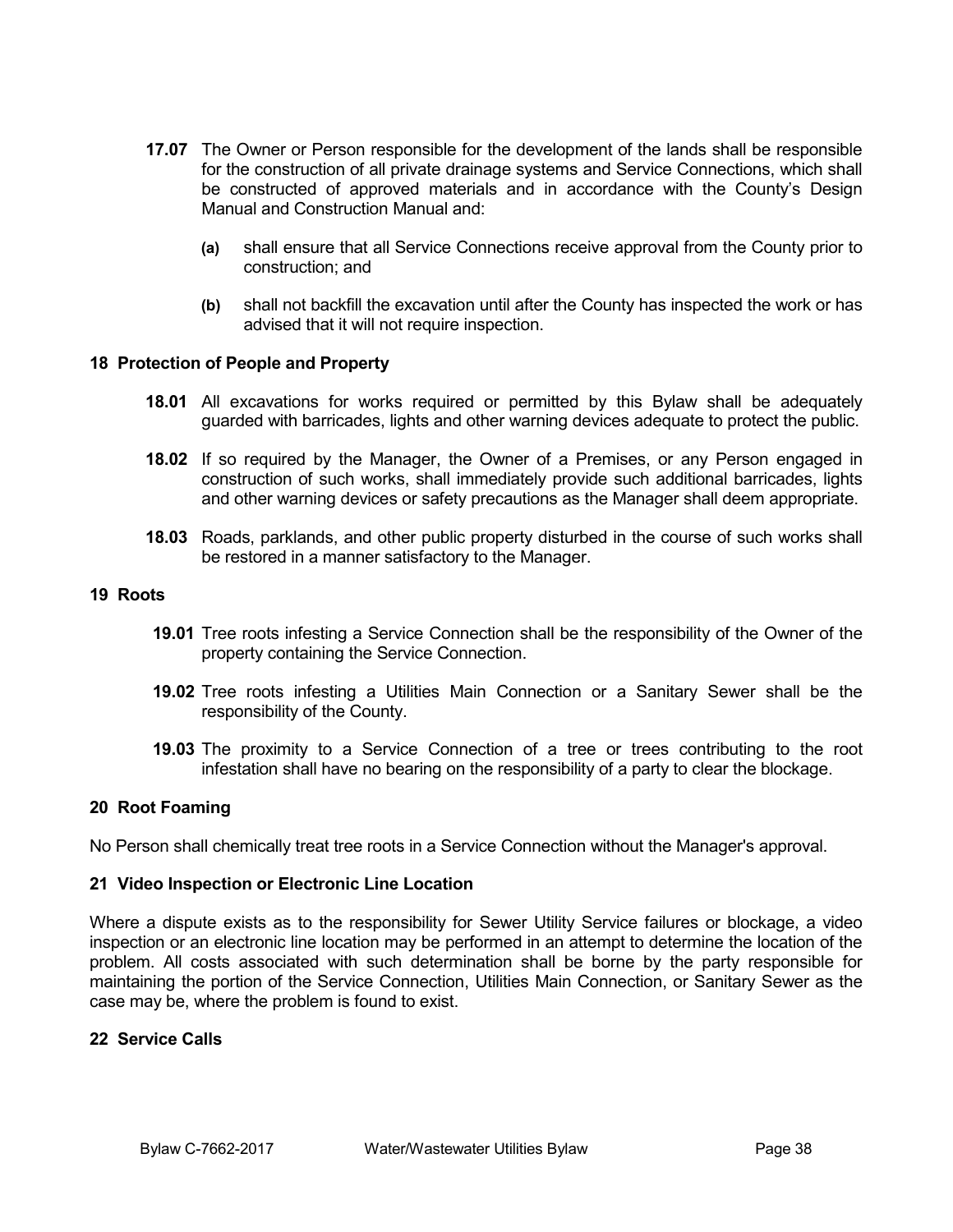Prior to the County doing any service repairs at a Consumer's request, the Consumer requesting the same shall sign a service call log authorizing the County to make the necessary repairs and invoice the cost in accordance with the Charges as outlined in Schedule "D".

# **23 Cleanouts**

- **23.01** A Service Connection that is connected to a Sanitary Sewer shall be equipped with a main Cleanout with a minimum diameter of 100mm, located not more than 25 meters from the Sanitary Sewer. The main Cleanout shall be located as close as practicable to the point where the Sewer Service Connection leaves the building and in such a manner that the opening is readily accessible and has sufficient clearance (minimum 2 meters horizontally and vertically) for effective rodding, cleaning and video inspection. The Service Connection from the main Cleanout to the property line shall be as straight as possible, and, in any case, the angular sum of all bends installed shall not exceed 135 degrees and it shall not contain a 90-degree elbow.
- **23.02** Generally, the main Cleanout shall be located inside the foundation of a building. If sufficient clearance cannot be provided inside the building, the main Cleanout shall be installed outside the building and as close as practicable to the foundation.
- **23.03** All main Cleanouts shall be a wye fitting and shall be usable and accessible.
- **23.04** No Person shall enclose the main Cleanout in or under partitions, walls or flooring or in any way restrict access to same.
- **23.05** Main Cleanouts installed in a horizontal position below floor level shall be enclosed in an access box.

# **PROHIBITED/RESTRICTED DISCHARGE**

## **24 Discharge of Uncontaminated Water**

No Person shall discharge or cause to be discharged any storm water, surface water, groundwater, roof runoff, subsurface drainage, uncontaminated cooling water or unpolluted industrial water to any Sanitary Sewer, except with the approval of the Manager which may be given in a situation where exceptional conditions prevent compliance with this Section, in which case a Rate shall be levied at the Rate set pursuant to the provisions of Schedule "D" for amounts applied to the volume of water estimated by the Manager to have been discharged into the Sanitary Sewer.

## **25 Discharge of Storm Water**

Storm water and all other drainage shall not be discharged into the Sanitary Sewer or Wastewater Facilities.

## **26 Polluted Wastes**

No Person shall discharge, or cause or permit to be discharged, any Wastewater containing Prohibited Waste or Restricted Waste into any Sanitary Sewer. Without restricting the forgoing, no Person shall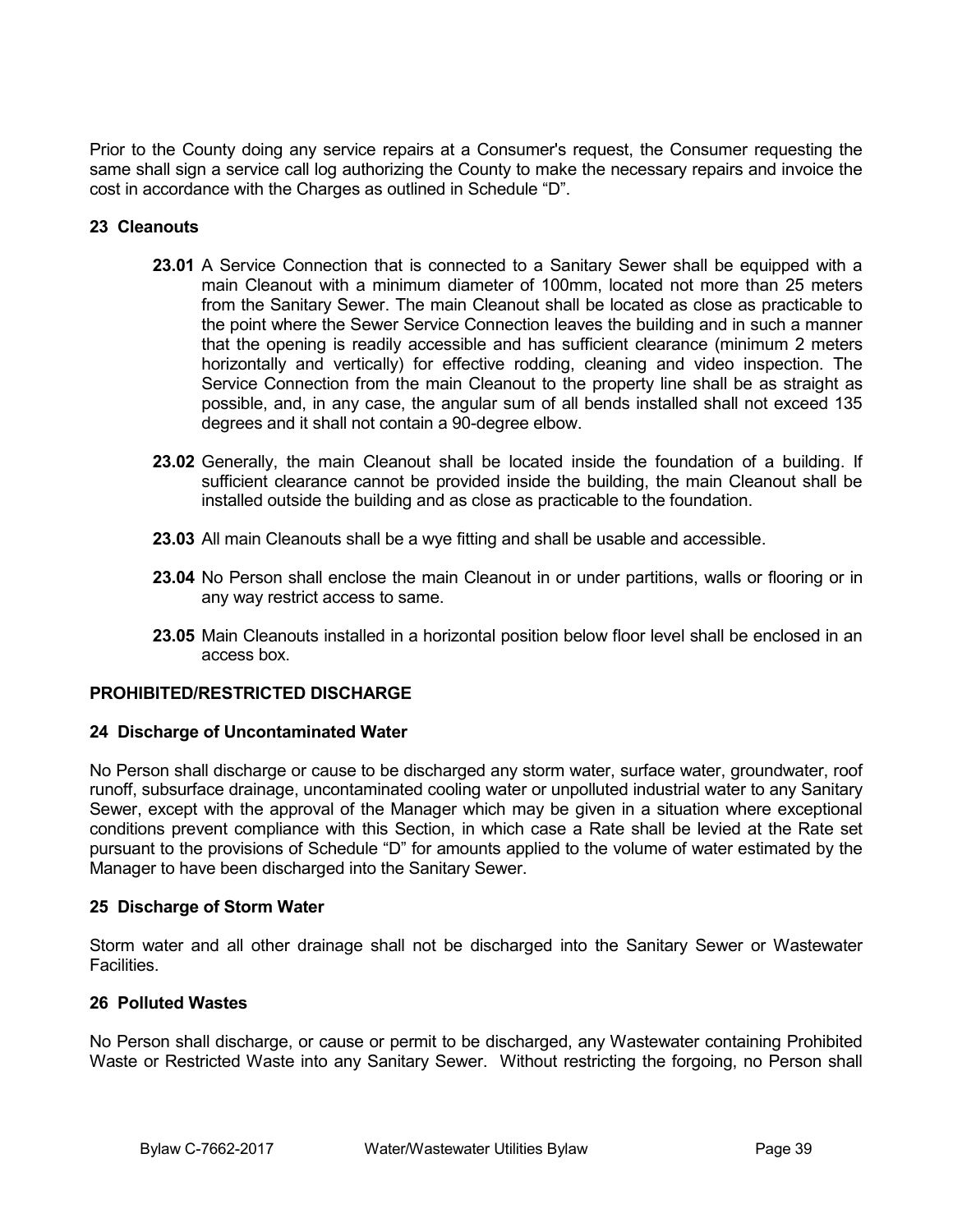discharge, or cause or permit to be discharged, any of the following described Wastewater or wastes into any Sanitary Sewer:

- **26.01** any garbage that has not been shredded so as to pass through a 6mm sieve and is not specifically prohibited in this section;
- **26.02** any water or wastes containing strong acid, iron pickling wastes, or concentrated plating solutions whether neutralized or not;
- **26.03** pollutants, other than those listed in Schedule "E" or Schedule "F", prohibited from being discharged under any Federal or Provincial legislation;
- **26.04** any waters or wastes containing phenols or other taste or odour producing substance, in such concentration as to exceed limits which may be established by the Manager as necessary, after treatment of the Composite Wastewater, to meet the requirements of any Provincial, Federal, or other public agencies having jurisdiction;
- **26.05** wastes which contain, exert, or cause:
	- **(a)** unusual concentration of inert Suspended Solids, including but not limited to fullers earth, Lime Slurries, and Lime Residue, or of dissolved solids, including but not limited to sodium chloride and sodium sulphate;
	- **(b)** excessive discoloration, including but not limited to dye, wastes and vegetable tanning solutions;
	- **(c)** unusual B.O.D., C.O.D., or chlorine requirements in such quantities as to constitute, in the opinion of the Manager, a significant load on a Wastewater Treatment Plant; and
	- **(d)** unusual volume of flow or concentration of wastes constituting a Slug;
- **26.06** waters or wastes containing substances which are not amenable to treatment or reduction by the Wastewater treatment processes employed by the County, or are amenable to treatment only to such degree that a Wastewater Treatment Plant effluent cannot meet the requirements of other agencies having jurisdiction;
- **26.07** any noxious or malodorous gas or substance capable of creating a public nuisance including, but not limited to, hydrogen sulphide, Mercaptans (Thiols), carbon disulphides, other reduced sulphur compounds, amines and ammonia.

## **27 Rejection of Polluted Wastes**

If any waters or wastes are proposed to be discharged from a Premises to a Sanitary Sewer, which contain any substance or possess the characteristics of any substance enumerated in section 26 or any other substance which, in the opinion of the Manager, would have a deleterious effect upon the Wastewater Facilities or receiving waters, or which otherwise create a hazard to life or constitute a public nuisance, the Manager may: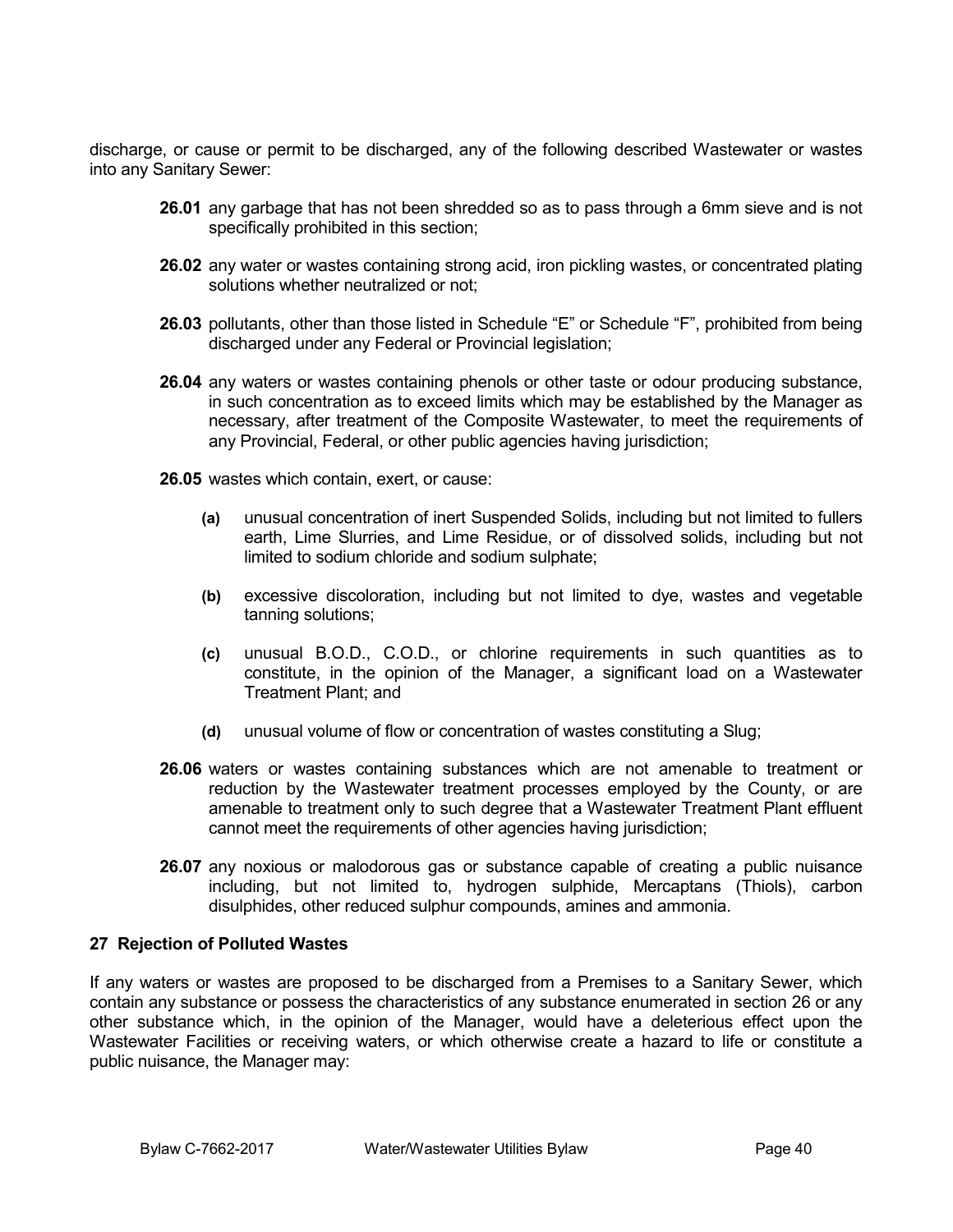- **27.01** reject the waters or wastes;
- **27.02** require pre-treatment to an acceptable condition for discharge to the Sanitary Sewers;
- **27.03** require control over the quantities and rates of discharge; and/or
- **27.04** require payment by the Consumer to cover the added cost of handling and treating the wastes not covered by existing Wastewater Rates or other Charges under the provisions of this Bylaw. If the Manager permits the pre-treatment or equalization of waste flows, the design and installation of the plants and equipment shall be subject to the review and approval of the Manager, and to the requirements of all applicable codes, statutes, Bylaws and Regulations.
- **27.05** If preliminary treatment of Wastewater or flow-equalizing equipment is required by the County, the necessary facilities shall be provided by and maintained in satisfactory and effective operation by the Owner at the Owner's expense.

#### **28 Interceptors**

- **28.01** Interceptors shall be provided for all garages, restaurants, automotive service stations and vehicle and equipment washing establishments and for other types of business when required by the Regulations or, in the opinion of the Manager, such Interceptors are necessary for the proper handling of liquid wastes containing grease in excessive amounts, or any flammable wastes, sand, mud or other harmful ingredients.
- **28.02** All Interceptors shall be of a type and capacity which conform to the Regulations and shall be located so as to be readily and easily accessible for cleaning and inspection.
- **28.03** All Interceptors shall be maintained at all times in satisfactory and effective operation by the Owners of the properties on which they are installed at the Owner's expense.
- **28.04** All Interceptors shall be connected to the Sewer unless the Manager shall otherwise stipulate.
- **28.05** If the drainage system in any new commercial or industrial building includes an Interceptor, then a Control Manhole is required.
- **28.06** Garage Drains connected to a Sanitary Sewer, or a Service Connection which is in turn connected to a Sanitary Sewer, must have a mud Interceptor of sufficient size and design to effectively trap solids.

## **29 Control Manhole**

**29.01** If required by the Manager, the Owner of any property serviced by a Service Connection shall, at the Owner's expense, install and maintain a suitable Control Manhole and other necessary appurtenances to facilitate observation, sampling, and measurement of the Wastewater quality, temperature, rate of flow and other characteristics.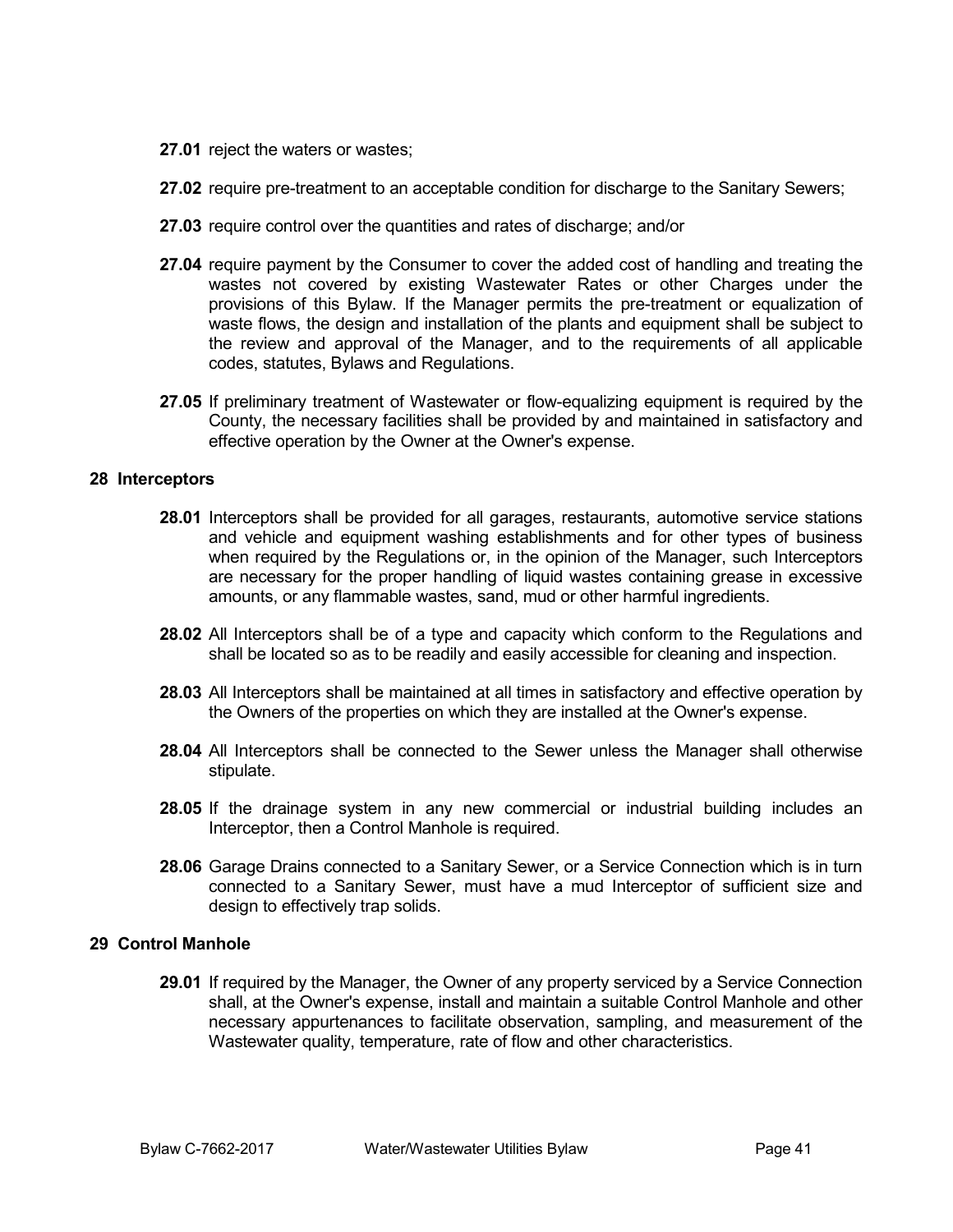- **29.02** Any such Control Manhole shall be located wholly on Private Property and constructed in accordance with the Construction Manual and maintained so that it is accessible and in good condition at all times.
- **29.03** If a Control Manhole does not exist on a Premises, the Control Manhole for that Premises shall be deemed to be the manhole in the Sanitary Sewer which is downstream of and nearest to the point at which the Service Connection servicing the Premises is connected to the Sanitary Sewer.

## **30 Test Manholes**

- **30.01** A Consumer who carries on an industrial or commercial activity on Commercial Premises which is or will be connected to a Sanitary Sewer, shall provide to the County, at no cost to the County, Test Manhole(s) for the testing of Wastewater from the Commercial Premises.
- **30.02** The Test Manholes will be constructed in accordance with the applicable Design Manual and/or Construction Manual as established, amended or replace from time to time.
- **30.03** The purpose of the Test Manhole is to achieve a discreet Wastewater stream of the Commercial Premise. The Test Manhole shall not be used as collection manhole with multiple Premises discharging into it.
- **30.04** The Test Manhole shall be:
	- **(a)** located on the Commercial Premises unless the County allows an alternative location;
	- **(b)** constructed and maintained at the expense of the Owner of the Commercial Premises;
	- **(c)** accessible at all times by the County (accessible includes access by a vehicle);
	- **(d)** constructed in accordance with the County's Construction Manual; and
	- **(e)** maintained to ensure access and structural integrity.
- **30.05** The Test Manhole must not be:
	- **(a)** in a parking spot;
	- **(b)** in a high traffic area;
	- **(c)** on a steep bank;
	- **(d)** covered or surrounded by landscaping; or
	- **(e)** located where a vehicle cannot approach directly over the Test Manhole;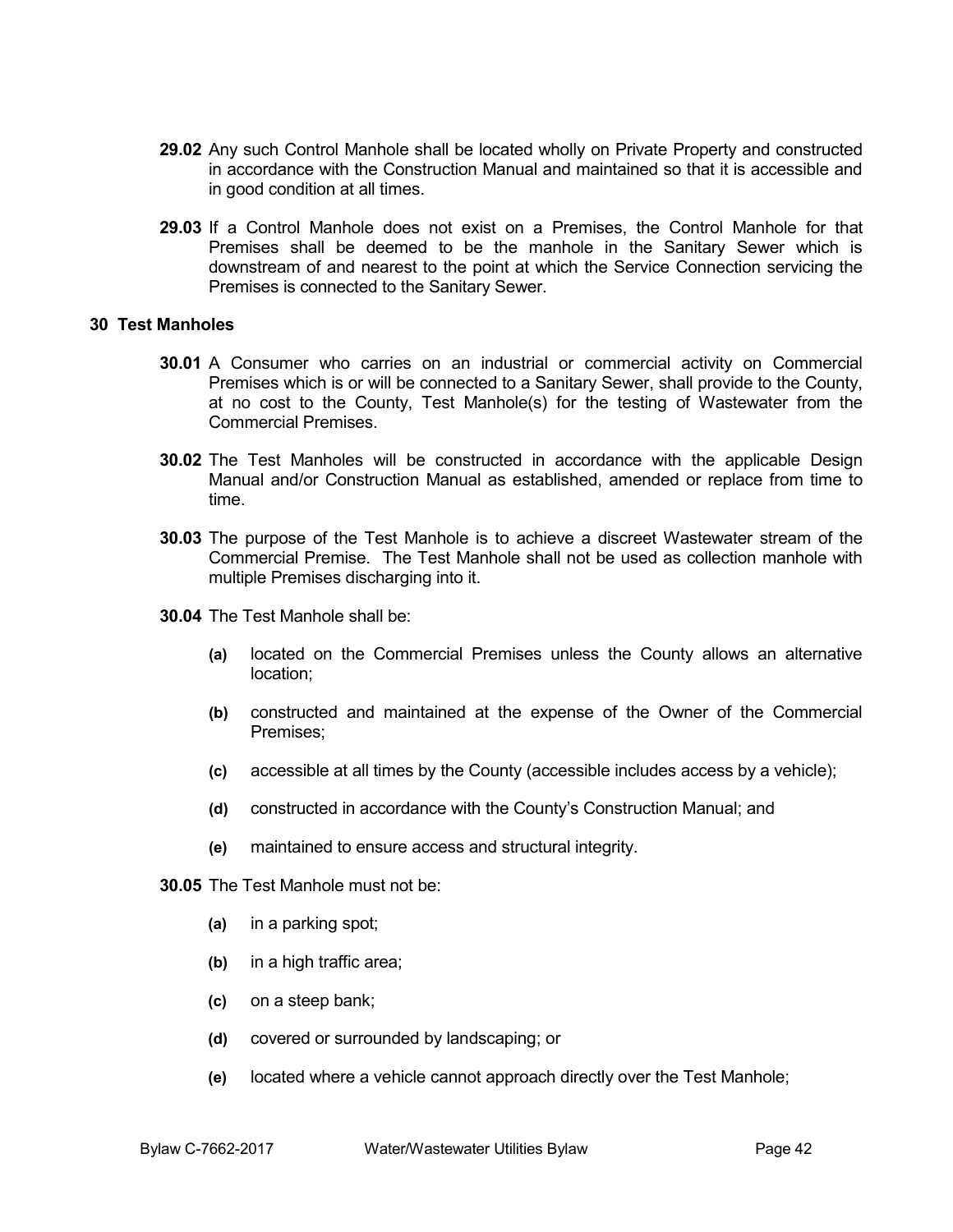- **30.06** If a Test Manhole has not been installed at a Commercial Premises on which an industrial or commercial activity is occurring, or if the Test Manhole provided is not accessible to the satisfaction of the Manager for the purpose of testing the Wastewater the Manager may give notice in writing, requiring the Owner to:
	- **(a)** construct and install the required Test Manhole in a location that does not conflict with the location of onsite storm water management infrastructure,
	- **(b)** construct and install the required Test Manhole within 30 days of receiving the notice, or as required by the Manager; or
	- **(c)** pay the County that amount of money that the Manager deems necessary to cover the cost of constructing and installing a Test Manhole, which amount will be paid within 30 days of receiving the notice or as required by the Manager.

## **31 Standards for Sampling and Analysis of Wastes**

- **31.01** All sampling, measurements, tests, and analysis of the characteristics of waters and wastes to which reference is made in this Bylaw shall be determined in accordance with Standard Methods and the Methods Manual for Chemical Analysis of Water and Wastes published by the Alberta Environmental Centre, Vegreville, Alberta, 1996, AECV96-M1, as amended.
- **31.02** Sampling shall be carried out using customarily accepted methods to determine the effect of constituents upon the Wastewater Facilities and whether there exists a hazard to persons or property. The initial analysis of the discharge from a Premises will determine whether a twenty-four (24) hour Composite Sample of all discharge from such Premises is sufficient. If practicable, the B.O.D. and Suspended Solids analysis will be obtained from 24-hour Composite Samples of all discharges whereas the PH will be determined from periodic Grab Samples.

## **32 Protection From Damage**

No Person shall maliciously, willfully, or negligently break, damage, destroy, uncover, deface, or tamper with any structure, appurtenance, or equipment which is part of the County.

## **33 Sewer Service Surcharge**

- **33.01** Any Residential Premises or Commercial Premises where Wastewater is released that contains one or more constituents that is considered Overstrength Wastewater will be subject to a Sewer Utility Service surcharge.
- **33.02** Sampling for the Sewer Utility Service surcharge program shall be performed as two separate sampling events. The results of each constituent from the two sampling events will be averaged and the averaged value will be used in the surcharge calculation.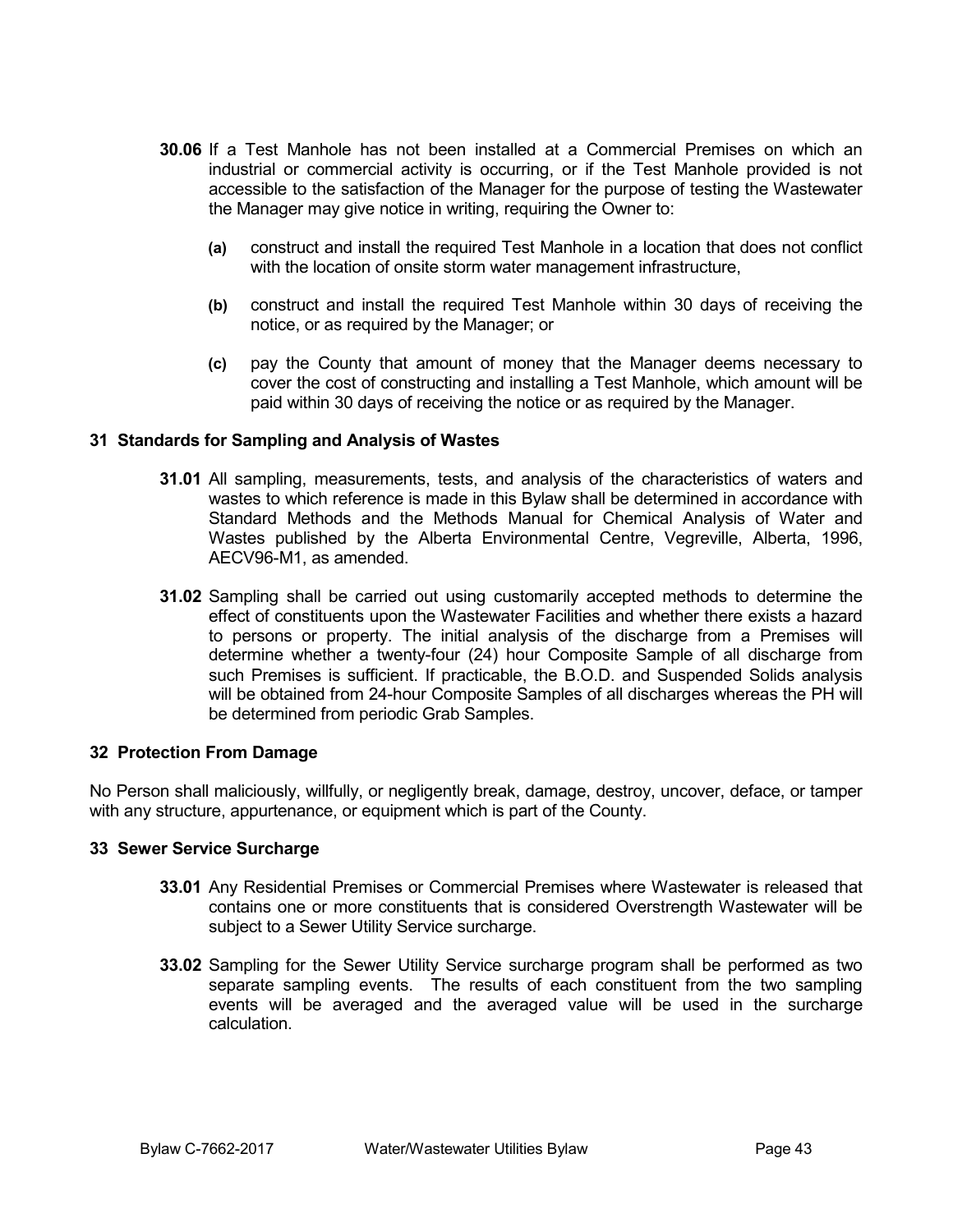- **33.03** An Autosampler will be used whenever possible, however if the use of an Autosampler is not possible then manual Grab Samples may be used to calculate a surcharge factor. Grab Samples procedures for the Sewer Utility Service surcharge program is as follows:
	- **(a)** a minimum of 4 single Grab Samples per sampling event must be used with at least one hour between Grab Samples but not more than 24 hours;
	- **(b)** results from the two sampling events will be averaged and the average value will be used in the surcharge calculation;
	- **(c)** all Grab Samples must be of the same volume and taken at the same location; and
	- **(d)** the Grab Samples for each sampling event will be composited and treated as one sample.
- **33.04** The surcharge factor will be recalculated monthly based on the Water consumption or on Wastewater Meter values if Water consumption data is not available.
- **33.05** The Sewer Utility Service surcharge will remain in effect until the next sampling event. Sampling of a Residential Premises or Commercial Premises for the purpose of the Sewer Utility Service surcharge program will occur no less than four (4) months from the previous sampling period. However this does not apply to sampling or monitoring for compliance with this Bylaw.
- **33.06** In the event that a common Sewer service exists where more than one Premises or Consumer's Wastewater mixes upstream or enters a common manhole and a discrete sample is not possible, the surcharge factor will apply to all Premises or Consumers whose effluent is discharged to that common manhole.
- **33.07** Notwithstanding the forgoing, if a Residential Premises or Commercial Premises experiences an abnormally high surcharge, or makes changes to the pre-treatment system that significantly reduces the effluent strength, at the discretion of the Manager, a request to re-sample the Premises and, if warranted, make an adjustment to the surcharge factor can occur prior to the expiration of the minimum four month period.
- **33.08** If a Consumer requests an adjustment to the surcharge factor as noted above, the Consumer must provide in writing to the Manager:
	- **(a)** a request for review of the surcharge factor;
	- **(b)** justification for the review including all relevant documentation; and
	- **(c)** details on changes to or new installation of a pre-treatment system or new procedures and policies that would result in a significant and permanent reduction in the effluent strength.
- **33.09** Prior to a surcharge adjustment being approved by the County the Consumer must wait for a minimum of 2 new surcharges (8 months) to be calculated. The new surcharge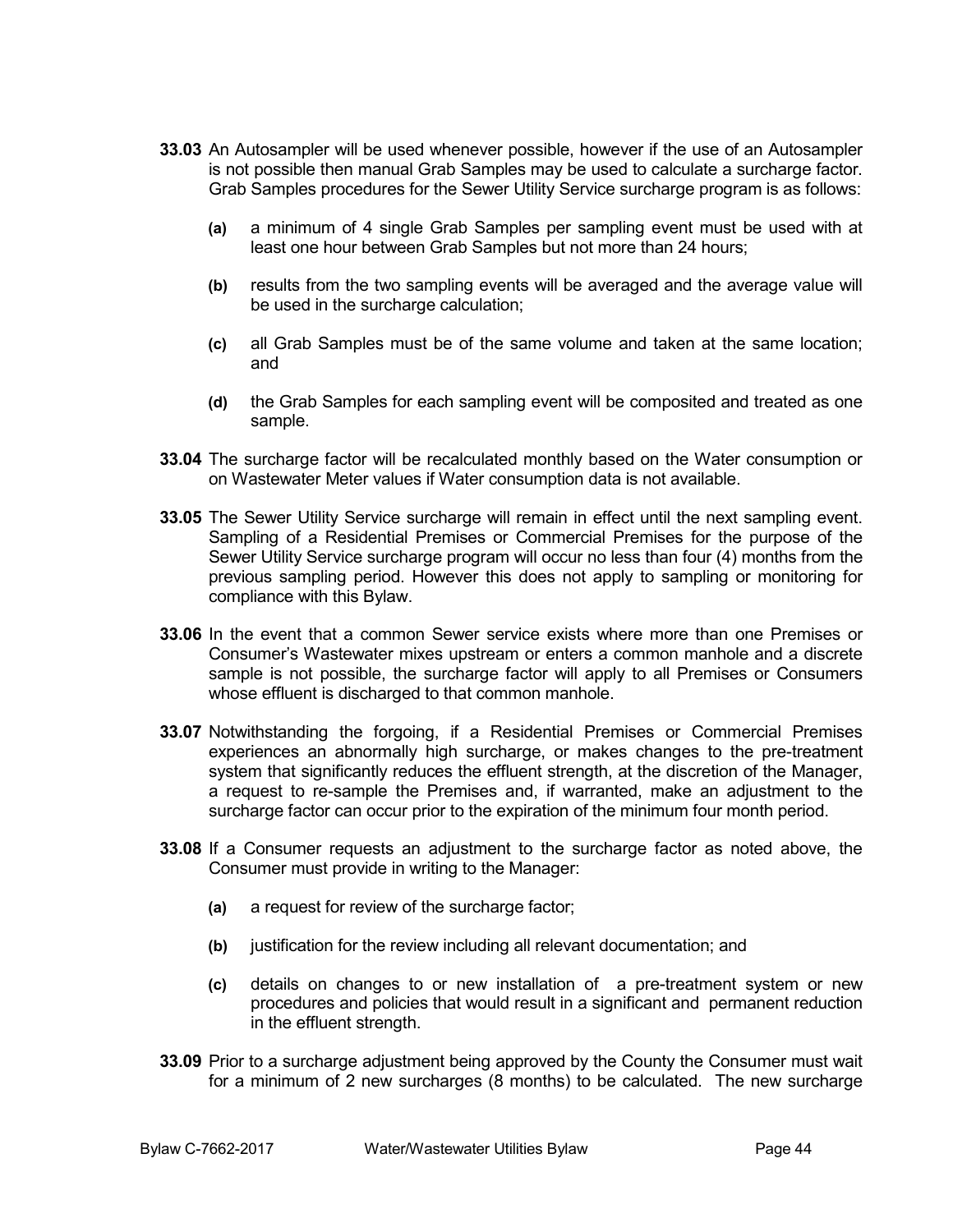values must be consistently and significantly lower than the requested adjustment surcharge Rate for an adjustment to occur.

# **HAULED WASTEWATER**

# **34 Restrictions**

- **34.01** No Person shall discharge Hauled Wastewater at any location other than at a Wastewater Facility approved by the County and Alberta Environment and Parks for receipt of Hauled Wastewater, unless prior approval is given by the Manager or by Alberta Environment and Parks.
- **34.02** No Person shall discharge hauled storm water, or Hauled Wastewater at a Wastewater Facility approved by the County for receipt of Hauled Wastewater without prior approval having been given by the Manager or, when and if implemented by the County, a current Hauled Wastewater Permit having been issued by the County for each vehicle used for hauling.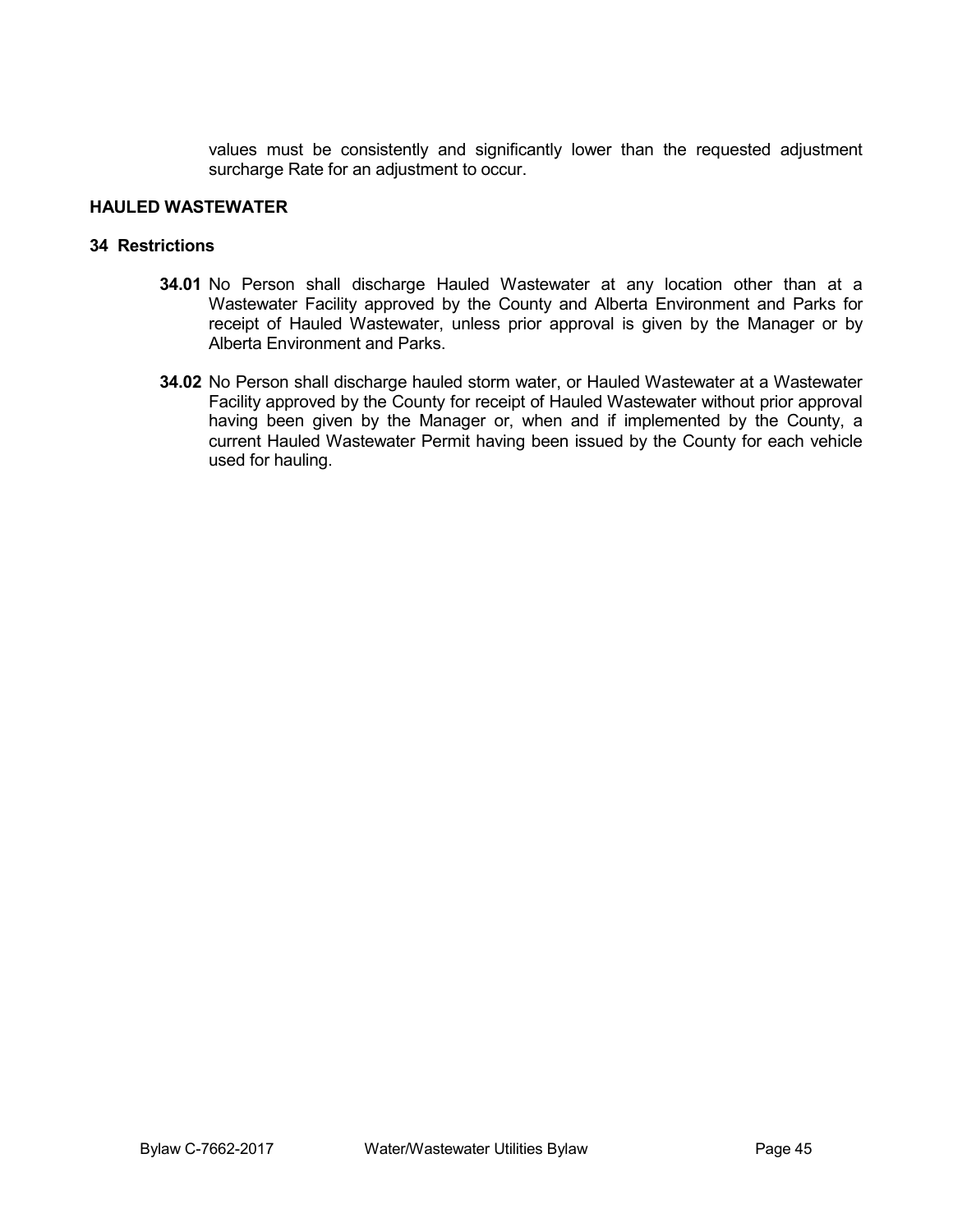## **35 Hauled Wastewater Approval or Permits**

- **35.01** An approval of the Manager or, when and if implemented by the County, a Hauled Wastewater Permit can be obtained from the County and may be subject to an application fee as set in the Master Rates Bylaw.
- **35.02** A copy of the approval of the Manager or the Hauled Wastewater Permit, as the case may be, must be in the vehicle at all times and be surrendered to a County employee or designate upon request.

# **36 Operating Requirements**

- **36.01** All loads received at a Wastewater Facility will be subject to a discharge fee based on the legal capacity of the vessel on a per cubic meter Rate as set in the Master Rates Bylaw.
- **36.02** All loads brought to Wastewater Facility shall have a completed Manifest signed by the hauler prior to discharging the Hauled Wastewater.
- **36.03** No Person shall release Hauled Wastewater at a Wastewater Facility other than through a discharge hose placed securely in a discharge portal.
- **36.04** No Person shall release or allow the release of Hauled Wastewater into a Wastewater Facility that contains any of the following:
	- **(a)** grit or skimming's from Interceptors, grease traps, catch basins, pretreatment facilities;
	- **(b)** Sludge from Interceptors, sumps, catch basins, or pretreatment facilities
	- **(c)** matter containing a Hazardous Substance or Hazardous Waste;
	- **(d)** matter containing Prohibited Waste, or Restricted Waste in excess of concentrations permitted under this Bylaw.
- **36.05** It is understood that liquid waste from a domestic source (septic tanks with a field or holding tanks) will be Overstrength Wastewater, however provided that the Hauled Wastewater consists only of Domestic Wastewater and contains no Prohibited Waste or Restricted Waste, the Hauled Wastewater shall be accepted at a Wastewater Facility at the discretion of the Manager.
- **36.06** The operations staff of a Wastewater Facility has the right to reject or halt the release of any load suspected to be out of compliance with this Bylaw.
- **36.07** If the Hauled Wastewater load is rejected the hauler must provide to the County:
	- **(a)** completed and signed Manifest;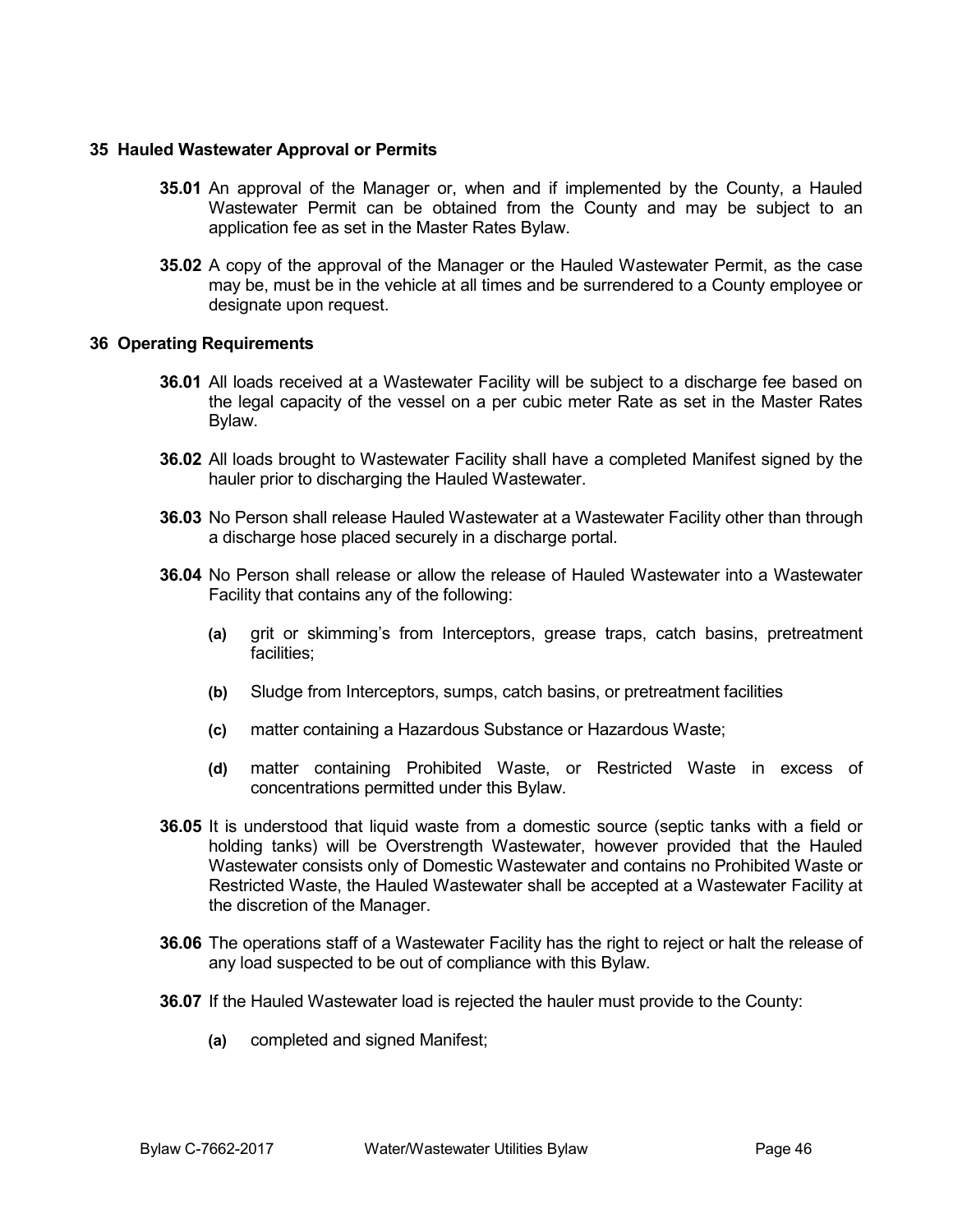- **(b)** detailed description of the events leading to the removal of the Hauled Wastewater from the generator;
- **(c)** procedures to be put in place to prevent a similar event from occurring again;
- **(d)** the treatment method and final disposal location of the contravening Hauled Wastewater;

All reporting must be submitted to the County within 7 calendar days of the incident. Failure to do so will result in the cancellation or suspension of the approval of the Wastewater hauler, or when and if applicable the Hauled Wastewater Permit, and all privileges to use the liquid waste transfer facility revoked.

**36.08** The Manager may revoke or suspend an approval of a Wastewater hauler or, when and if applicable, a Hauled Wastewater Permit in the event this Bylaw is not complied with.

## **GENERAL**

#### **37 Authority to Sample**

The Manager may from time to time determine by sampling and analysis the characteristics of the Wastewater being discharged into the Wastewater Facilities from any Premises which by reason of the type of industry or business being conducted or operated thereon, or for any other reason is, in the Manager's opinion, likely to produce Wastewater with concentrations of harmful or deleterious substances which exceed those permitted under this Bylaw or other applicable legislation, and shall maintain a record of each such analysis.

## **38 Duration of Sampling and Analysis**

The Manager may take and analyze samples over a period which, in the Manager's opinion, is sufficient to permit determination of the quality of the average effluent from a Premises under normal conditions.

## **39 Request for Additional Sampling**

If the Owner of a Premises to which a Wastewater surcharge is applicable is of the opinion that the degree of concentration of the Wastewater discharge from the property has been reduced from that shown in a test made by the Manager, such Owner may ask the Manager to make a further test at the Owner's expense.

#### **40 Special Agreements**

This Bylaw shall not be construed so as to prevent any agreement or arrangement between the County and any Person whereunder the County may accept Industrial Wastewater of unusual strength or character for treatment.

## **41 Garbage Grinders**

The installation of any garbage grinder equipped with a motor of 560 watts or greater shall require the approval of the Manager.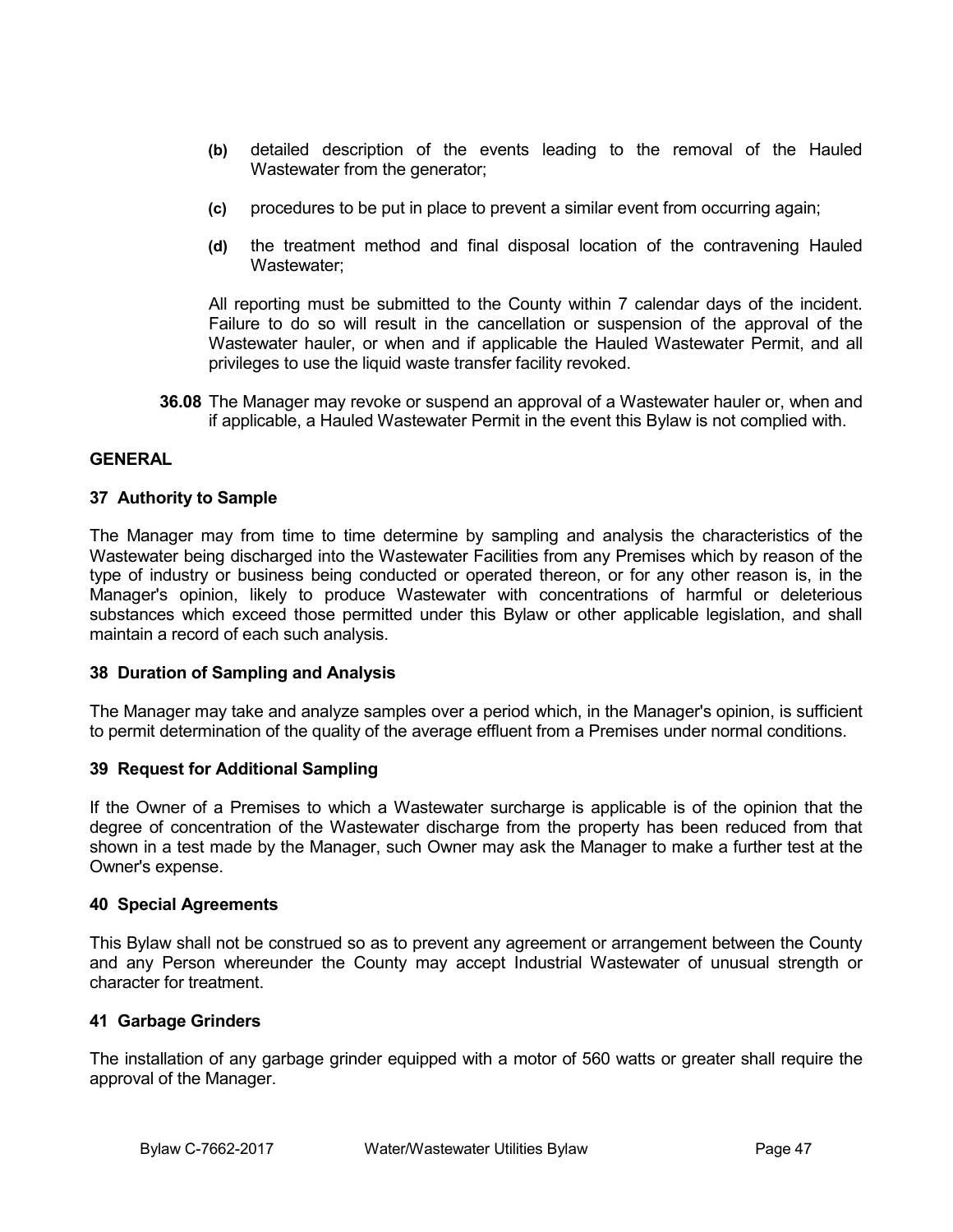# **SCHEDULE "C"**

# TERMS AND CONDITIONS OF SERVICE – WATER SERVICES

# **ADMINISTRATION OF WATER SUPPLY**

### **1. Authority to Shut Off in Emergency**

Notwithstanding any other provision in this Bylaw, in the event of an Emergency, the Manager may shut off the Water supply without prior notice to a Consumer, a group of Consumers or a geographical area.

#### **2. Supply of Water**

- **2.01** With the exception of Private Water Systems and pre-existing Water providers, the County shall be the sole provider of potable Water within the boundaries of the Service Area of the County.
- **2.02** The County does not guarantee the pressure nor the continuous supply of Water and the County may at any time, without notice, change the operating Water pressure and Shut-Off Water.
- **2.03** Any Person requiring a continuous and uninterrupted supply or pressure of Water or having processes or equipment that require particularly clear or pure Water shall provide such facilities as that Person considers necessary to ensure a continuous and uninterrupted supply, pressure or quality of Water.
- **2.04** Where required by the Chief Administrative Officer in accordance with Section 15.1 of Schedule "A", the application of Section 15.2 of Schedule "A", subdivision approval, development permit, County servicing standards or a government authority having jurisdiction, the Owner of each Premises used for human occupancy, employment, recreation or other purpose located on property lying along the Water Main shall connect such Premises directly with the Water Main.<sup>[11](#page-47-0)</sup>
- **2.05** Where connection to the Water Main is required by the Chief Administrative Officer in accordance with Section 15.1 of Schedule "A", the application of Section 15.2 of Schedule "A", subdivision approval, development permit, County servicing standards or a government authority having jurisdiction, the Owner of the Premises shall disconnect the Private Water System from the building(s) located on the Premises at the Owner's sole cost and expense.<sup>[12](#page-47-1)</sup>
- **2.06** In no case shall a Private Water System be connected to any Utilities Main Connection or Water Facilities of the County, unless specifically agreed upon by the County.

<span id="page-47-0"></span> <sup>11</sup> Bylaw C-7844-2018, *2018 Water/Wastewater Utilities Amending Bylaw*

<span id="page-47-1"></span><sup>12</sup> Bylaw C-7844-2018, *2018 Water/Wastewater Utilities Amending Bylaw*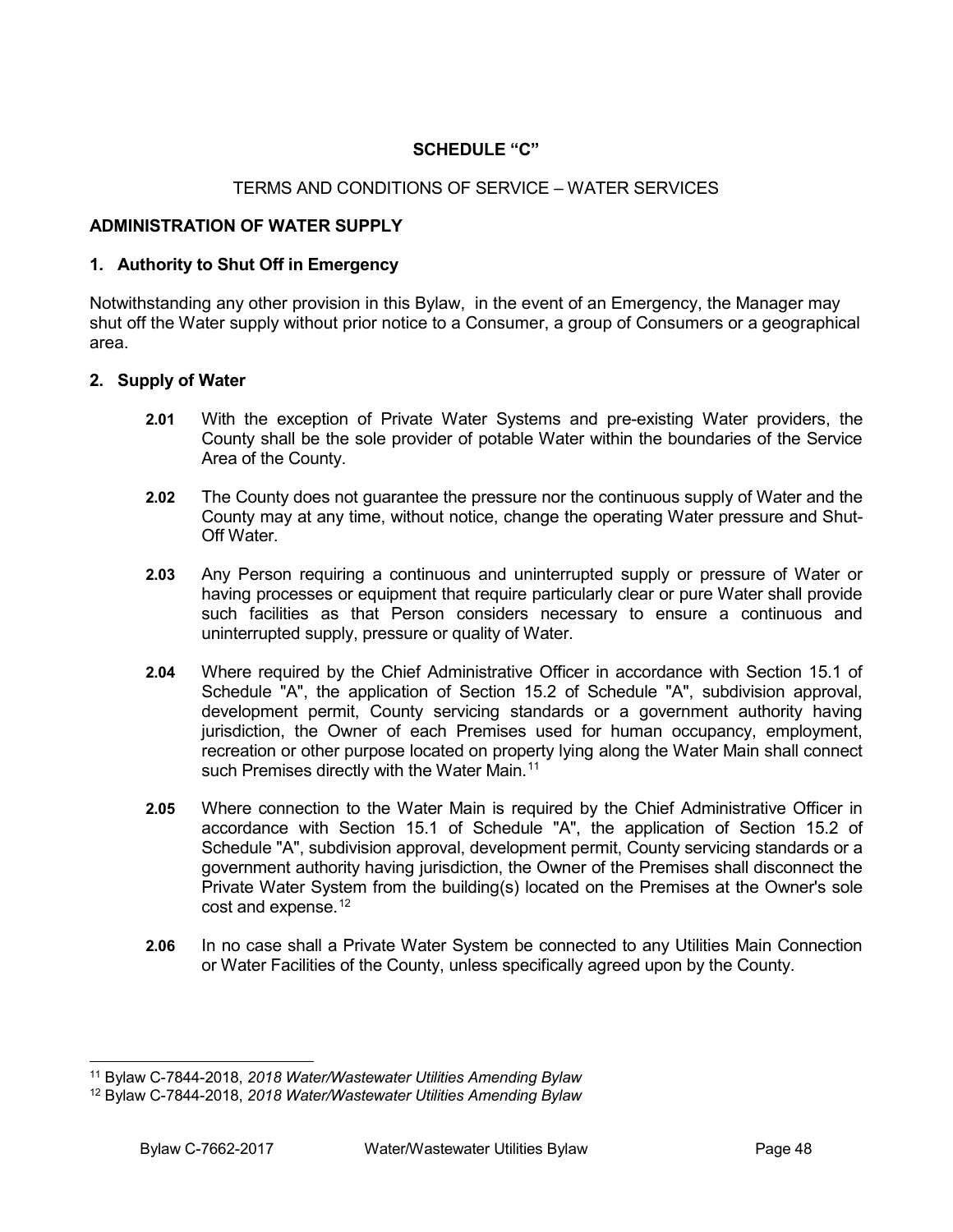# **3. Bulk Water Sales**

- **3.01** The Bulk Water Facilities designated by the County shall be the only source of potable Water available for use within the County's Service Area, or Water transported from the Service Area for use outside the Service Area where permitted, with the exception of Water incorporated into a manufactured consumer product as described in section 7 of this Schedule or Water otherwise supplied by the County.
- **3.02** Bulk Water may only be purchased at a Bulk Water Facilities designated by the County.
- **3.03** Rates for Bulk Water shall be as set pursuant to the provisions of Schedule "D".

# **4. Sprinklering**

- **4.01** The Manager may at such times and for such length of time as he/she considers necessary or advisable, regulate, restrict or prohibit Sprinklering.
- **4.02** In exercising the authority conferred by section 4.01 above, the Manager:
	- **(a)** shall cause to be published in a daily newspaper circulated in the County a public notice giving reasonable detail of the regulation, restriction or prohibition of Sprinklering being imposed which may be limited to certain times or which may be unlimited as to time in which latter case, a similar public notice shall be published giving notice of the time of cessation of such regulation, restriction or prohibition.
	- **(b)** may regulate, restrict or prohibit Sprinklering in all or any part or parts of the County and in so doing the Manager may provide different times during which different Consumers may Sprinkle by reference to compass direction, Roads, odd and even street addresses, or in such other manner as the Manager in his absolute discretion considers appropriate.
- **4.03** After providing not less than twenty four (24) hours prior written notice, the Manager may cause the Water supply to any Consumer who causes, permits or allows Sprinklering in contravention of any such regulation, restriction or prohibition to be Shut-Off until such Consumer undertakes to abide by and comply with such regulation, restriction or prohibition in a form acceptable to the Manager.

## **RESTRICTION OF WATER SUPPLY**

## **5. General**

- **5.01** No Consumer shall operate, use, interfere with, obstruct or impede access to Water Facilities or any portion which is on, or in the vicinity of, the Consumer's property in any manner not expressly permitted by this Bylaw, or in a manner contrary to the provisions of this Bylaw.
- **5.02** If a Consumer shall be in breach of section 5.01, after providing not less than twenty four (24) hours prior written notice, the Manager may cause the Water being supplied to such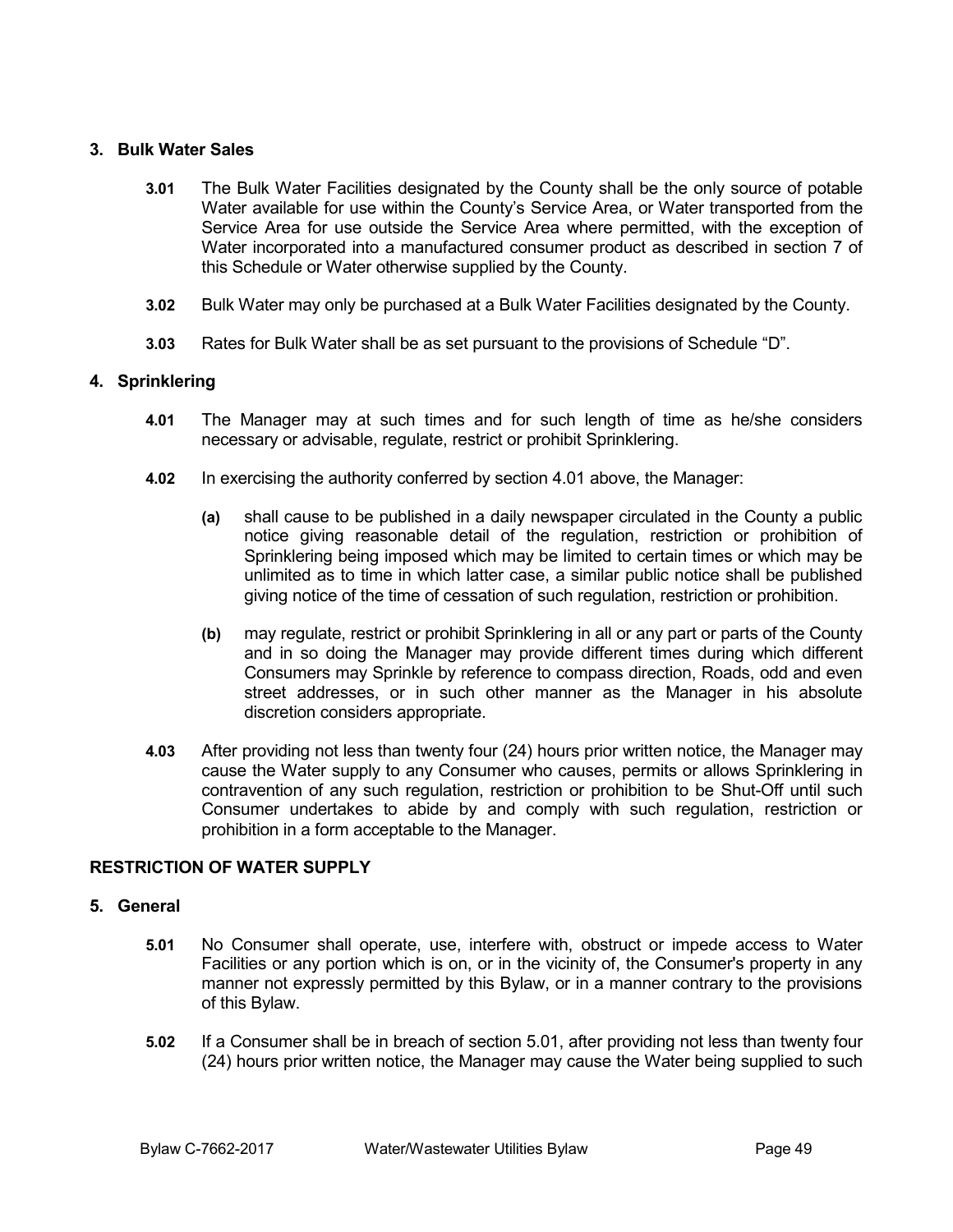Consumer to be Shut-Off until the Manager is satisfied that such Consumer has remedied the breach and is otherwise complying with all of the provisions of this Bylaw.

## **6. Wastage**

- **6.01** No Consumer shall cause, permit or allow the discharge of Water so that it runs to waste, whether by reason of leakage from underground piping, a faulty plumbing system or otherwise.
- **6.02** After providing not less than twenty four (24) hours prior written notice, the Manager may cause the Water supply to any Consumer who violates section 6.01 to be Shut-Off until such time as such Consumer establishes to the satisfaction of the Manager that he/she has taken such steps as may be necessary to ensure that any Water supplied to the Consumer by the County will not run to waste.
- **6.03** Notwithstanding the foregoing, the Manager may under such conditions as he/she considers reasonable allow a Consumer to discharge Water so that it runs to waste if such Consumer's Water service would otherwise be susceptible to freezing, or if it is required to maintain Water quality.
- **6.04** Water permitted to run to waste as described in section 6.03 shall be metered and charged for where the potential for freezing is the result of a shallow or unprotected Service Connection.

## **7. Use of Water**

- **7.01** No Consumer shall:
	- **(a)** lend or sell Water, unless such Water has been incorporated into a manufactured consumer product, which the manufacturer is licensed to manufacture, such as but not limited to ice and soft drinks;
	- **(b)** give away or permit Water to be taken;
	- **(c)** use or apply any Water to the use or benefit of others;
	- **(d)** increase the usage of Water beyond limits agreed upon with the County; or
	- **(e)** wrongfully waste Water.
- **7.02** Section 7.01 does not apply to Water purchased from a Bulk Water Facility designated by the County.

## **8. Investigation into Water Supply Service Failure**

**8.01** If a Consumer shall complain of a failure or interruption of Water supply, and investigation of the complaint necessitates excavation, the Consumer shall, prior to the excavating being done, deposit with the County a Deposit for the Charge as estimated by the Manager based upon the anticipated actual cost of performing the excavation.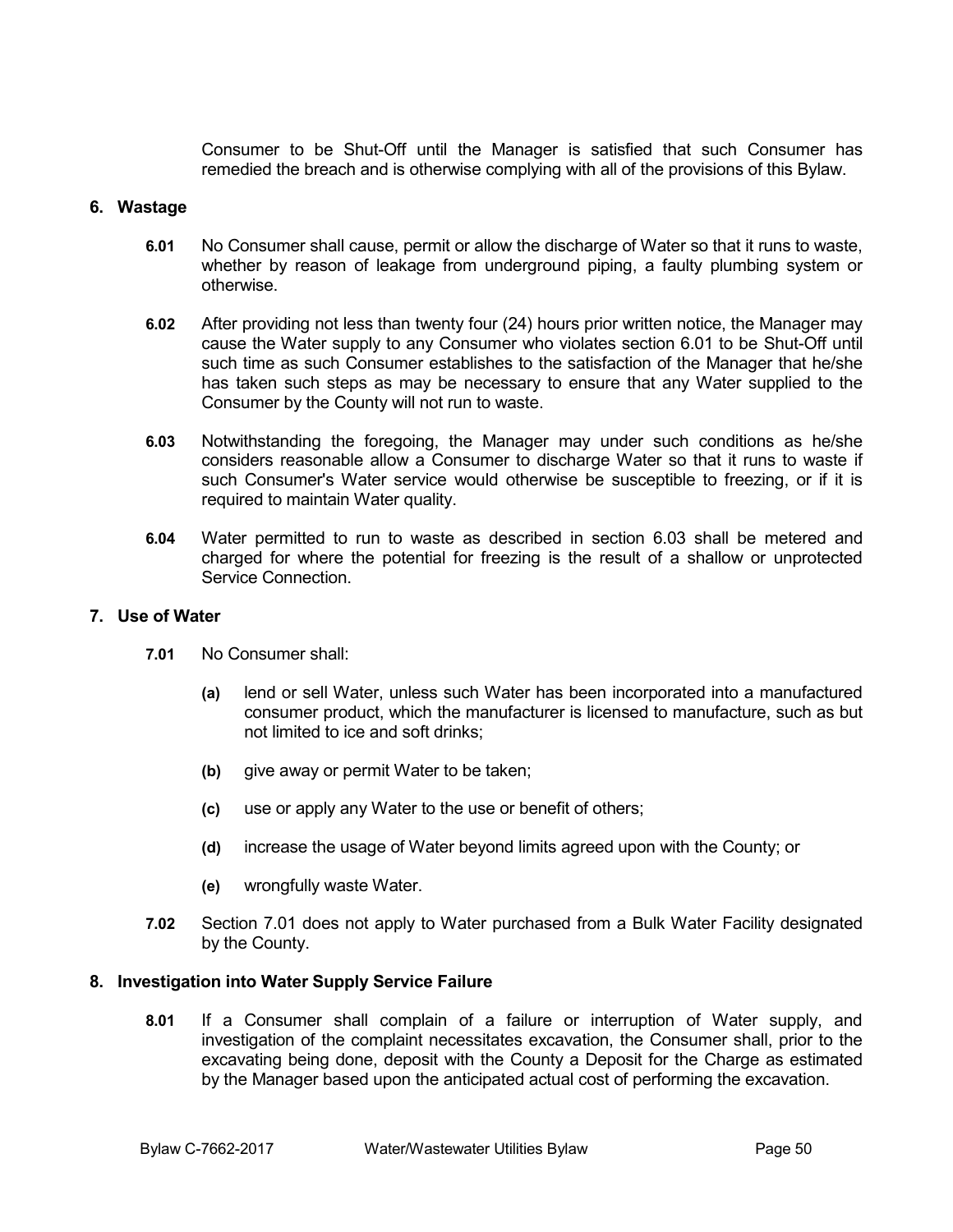- **8.02** If the failure or interruption was caused by the County, its Water Main or its Utilities Main Connection, such Deposit shall be refunded.
- **8.03** If the failure or interruption was caused by the Service Connection, the actual cost of such excavating shall be paid by the Consumer and the Deposit paid pursuant to section 8.01 shall be applied towards payment of such cost.

## **9. Service Calls**

If a Consumer requests a service call and the County's employee responding to the call is for any reason unable to enter the Consumer's Premises, the Consumer shall pay a Charge as established pursuant to Schedule "D".

## **10. Noise and Pressure Surges**

- **10.01** No Consumer shall cause, permit, or allow any apparatus, fitting or fixtures to be or to remain connected to the Consumer's Water supply or allow such Water supply to be operated in such a manner as to cause noise, pressure surges or other disturbance which may in the opinion of the Manager result in annoyance or damage to other Consumers of the Water Facilities.
- **10.02** After providing not less than twenty four (24) hours prior written notice, the Manager may Shut-Off the Water supply to any Consumer who is in breach of section 10.01.
- **10.03** Any Water supply Shut-Off pursuant to section 10.02 shall not be restored until the Consumer has ceased to be in breach of section 10.01.

## **11. Operation of Valves**

- **11.01** Unless authorized by the Manager, no Person shall turn on or off a Water Service Valve or any other valve or valves in the Water Facilities.
- **11.02** Unless authorized by the Manager, no Person shall turn on a Water Service Valve which has been turned off on the instructions of the Manager.

## **12. Trespassing**

No Person shall trespass on any property which is utilized or operated by the County.

## **13. Operation of Fire Hydrants**

- **13.01** No Person other than authorized County employees or County fire department employees shall operate or tamper with a Fire Hydrant under any circumstances.
- **13.02** Fire Hydrants shall not be used for any purpose other than fire protection, unless authorized by the Manager.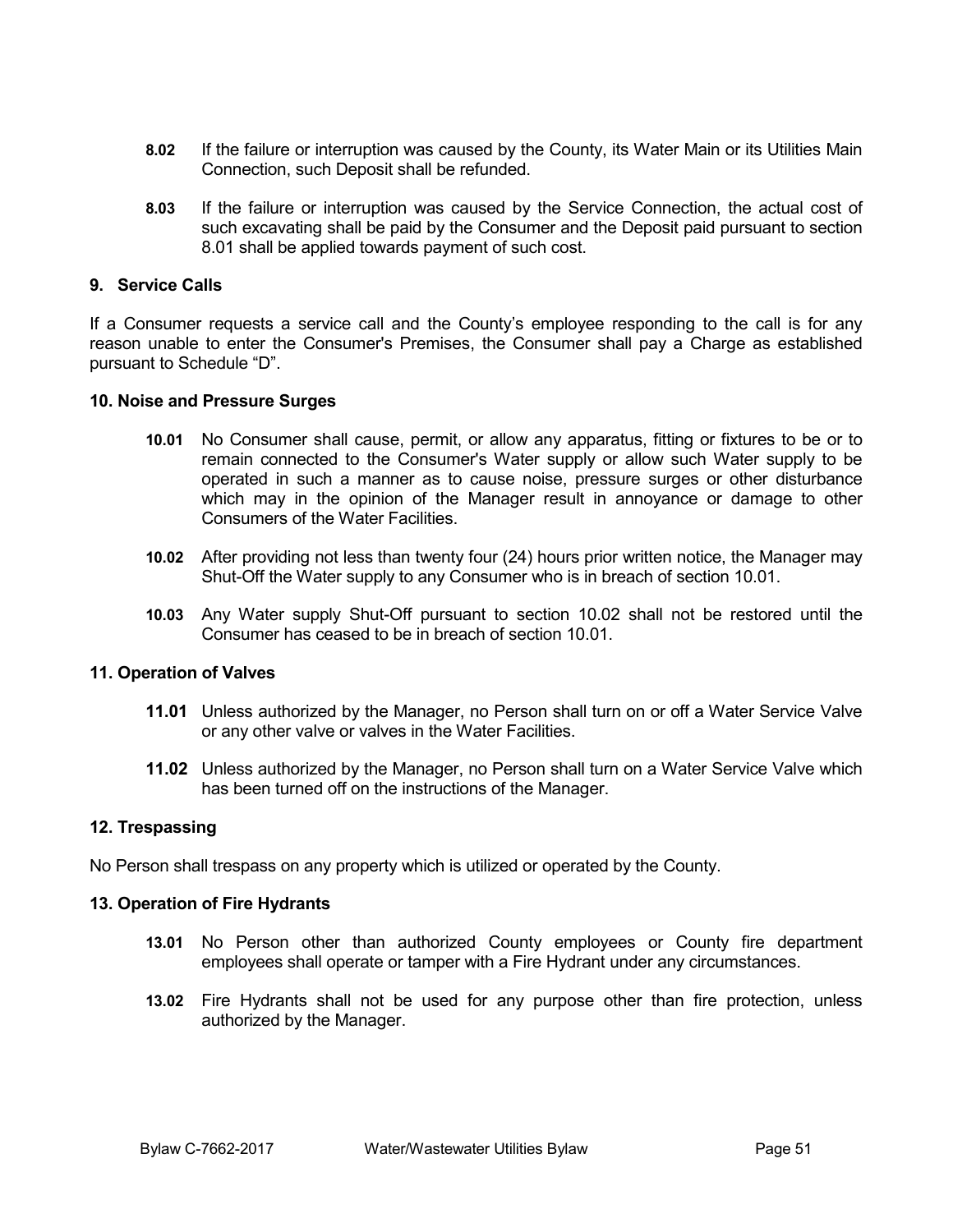- **13.03** No Person shall allow anything to be constructed, placed, erected or planted adjacent to a Fire Hydrant, which may in any way interfere with access to, use, maintenance or visibility of the Fire Hydrant.
- **13.04** If requested by any Person for any reason which the Manager deems appropriate, the Manager may, at such Person's expense, permit the relocation, raising or lowering of a Fire Hydrant situated on County property.
- **13.05** Prior to a Fire Hydrant being relocated, raised or lowered pursuant to section 13.04, the Person requesting the same shall pay to the County the Charge for the work as estimated by the Manager based upon the actual anticipated costs of such work.
- **13.06** The County may require that a Fire Hydrant be installed on Private Property at the expense of the Owner of the property.
- **13.07** No Person shall use Water from a Fire Hydrant located on Private Property for any purpose other than fire protection.
- **13.08** Any Person owning or occupying a property with a Fire Hydrant adjacent to such property shall be responsible for clearing snow and cutting weeds or grass around the Fire Hydrant in a manner that allows the Fire Hydrant to be clearly visible and accessible from the point on the Road closest to the Fire Hydrant.
- **13.09** If a Fire Hydrant is equidistant from two properties:
	- **(a)** the Owner and Occupant of the property immediately to the north or west of the Fire Hydrant shall comply with the provisions of section 13.08 in even numbered years; and
	- **(b)** the Owner and Occupant of the property immediately to the south or east of the Fire Hydrant shall comply with the provisions of section 13.08 in odd numbered years.

# **CONTAMINATION**

## **14. Flow Prevention / Cross Connection Control**

- **14.01** No Consumer shall cause, permit or allow to remain connected to his/her Water supply system any piping, fixture, fitting, container or other apparatus which may cause water from a source other than the Water Facilities or any other actual or potentially harmful or deleterious liquid or substance to enter the Water Facilities.
- **14.02** Flow prevention devices shall be present where a contaminant could enter the Water Facilities, and at all Commercial Premises and:
	- **(a)** flow prevention devices shall be tested annually by a certified technician and the "passed" inspection report shall be submitted to the Manager; and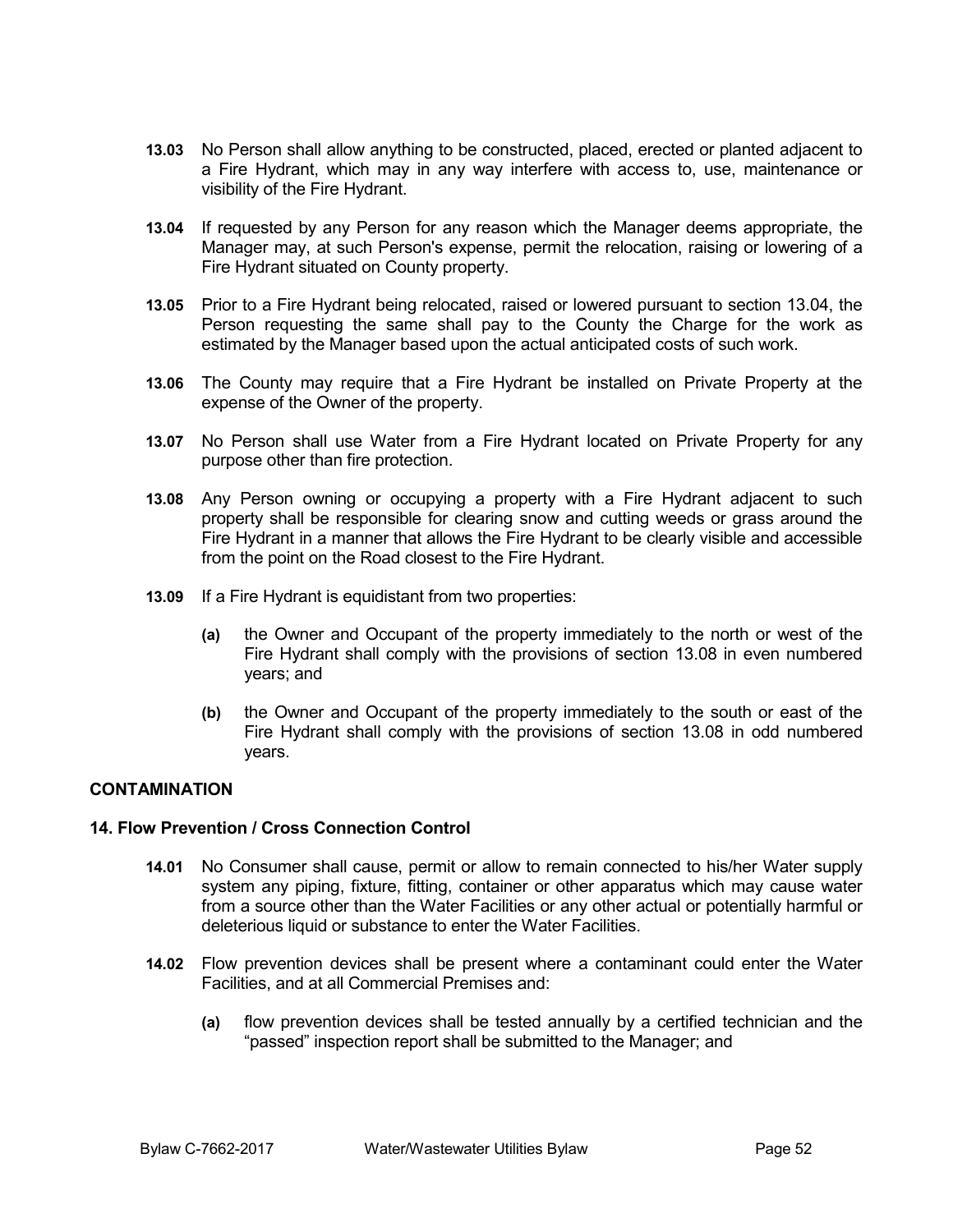- **(b)** inspection, maintenance and repair of flow prevention devices is the responsibility of the Owner.
- **14.03** If a condition is found to exist which is contrary to section 14.01, the Manager shall, depending on the nature of the hazard:
	- **(a)** carry out an inspection and issue such order or orders to the Owner, Consumer or other Person as may be required to obtain compliance with section 14.01; or
	- **(b)** without prior notice Shut-Off the Water service or services.
- **14.04** If the Owner, Consumer or other Person to whom the Manager has issued an order fails to comply with that order, the Manager in his discretion may:
	- **(a)** give notice to the Person to whom the order was directed to correct the fault at the expense of such Person within a specified time period and if the notice is not complied with the Manager may then Shut-Off the Water service or services; or
	- **(b)** without prior notice Shut-Off the Water service or services.
- **14.05** Any Water supply so Shut-Off shall not be restored until the breach of section 14.01 has been remedied.

#### **METERS**

### **15. General**

- **15.01** All Water supplied by the County through a Service Connection shall be measured by a Meter owned, installed and maintained by the County unless otherwise provided under this Bylaw or a special agreement is entered into between the County and an Owner.
- **15.02** All Meters except subsidiary Meters as described in Section 17 of this Schedule shall be supplied, owned and maintained by the County unless otherwise provided by this Bylaw or a special agreement is entered into between the County and an Owner.

#### **16. Installation Responsibility**

- **16.01** Meters shall be supplied and installed by the County at the expense of the Owner and shall thereafter be maintained by the County at the County's expense.
- **16.02** All Meters supplied to replace obsolete Meters shall be supplied and installed by the County at the expense of the County.
- **16.03** Notwithstanding section 16.02, any re-sizing during the replacement of obsolete Meters shall be subject to section 23 of this Schedule and conditions contained therein, except where re-sizing is a requirement of the County.

#### **17. Subsidiary Meter**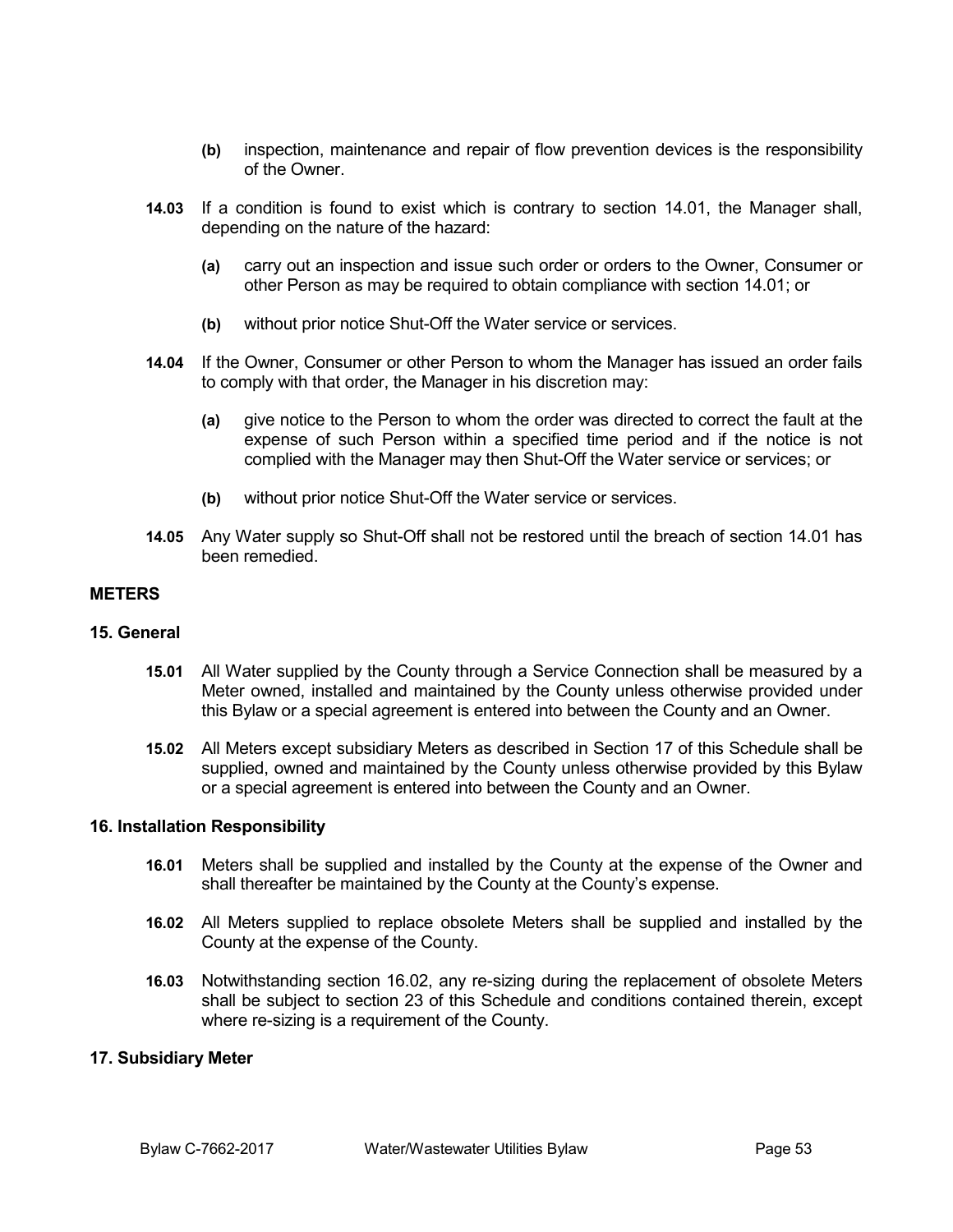A Consumer may, for his/her own benefit, and at his/her own cost, install a Meter between the Meter supplied by the County and the point of use of the Water supply, provided that the County shall under no circumstances be required to maintain or read such Meter. A subsidiary Meter shall remain the property of the Consumer.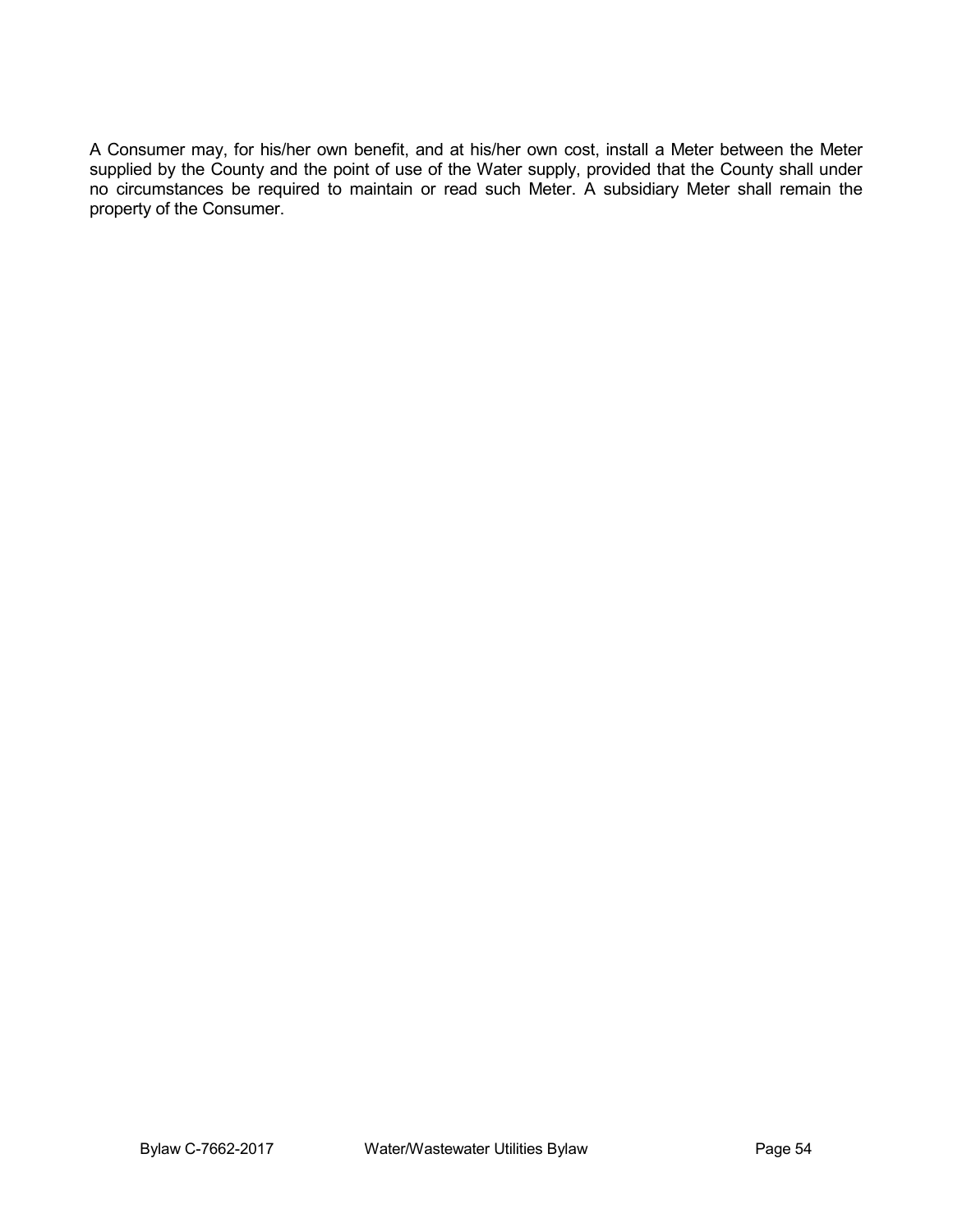# **18. Provision of a Meter Setting**

- **18.01** If constructing a new building, or reconstructing an existing building, an Owner shall make provision acceptable to the Manager for the installation of a Water Meter.
- **18.02** In so doing, the Owner shall ensure that the Meter is installed in accordance with the Construction Manual.
- **18.03** Any Consumer:
	- **(a)** whose Water supply is not metered, or
	- **(b)** whose Meter is not positioned to the satisfaction of the Manager, shall, at the Consumer's expense, arrange for installation of a new Meter or for the Meter to be moved, as the case may be.

# **19. Special Meter Readings**

A Consumer who asks the County for a special Meter reading shall pay the Charge specified in Schedule "D".

## **20. Testing or Calibration on Disputed Meter Reading**

- **20.01** If a Meter reading is disputed by either the County or a Consumer, the party disputing the reading shall give written notice to the other party. Following such notice, the Meter in question shall be tested or calibrated by a Person appointed by the County.
- **20.02** If the Meter is found to be accurate within 97% to 103% of the Water passing through it, the cost for the test or calibration shall be borne by the party disputing the reading .
- **20.03** If the Meter is found not to be accurate within those limits:
	- **(a)** it shall be forthwith repaired or replaced and the cost, as well as the expense of the test or calibration, shall be borne by the County;
	- **(b)** the accounts based upon the readings of that Meter during the period of six (6) months immediately preceding the date of the test or calibration shall be corrected to reflect the error in the Meter and the Consumer shall pay, or there shall be refunded to the Consumer, as the case may be, the amount so determined, which payment or refund shall be accepted by both the County and the Consumer in full settlement of any claim arising out of the error in the Meter.

## **21. Meter Chamber**

If, in the opinion of the Manager, a building or other location to be supplied with Water does not have an acceptable site for the installation of a Meter, the Owner shall, at the Owner's expense, construct on the property line a container for a Meter, such container to be satisfactory to the Manager in all respects, including siting, construction, size and access. The Owner shall, at the Owner's expense, thereafter maintain such container to the satisfaction of the Manager.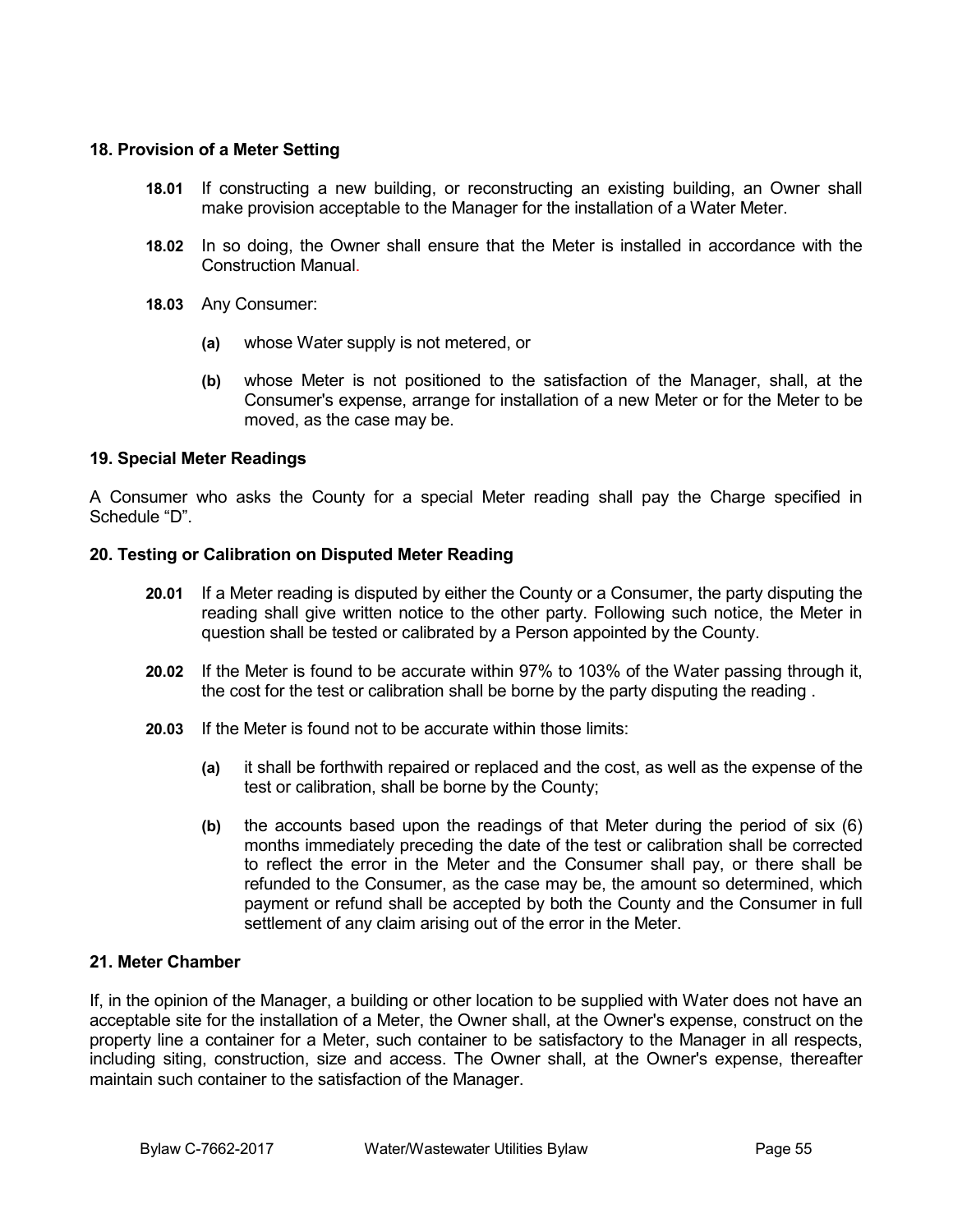## **22. Meters and Services**

- **22.01** The County shall not be obligated to supply more than one Meter for each Water service to any one building.
- **22.02** For each additional Meter supplied by the County to a single building, the Owner shall provide, at his expense, a separate Water service.
- **22.03** If a building other than a Single Family Residence is to be constructed over more than one Lot, a separate Water and Sewer Service Connection and Meter is required for each portion of such building situated on a separate Lot, unless the Manager otherwise permits.
- **22.04** If an existing property is to be subdivided into separate Lots, a separate Water and Sewer Service Connection and one Meter is required for each additional Lot.
- **22.05** A condominium may have one Water and Sewer Utilities Main Connection for the entire condominium parcel, in which event there may be one Meter with the Utility Account in the name of the condominium corporation.

## **23. Meter Size**

The size of a Water Meter shall be determined as follows:

- **23.01** The maximum size of the Meter shall not exceed the size of the Service Connection.
- **23.02** If the Service Connection is a Combined Service, the internal diameter of the private service branch off the Fire Line shall determine the Meter size for the purpose of sections 23.01 and 23.02.
- **23.03** If a Consumer requires that an existing Meter be replaced with one of a different size, the Consumer will be directly responsible for all necessary plumbing modifications.
- **23.04** If considered appropriate by the Manager, a request to re-size a Meter may be withheld pending a review of consumption history, usage patterns and maximum flow requirements. Where the review does not support the Consumer's request, a Charge for the review may be charged to the Consumer pursuant to Schedule "D".
- **23.05** Where required by the County for its purposes, appropriate size verification shall be performed by the County at no cost to the Consumer.

## **24. Non-Registering Meter**

**24.01** If it is determined, otherwise than pursuant to section 20, that a Meter has failed to properly record the flow of Water, the Manager shall estimate the flow of Water based on usage during the same period in the previous year or on the past 3 months if the previous year's usage is not available, and render an account in accordance with such estimate.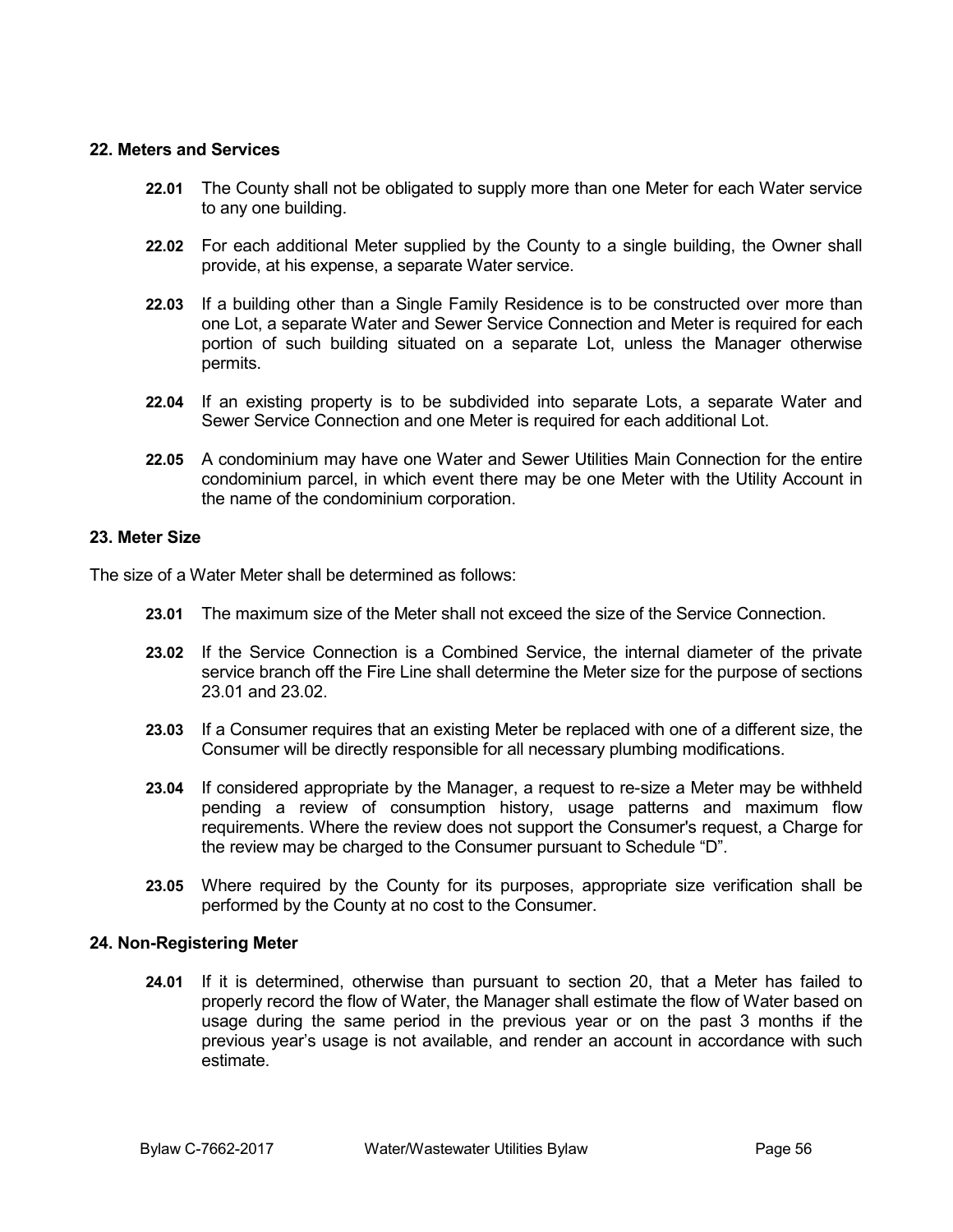**24.02** A Consumer shall immediately notify the Manager of any breakage or stoppage of a Meter or any irregularity in its operation.

#### **25. Protection of Meter**

- **25.01** A Consumer shall adequately protect the Meter on the Consumer's property against freezing, heat and any other internal or external damage failing which such Consumer shall pay to the County the cost of repairing the Meter.
- **25.02** No Person shall obstruct, interfere with, or impede direct, safe and convenient access to any Meter for the purpose of the installation, inspection, removal, replacement, repair and reading of such Meter.
- **25.03** No Person shall break or tamper with any Meter, Remote Reading Device, Communication Wire or Seal.
- **25.04** A Consumer may only relocate, alter or change an existing Meter with the written approval of the Manager and at the Consumer's expense.
- **25.05** If a Meter is removed or stolen, the Owner of the Premises on which it was located shall pay the cost of acquiring and installing a replacement Meter.

#### **26. Reading**

- **26.01** If practicable, all Meters shall be read at least once every two months. If any Meter cannot be read within such period, the Manager may estimate the flow of Water upon such basis as he considers to be fair and equitable and render an account.
- **26.02** In any event, every Meter must be read at least once in each twelve (12) month period and if in any case a reading cannot be so made as a result of the Consumer's actions or inactions, after providing not less than thirty (30) days prior written notice to the Consumer, the Manager may Shut-Off the Water supply to the Meter in question until such time as the County is able to obtain a reading.
- **26.03** Any Meter not having a Remote Reading Device will be assessed an amount reflecting the increased cost of obtaining Meter readings. This Rate will be levied on a monthly basis in accordance with the prevailing Rates set pursuant to the provisions of Schedule "D"

## **27. By-passes**

**27.01** Any Owner having a Meter 50mm in size or larger may apply to the County for a bypass. If approved, a by-pass is to be constructed and maintained in accordance with the Construction Manual, at the Owner's expense. All by-passes are to be Sealed or locked by the County and shall be opened by authorized County employees only in the case of an Emergency.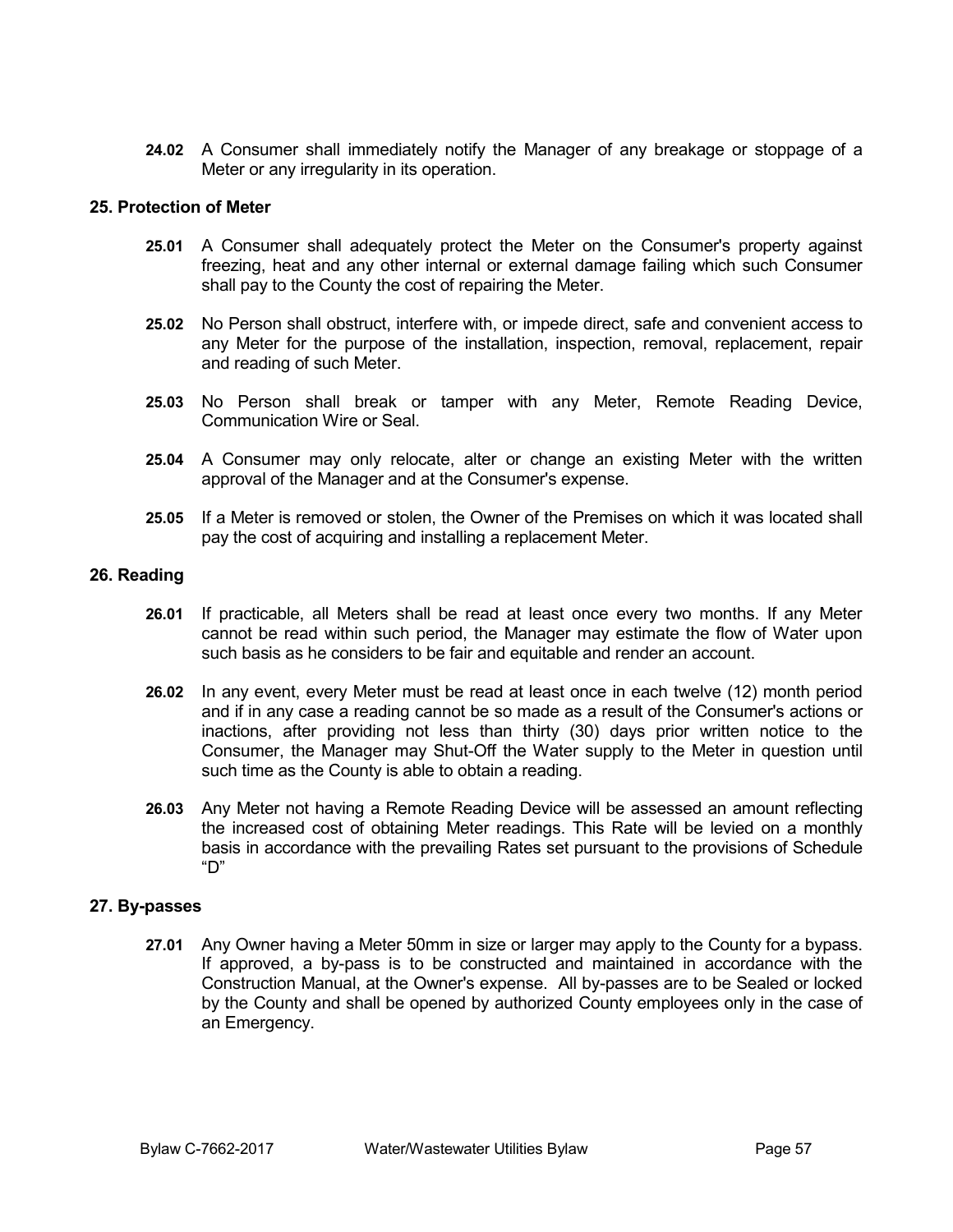- **27.02** A Consumer shall be responsible for payment for Water supplied through a bypass, but not recorded on the Meter on such Consumer's property, and the account for such Water shall be based on the volume of Water estimated by the Manager.
	- **(a)** No Person shall tamper with or open a bypass.
	- **(b)** If a Consumer shall breach section 27.02(a), the Manager may shut off the Water supply to such Consumer until arrangements acceptable to the Manager have been made for estimating the volume of, and payment for, Water supplied through a bypass, but not recorded on the Meter.

## **28. Meter Valving**

- **28.01** All Owners shall, at the Owner's expense, supply and maintain valves on both sides of and within 300mm of the Meter, regardless of size.
- **28.02** The main shut-off valve shall be located immediately inside a building at the point where the Water service enters through the floor.

## **29. Remote Reading Devices**

- **29.01** The County shall supply and install Remote Reading Devices on all Premises receiving Water service from the County at the cost of the Consumers.
- **29.02** The location of a Remote Reading Device shall be at a location as determined by the County.
- **29.03** Subject to the Manager's approval, a Remote Reading Device may be relocated at any time at the Consumer's expense.
- **29.04** In the case of new construction, and if required by the County, the Owner shall, at the Owner's expense, install conduit for a Remote Reading Device for each Meter. Any such conduit shall meet the specifications in the Construction Manual.
- **29.05** All Remote Reading Devices shall be owned and maintained by the County.
- **29.06** If at any time there shall be a conflict between the reading recorded on a Remote Reading Device and the main Meter, the reading recorded by the main Meter shall be deemed to be accurate. When an adjustment is required, the same procedure as described in 20.03 of this Schedule will be applied.

## **30. Construction Meters**

- **30.01** For the purpose of providing temporary Water services during construction, the County may install a construction Meter.
- **30.02** Construction Meters shall have a maximum size of 19mm.

## **31. Water Service Surcharge**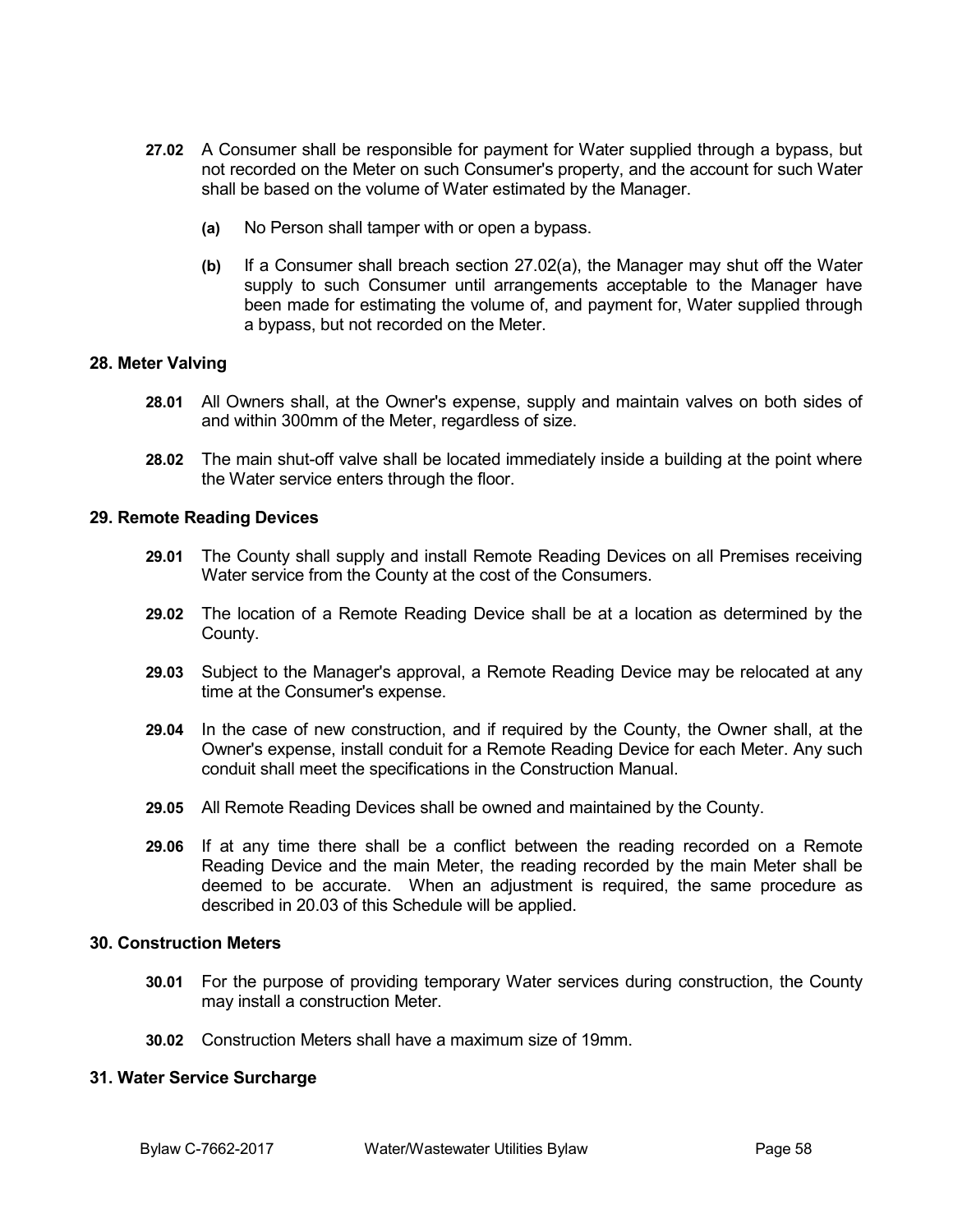- **31.01** Any Residential Premises or Commercial Premises where Water is consumed in excess of service commitments or capacity allocations to the Consumer, or in excess of such other service restrictions and limitation as the County may impose from time to time, will be subject to a Water service surcharge.
- **31.02** Metering for the Water service surcharge shall be performed through the applicable Meter servicing the said Premises.
- **31.03** The surcharge factor will be recalculated monthly based on the Water consumption Meter values.
- **31.04** The Water service surcharge will remain in effect until the next month-end metering demonstrating that the consumption is within the requirements imposed.

# **SERVICES AND SERVICING**

#### **32. Plumbers and Plumbing Contractors**

All Persons doing any work or service upon a Service Connection or the plumbing system attached thereto shall comply with the Regulations, the Design Manual, and the Construction Manual.

#### **33. Re-use of Water Services**

- **33.01** An existing Utilities Main Connection and Service Connection may only be used to provide service to a new building with the Manager's approval.
- **33.02** Under no circumstances will any Person be allowed to re-use a lead Utilities Main Connection or Service Connection to provide service to a new building.
- **33.03** The County shall be responsible for all costs incurred by the County in constructing a new Utilities Main Connection if the old pipe is deemed unacceptable for reuse, and no upsizing of the pipe is required.
- **33.04** The property Owner shall be responsible for all costs incurred by the County in constructing a new Utilities Main Connection where upsizing of the old pipe is required.
- **33.05** Existing 19mm diameter Service Connection may be re-used in conjunction with the development of single detached Dwelling Units, except where fire sprinklering is required. Re-use of a single 19mm diameter service in conjunction with the development of duplex or semi detached dwelling will be permitted if the Consumer can demonstrate that the necessary capacity exists to meet the fixture-unit Water demand and no subdivision of the property is intended or required.

#### **34. Fire Protection Service**

- **34.01** A Combined Service or Fire Line shall not be installed without the prior approval of the Manager.
- **34.02** A Fire Line shall be used only for fire protection purposes.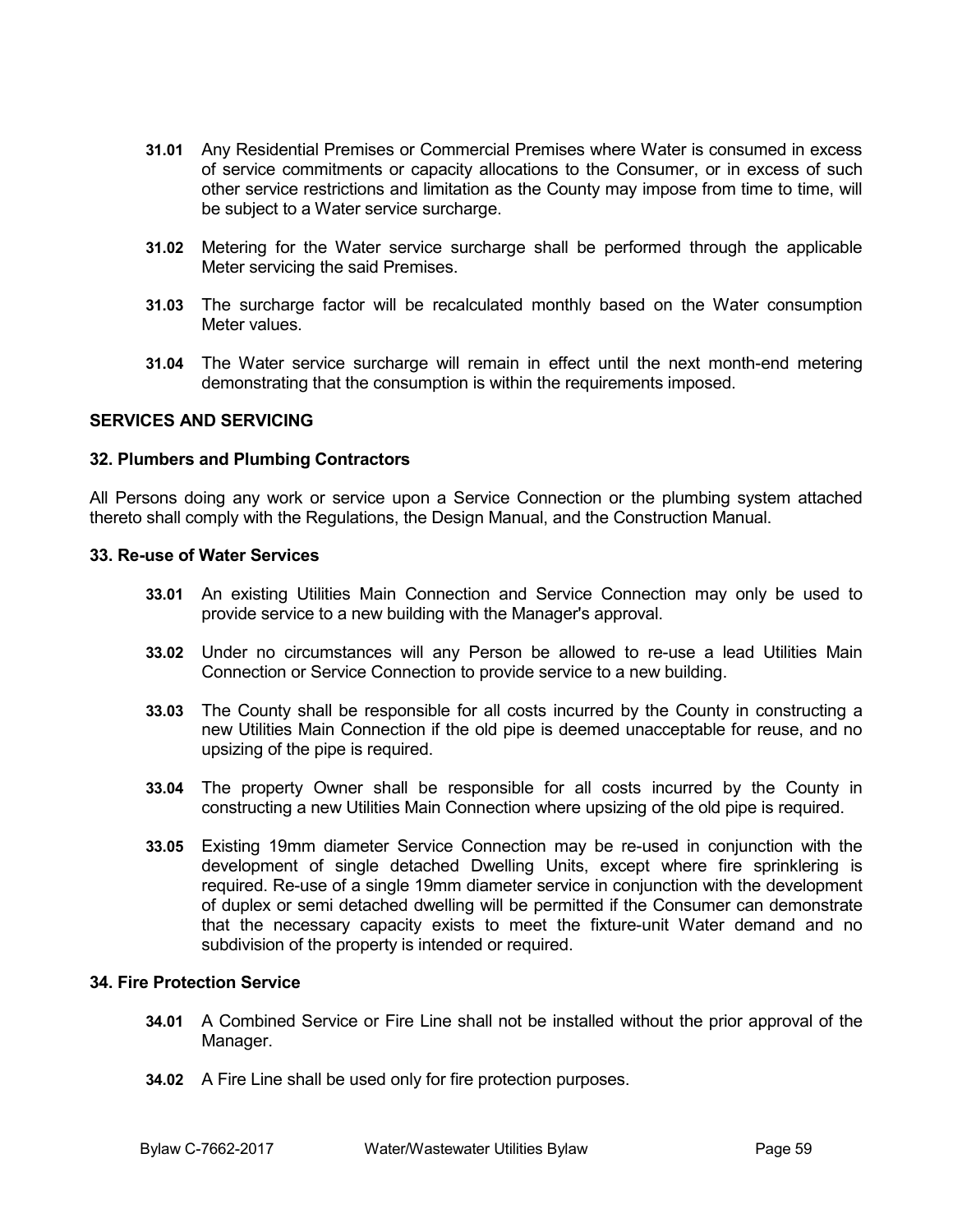**34.03** If the Manager shall determine that a Meter should be affixed to a Fire Line, a Meter shall be supplied and installed in a manner satisfactory to the Manager at the Consumer's expense.

# **35. Temporary Water Service**

- **35.01** If for any reason a temporary Water service is required, the Applicant shall pay to the County in advance the cost of its construction and abandonment as estimated by the Manager based upon the anticipated actual cost of the temporary Water service.
- **35.02** Application for a temporary Water service shall be made in accordance with Schedule "A".
- **35.03** A Meter shall be installed on a temporary Water service at a location approved by the Manager.

# **36. Discontinuation of Service**

- **36.01** No Person shall cause, permit or allow to be demolished or removed, a building connected to a Water Main until application has been made to the Manager for the discontinuation of Water service.
- **36.02** If the potential for re-use of the Water service exists, or for any other reason the Manager deems acceptable, the Water service may be temporarily disconnected at the property line at the cost of the Owner. If a temporary discontinuation is allowed and thereafter, for any reason the Manager deems it necessary to do a Service Kill, a Charge will be made to the Owner pursuant to Schedule "D".
- **36.03** If, in the Manager's opinion, a temporary disconnection is inappropriate, a Service Kill shall be performed at the Water Main at the Owner's expense.
- **36.04** If the Water is to be Shut-Off and the Meter removed for the purpose of demolition, the property Owner shall be responsible for all costs associated with such. If the Water cannot be Shut-Off due to a damaged Service Box or Service Valve, the County shall excavate to the Water Service Connection and disconnect the services at the expense of the Owner.

## **37. Thawing Service**

- **37.01** If, in the opinion of the Manager, a Service Connection or the plumbing system connected thereto is frozen, the cost of thawing by the County shall be borne by the **Consumer.**
- **37.02** If a Utilities Main Connection is frozen and, in the opinion of the Manager, such freezing is a result of a Consumer's negligence, the cost of thawing by the County shall be borne by such Consumer. Otherwise, the cost of thawing shall be borne by the County.

# **38. Boilers and the Like**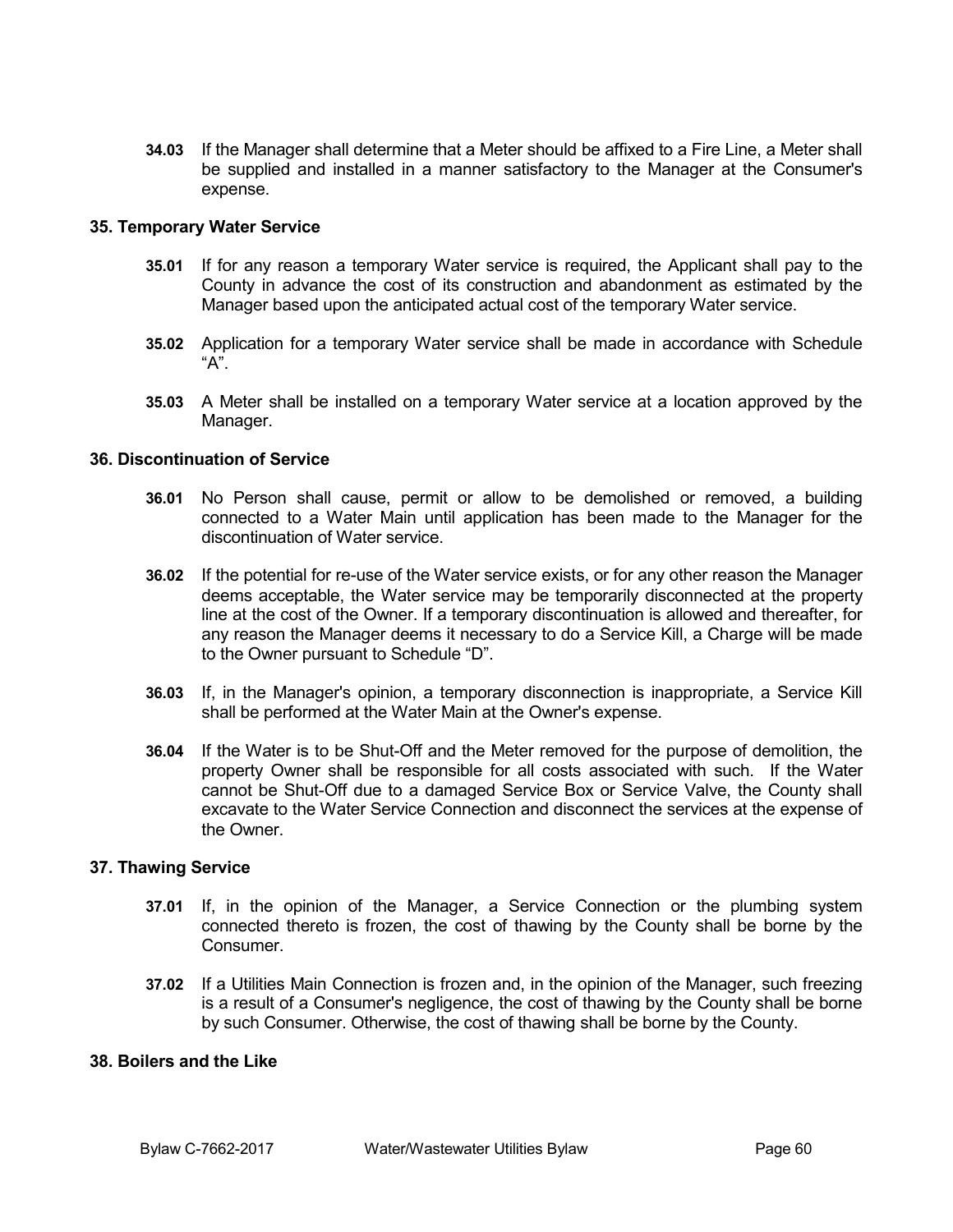In any case where a steam boiler or equipment of a like nature is supplied directly from Water Service Connection, such boiler or other equipment shall be equipped with at least one safety valve, vacuum valve or other device sufficient to prevent collapse or explosion in the event that the Water supply is Shut-Off.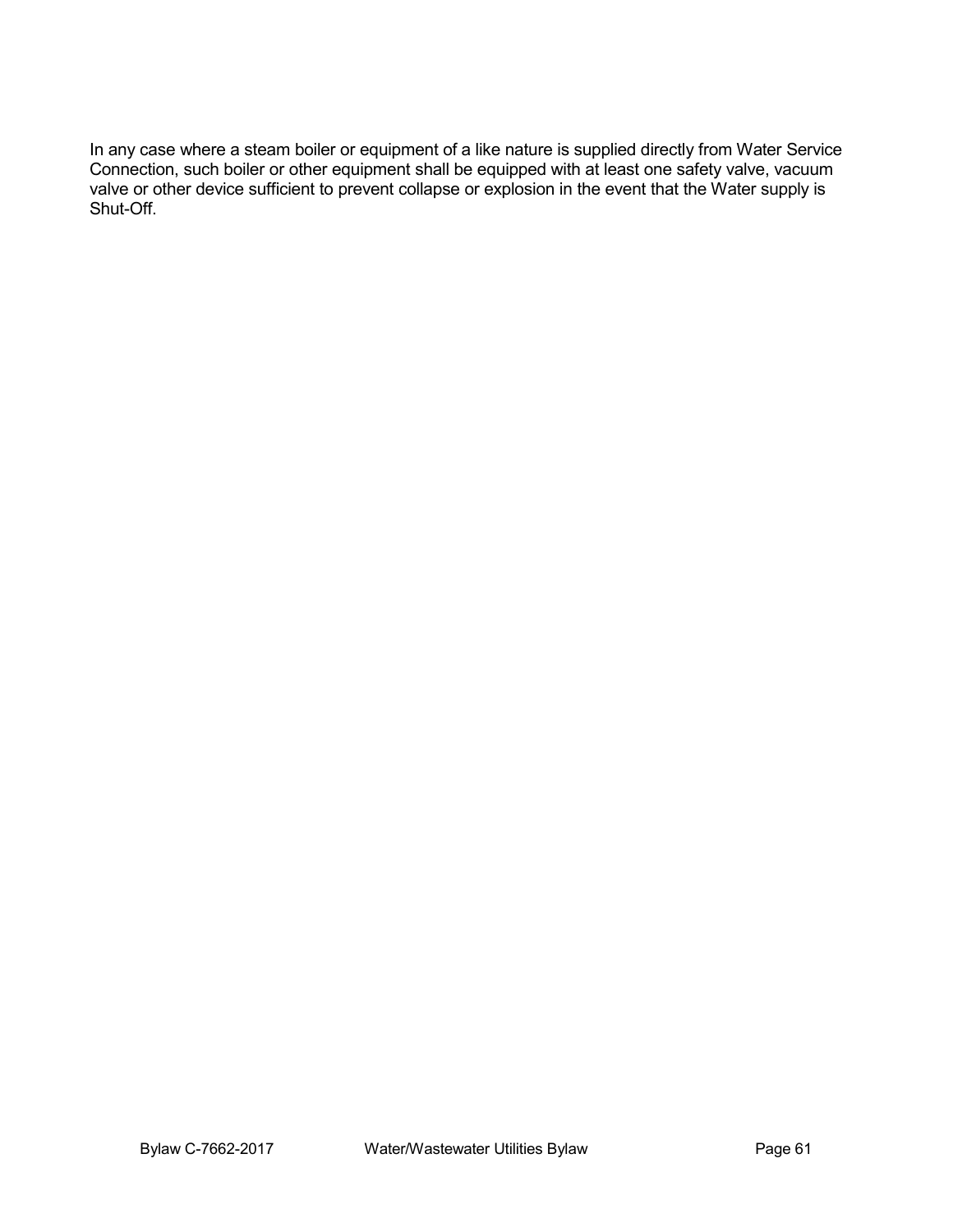# **39. Request for Water Turn Off and/or On**

If a Consumer requires the supply of Water to be turned on and/or shut off for his own purposes, such Consumer shall pay a Charge pursuant to Schedule "D".

# **40. Maintenance of the Water Service**

- **40.01** The County shall, at its expense, maintain the Water Utilities Main Connection from the Water Main up to the connection with the private Service Connection, including the Service Valve.
- **40.02** An Owner shall, at the Owner's expense, maintain the Water Service Connection from the Owner's building up to and including the connection with the Utilities Main Connection.

# **41. Protection of Service Boxes**

- **41.01** Service Boxes to buildings under construction shall be protected from damage by the Owner from the time the building permit is issued to the time of occupancy.
- **41.02** At all times during construction, the Owner shall keep the Service Box exposed at final grade level and clearly marked with a blue wooden stake.
- **41.03** If the Service Box is damaged prior to the Owner occupying the site the County shall be notified by the Owner prior to application for a building permit, final inspection, or occupancy permit being made.

# **42. Replacement of Service Boxes**

If the installation of a Water and Sewer service or the repair of a Water and Sewer service necessitates excavation at the Service Box, the County may require replacement of the Service Box by the Person doing the installation or repairs. The County will provide a replacement Service Box at no charge if damage to the Service Box is not the fault of the Owner or any prior Owner of the Premises or the Person performing the work. The Owner will pay the cost of installing the replacement Service Box.

## **43. Verification of Water Service Pressure**

Any Person installing a new Service Connection is responsible for verifying that adequate Water pressure exists at the Service Valve. If the County is notified at any time after the connection is made that there is a lack of pressure, and upon inspection it is ascertained that the pressure is inadequate, the Person who installed the service shall be responsible for the cost of re-excavating the Service Valve for the purposes of such inspection.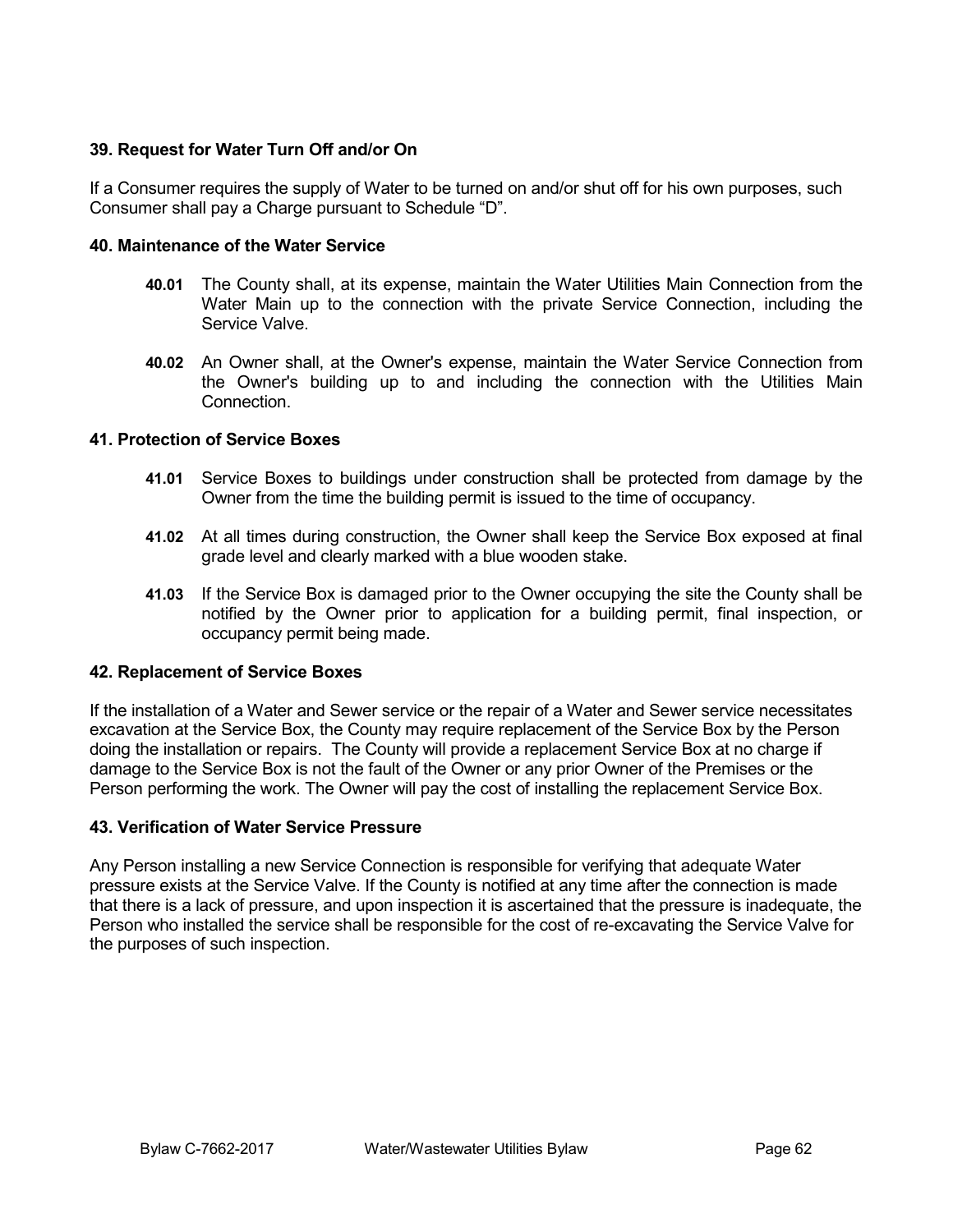# **SCHEDULE "D"**

# RATES AND CHARGES

# **1. Rates and Rate Structure**

The Rate structure for Utility Services shall be established, amended, and re-established from time to time by County Council pursuant to the County's Master Rates Bylaw, as amended, repealed, or replaced from time to time.

#### **2. Water Rate Structure**

The Water Rate structure established from time to time by County Council under the Master Rates Bylaw may include, without restriction, provision for the following Rates:

- **a. Security Deposit** including, without restriction, a Deposit Rate for:
	- i. Residential Consumer; and
	- ii. Non-Residential Consumer; and
	- iii. Mixed Use Residential Consumer;
- **b. Meter Cost** including, without restriction, a cost designated for the supply and installation of the respective size of Meter and Service Connection;
- **c. Connection Fee and/or Capital Rate** including, without restriction, a connection Rate for:
	- i. Residential Consumer; and
	- ii. Non-Residential Consumer;
	- iii. Mixed Use Residential Consumer;
- **d. Account Set-up Fee** respecting administration for the set-up and commencement of a Utility Account;
- **e. Fixed Water Rate** including, without restriction, a Rate for:
	- i. Residential Consumer; and
	- ii. Non-Residential Consumer;
	- iii. Mixed Use Residential Consumer;
- **f. Consumption Rate** including, without restriction, a Rate for: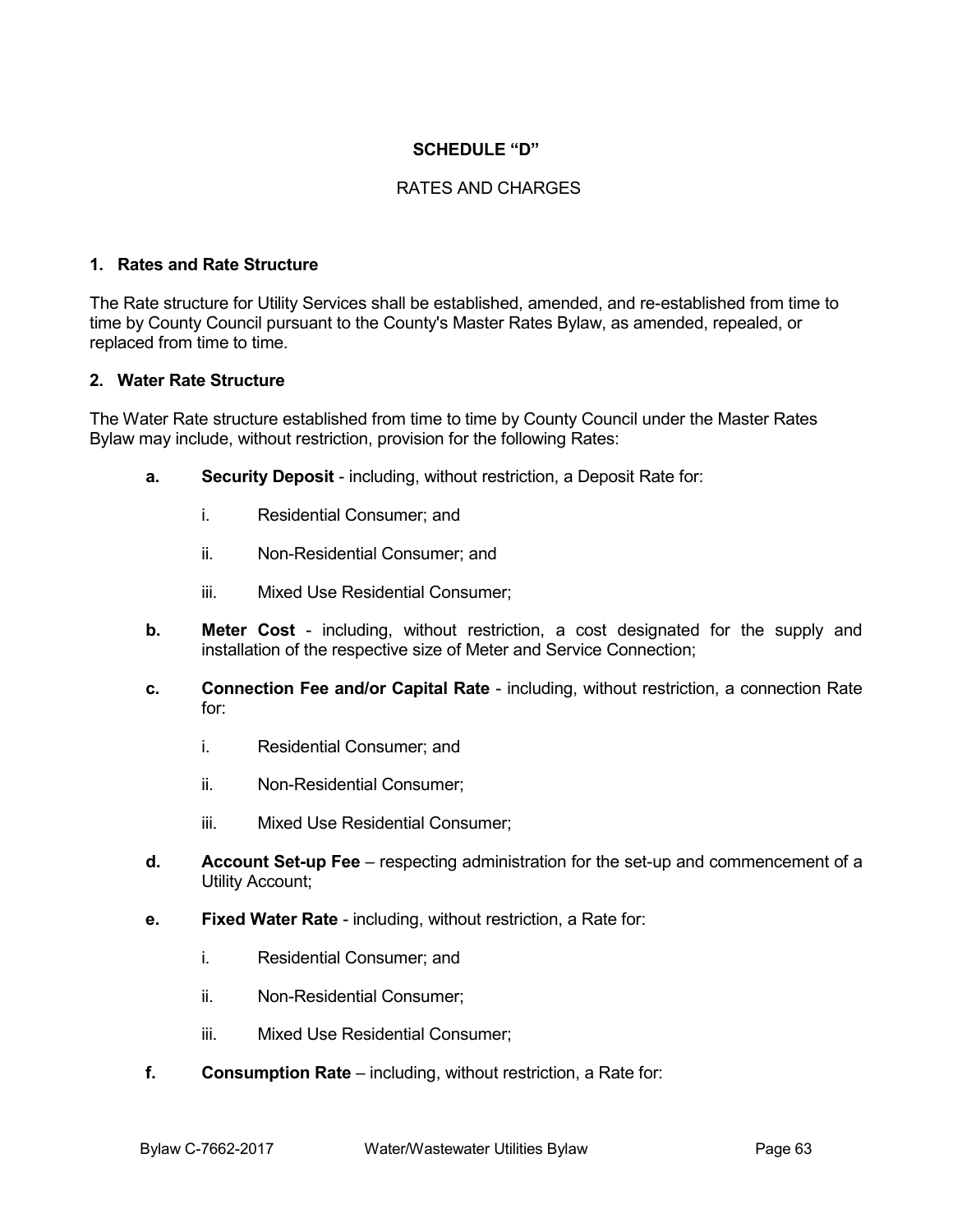- i. Residential Consumer; and
- ii. Non-Residential Consumer;
- iii. Mixed Use Residential Consumer;
- **g. Bulk Water Rate** where two (2) or more properties are serviced through a single connection point to the Water Main and/or measurement of Water consumption is provided through a single Meter, including, without restriction, a Rate for:
	- i bulk Consumer billed on behalf of two (2) or more Residential Consumers; and
	- ii bulk Consumer billed on behalf of two (2) or more Non-Residential Consumers;
- **h. Surcharge** respecting consumption of Water in excess of service limitations imposed by the County including, without restriction, a Rate for:
	- i. consumption in excess of Water service commitments and/or capacity allocated to such Consumer; and
	- ii. consumption in excess of limitations or restrictions imposed by the County from time to time;
- **i. Bulk Water Sales Rate** respecting Water supplied by or through a Bulk Water Facility;
- **j. Security Deposits on Bulk Cards** respecting card-lock and other security devices required for operation of Bulk Water Facilities;
- **k. Franchise Fee** where applicable and as designated under a franchise agreement.
- **l. Application Rate** for temporary Water supply and construction Meter;
- **m. Reconnection Rate** for reinstatement of services after Shut-Off or disconnection for non-payment of account;
- **n. Late Payment Interest Rate** for non-payment of the Utility Invoice on or before the due date stated therein; and
- **o. Deposit Interest Rate** respecting interest paid on a deposit returned to a Consumer.

## **3. Wastewater Rate Structure**

The Wastewater Rate structure established from time to time by Council may include, without restriction, provision for the following Rates:

- **a. Security Deposit** including, without restriction, a Deposit Rate for:
	- i. Residential Consumer; and
	- ii. Non-Residential Consumer;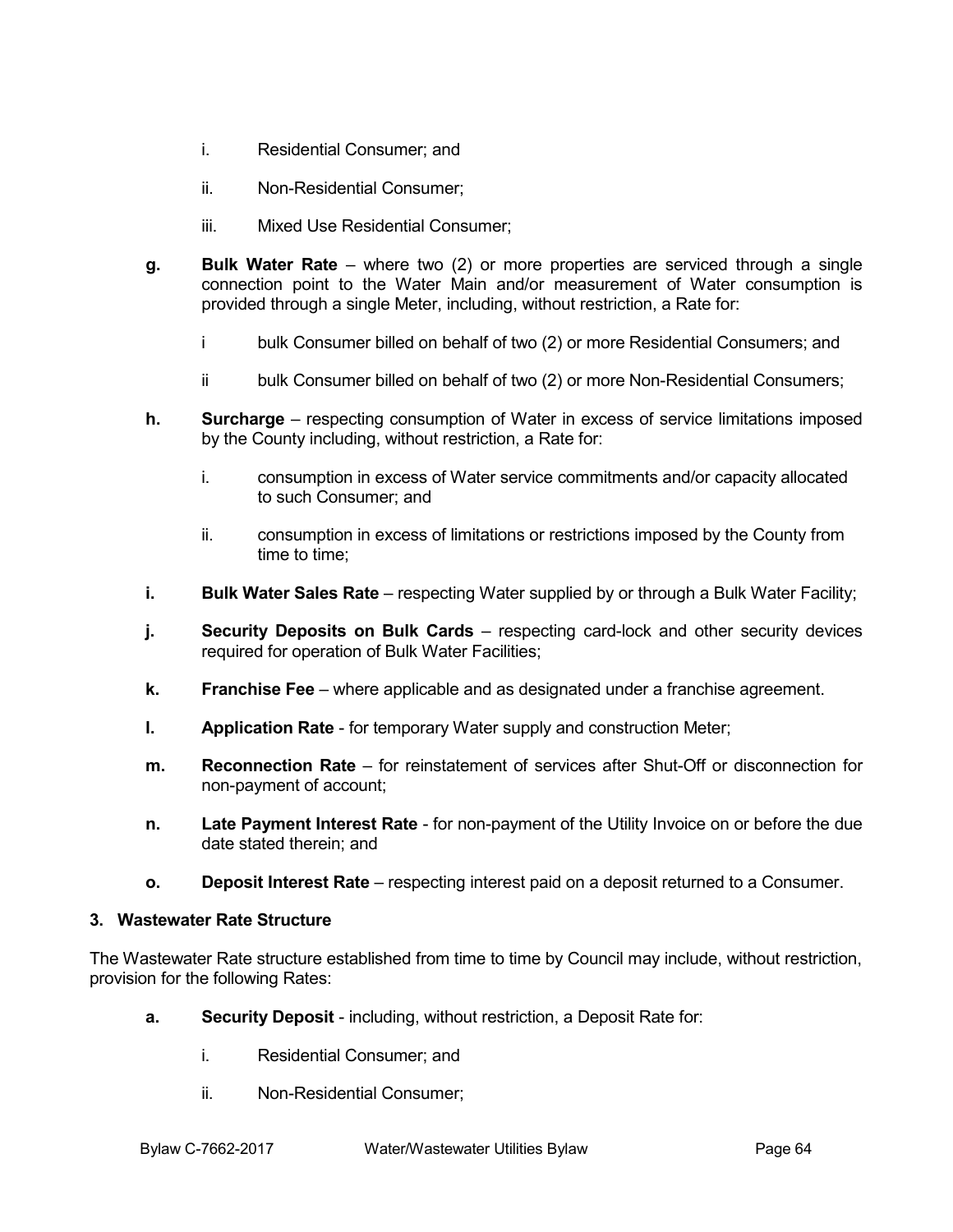- iii. Mixed Use Residential Consumer;
- **b. Connection Fee and/or Capital Rate** including, without restriction, a connection Rate for:
	- i. Residential Consumer; and
	- ii. Non-Residential Consumer;
	- iii. Mixed Use Residential Consumer;
- **c. Account Set-up Fee** respecting administration for the set-up and commencement of a Utility Account;
- **d. Fixed Wastewater Rate** including, without restriction, a Rate for:
	- i. Residential Consumer; and
	- ii. Non-Residential Consumer;
	- iii. Mixed Use Residential Consumer;
- **e. Consumption Rate** including, without restriction, a Rate for:
	- i. Residential Consumer; and
	- ii. Non-Residential Consumer;
	- iii. Mixed Use Residential Consumer;
- **f. Bulk Wastewater Rate** where two (2) or more properties are serviced through a single connection point to the Sanitary Sewer and/or measurement of Water consumption for the purposes of establishing volume of Wastewater is provided through a single Meter, including, without restriction, a Rate for:
	- i. bulk Consumer billed on behalf of two (2) or more Residential Consumers; and
	- ii. bulk Consumer billed on behalf of two (2) or more Non-Residential Consumers;
- **g. Surcharge** respecting discharge of Wastewater in excess of bylaw parameters including, without restriction, a Rate for:
	- i. volume Wastewater discharged in excess of standard rate limits;
	- ii. Overstrength Wastewater; and
	- iii. prohibited/restricted discharge of uncontaminated water;
- **h. Hauled Wastewater Rate** respecting Wastewater collected by the County as part of a Wastewater hauling service, or Hauled Wastewater received by the County at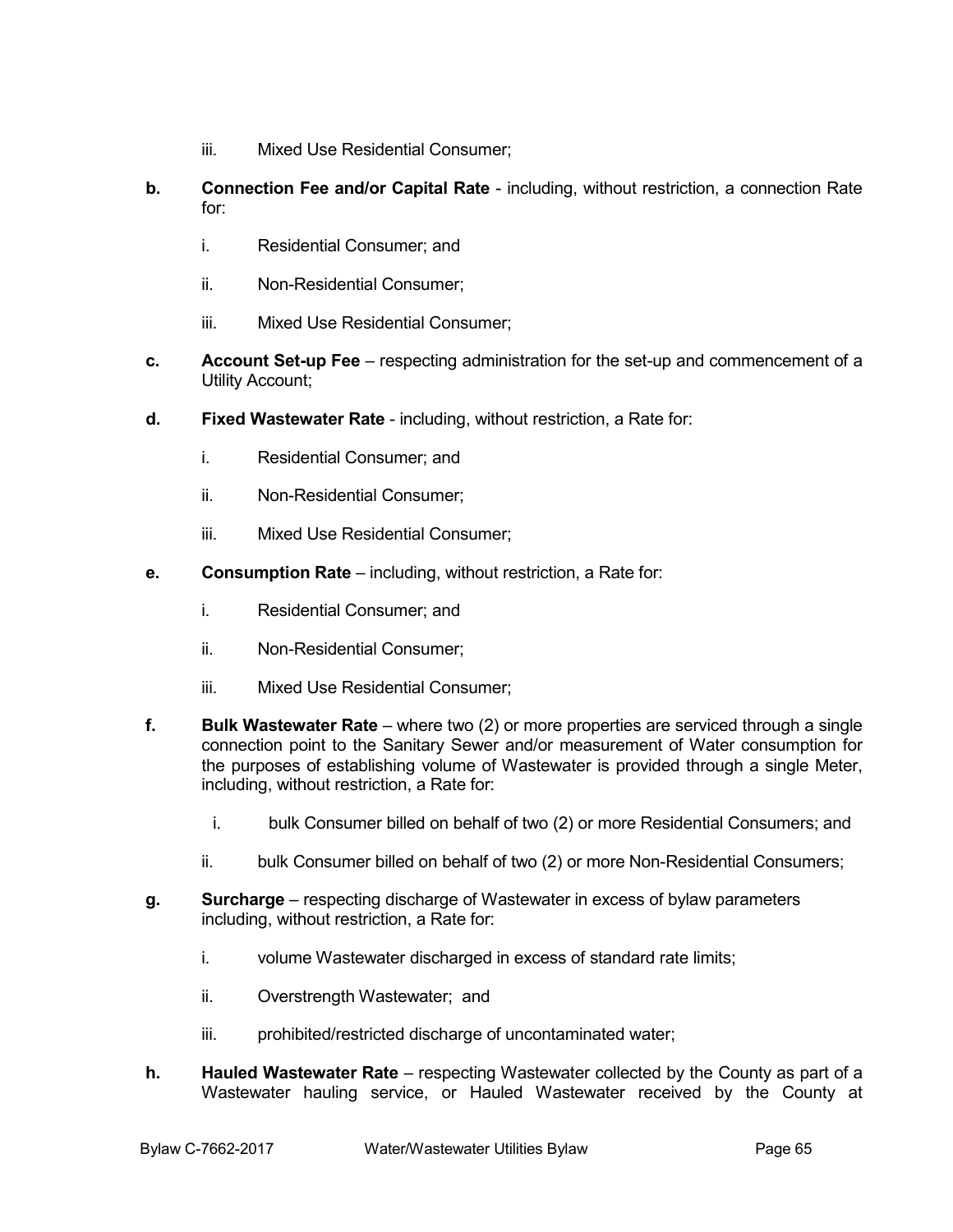Wastewater Facilities and transported by other parties permitted under this Bylaw including, without restriction, a Rate for:

- i. Residential Consumer; and
- ii. Non-Residential Consumer;
- iii. Mixed Use Residential Consumer;
- **i. Franchise Fee – where applicable and as designated under a franchise agreement.**
- **j. Reconnection Rate** for reinstatement of services after Shut-Off or disconnection for non-payment of account.
- **k. Late Payment Interest Rate** for non-payment of the Utility Invoice on or before the due date stated therein.
- **l. Deposit Interest Rate** respecting interest paid on a deposit returned to a Consumer.

## **4. Charges**

Where specific Rates have not been established by Council for a particular service, the County shall charge for services provided based upon an actual cost recovery basis including but not limited to charges of \$50.00 per hour where County employees perform the service. All hourly rates shall be based upon a minimum two (2) hour basis. Without limiting the generality of the foregoing, the County may establish Charges for the following:

- **a.** service assists during Normal Business Hours;
- **b.** service assist outside Normal Business Hours;
- **c.** Meter accuracy tests;
- **d.** Service Kills;
- **e.** temporary Water supply and construction Meters;
- **f.** temporary disconnection of service;
- **g.** Shut Off and turn on of Water for benefit of Consumer;
- **h.** clearing of blocked Sewer, including labour, vehicles and equipment;
- **i.** Meter re-sizing;
- **j.** review for Meter re-sizing;
- **k.** herbicidal root foaming of Service Connections;
- **l.** location of Service Connections on Private Property;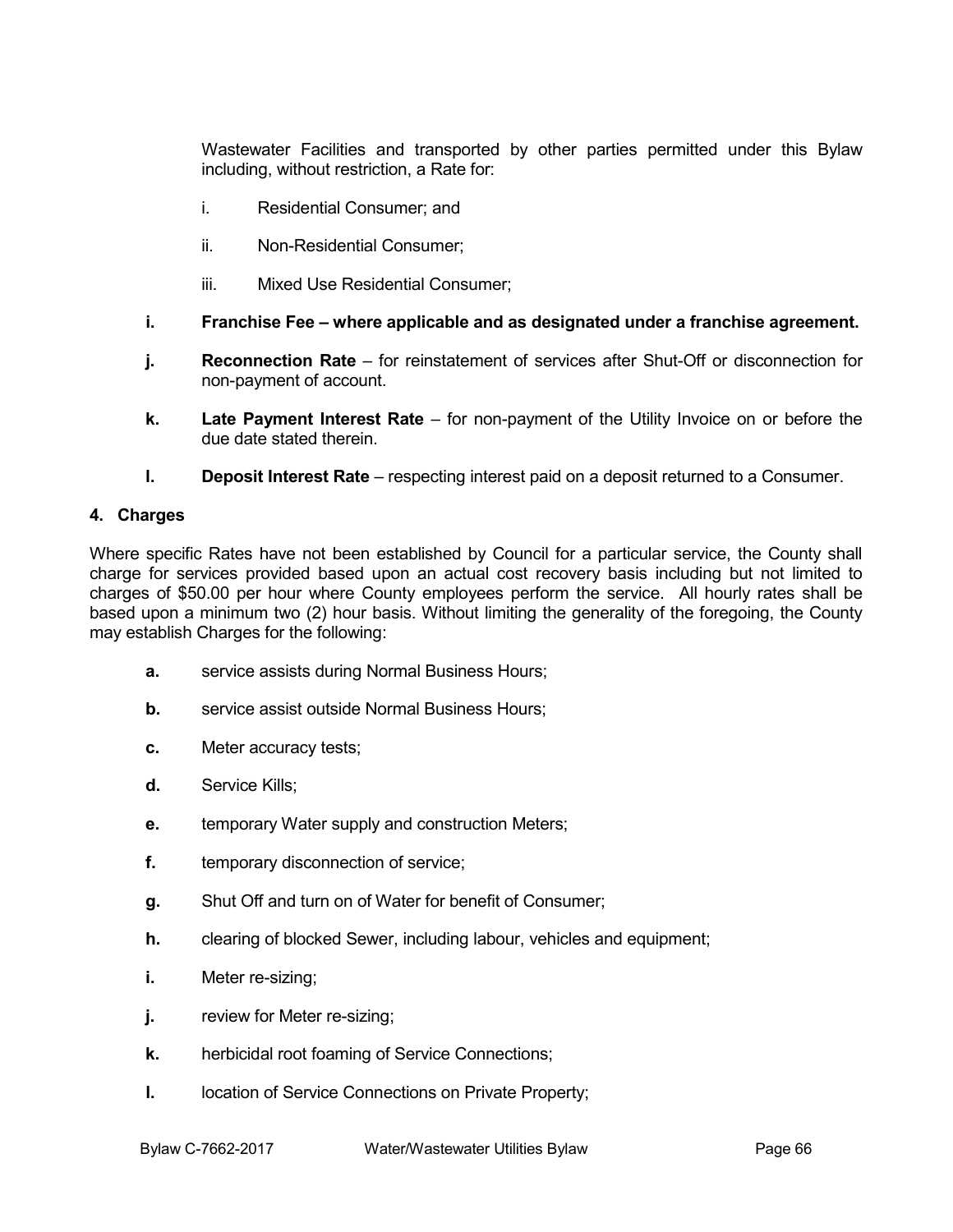- **m.** thawing of Service Connections or other private service lines;
- **n.** repairs or work related to the County property where damage caused as a result of a Person's action, including thawing of frozen Utility Services or mains, and clearing of blocked Utility Services or mains;
- **o.** video inspection of services; and
- **p.** special Meter reading.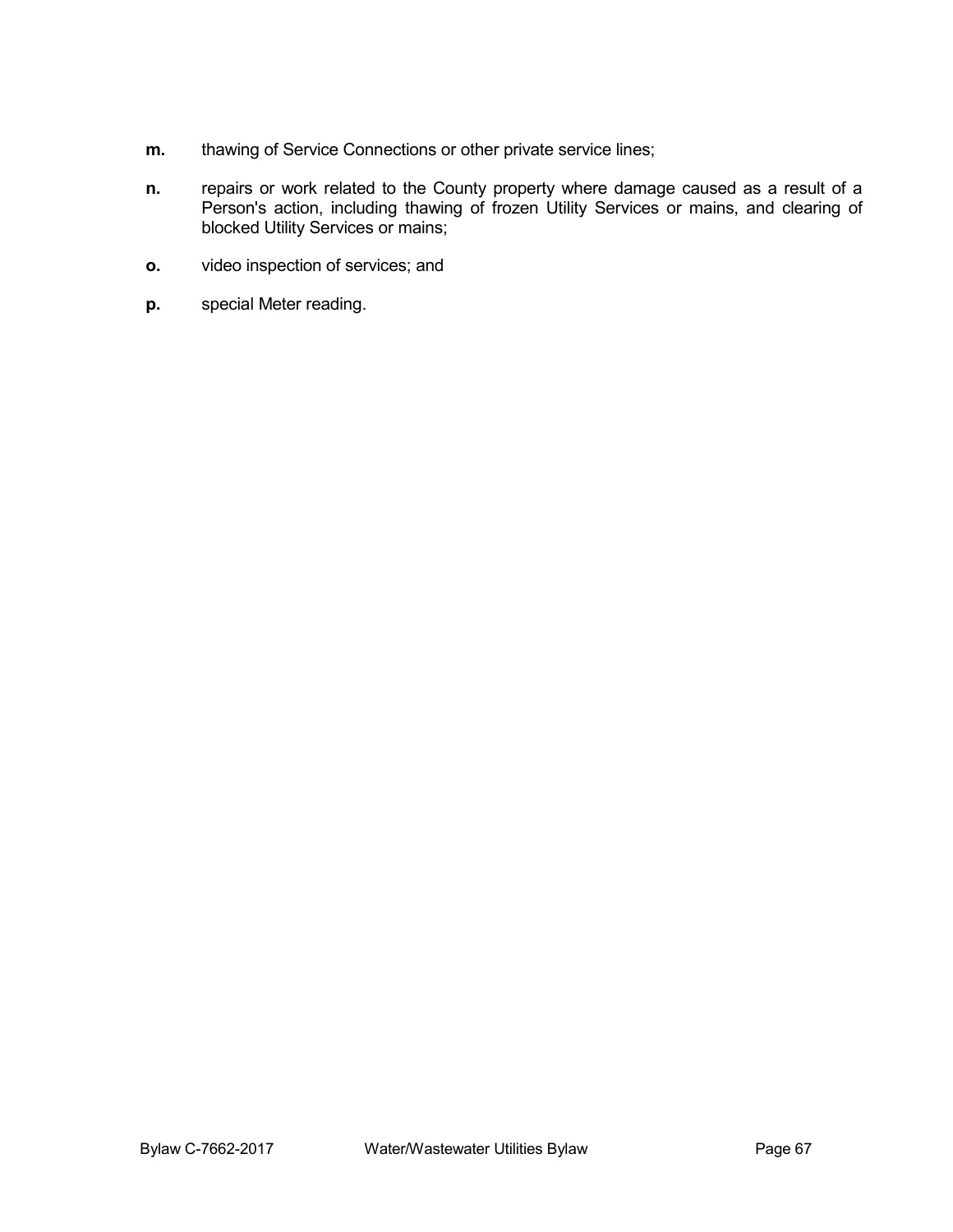# **SCHEDULE "E"**

## PROHIBITED WASTES

Prohibited Waste shall consist of Wastewater containing the following materials:

- **1.** Waste which causes or will cause an Adverse Effect;
- **2.** Any Flammable Liquid or explosive material;
- **3.** A solvent or petroleum derivative including but not limited to gasoline, naphtha or fuel oil;
- **4.** Wastewater having a PH of less than 5.5 or greater than 10.0;
- **5.** Any matter, other than Domestic Wastewater, which by itself or in combination with another substance is capable of creating odours related to but not limited to hydrogen sulphide, carbon disulphide, other reduced sulphur compounds, amines or ammonia outside or in and around a Sanitary Sewer;
- **6.** Pesticides;
- **7.** Unused pharmaceuticals;
- **8.** Wastewater containing materials which by themselves or in combination with other materials become highly coloured and pass through a Sanitary Sewer discolouring the effluent;
- **9.** Solid or viscous substances in quantities or of such size as to be capable of causing obstruction to the flow in a Sanitary Sewer, including but not limited to ashes, bones, cinders, sand, mud, straw, shavings, metal, glass, rags, feathers, tar, plastics, wood, unground garbage, animal guts or tissues, paunch manure, and whole blood;
- **10.** Radioactive Substances in excess of concentrations greater than that specified under the *Atomic Energy Control Act* and the Atomic Energy Control Regulations or amended versions thereof;
- **11.** Wastewater having a temperature in excess of sixty degrees Celsius;
- **12.** Grit removed from Commercial Premises including but not limited to grit removed from car washing establishments, automobile garages and restaurant sumps or from Interceptors;
- **13.** Any corrosive or toxic Wastewater or other wastes which could adversely affect a Sanitary Sewer or Wastewater Facilities;
- **14.** Wastewater which will create tastes or odours in drinking water supplies making such waters unpalatable after conventional water purification treatment;
- **15.** Wastewater which will be discharged in layers or will form layers;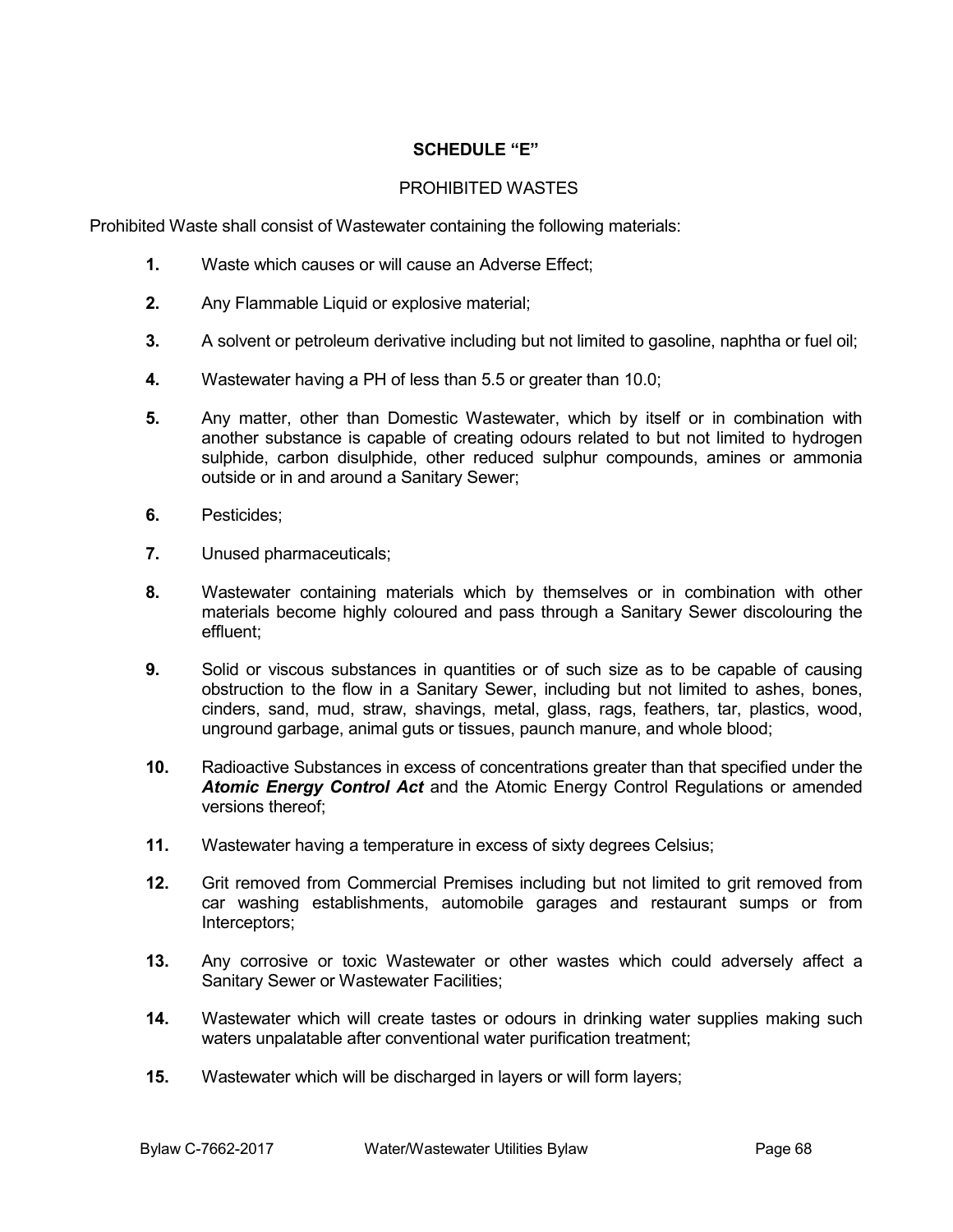- **16.** Wastes which will interfere with the disposal of biosolids resulting from municipal Wastewater treatment;
- **17.** Wastes which will cause a violation or non-compliance event in the operating approval for the Wastewater Facilities;
- **18.** Biological Wastes;
- **19.** Storm water drainage or sub-surface drainage unless authorized by Council pursuant to this Bylaw or otherwise;
- **20.** Hazardous Waste or Hazardous Substances;
- **21.** Wastewater containing Restricted Waste, consisting of substances of a concentration, expressed in mg/L, in excess of any one or more of the limits in Schedule "F" of this Bylaw, unless the discharge is in accordance with a valid discharge agreement issued by the County.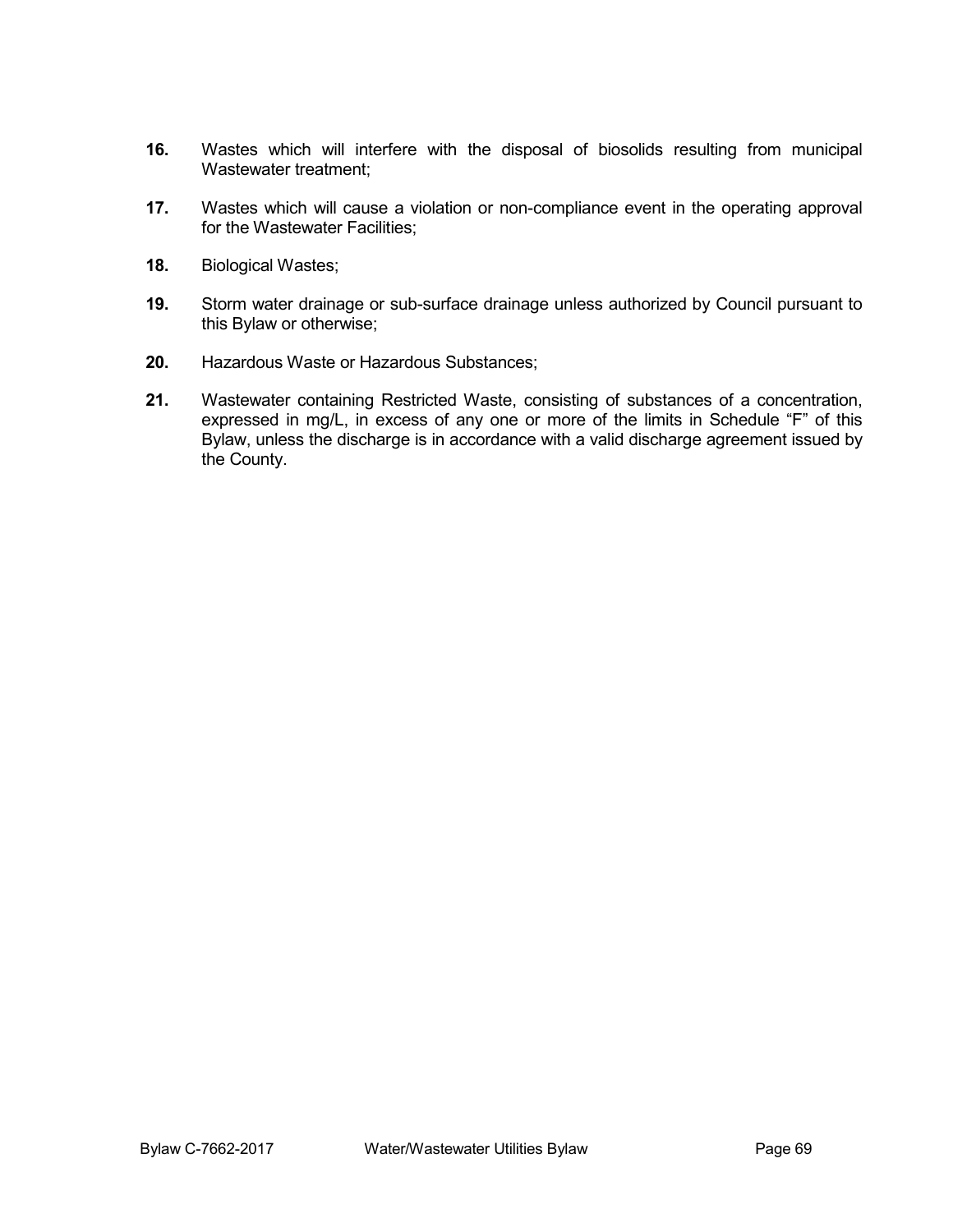# **SCHEDULE "F"**

# RESTRICTED WASTES

Restricted Waste shall consist of Wastewater containing the materials listed in excess of the following concentrations:

| Aluminum                         | $0.0$ mg/L            |
|----------------------------------|-----------------------|
| Ammonia                          | $24$ mg/L             |
| Antimony                         | $5.0$ mg/L            |
| Arsenic                          | $0.1 \text{ mg/L}$    |
| Benzene                          | $0.01$ mg/L           |
| Beryllium                        | $1.0$ mg/L            |
| <b>Biochemical Oxygen Demand</b> | 1200 mg/L             |
| <b>Bismuth</b>                   | 5.0 mg/L              |
| Boron                            | $5.0$ mg/L            |
| <b>BTEX</b>                      | $\overline{0.5}$ mg/L |
| Cadmium                          | $0.2$ mg/L            |
| <b>Chemical Oxygen Demand</b>    | 2400 mg/L             |
| Chloride                         | 1500 mg/L             |
| Chloroform                       | $0.04$ mg/L           |
| Chromium, total                  | $0.37$ mg/L           |
| Cobalt, total                    | $5.0$ mg/L            |
| Copper, total                    | $1.0$ mg/L            |
| Cyanide, total                   | $1.0$ mg/L            |
| Dichlorobenzene                  | $0.09$ mg/L           |
| Ethylbenzene                     | $\overline{0.5}$ mg/L |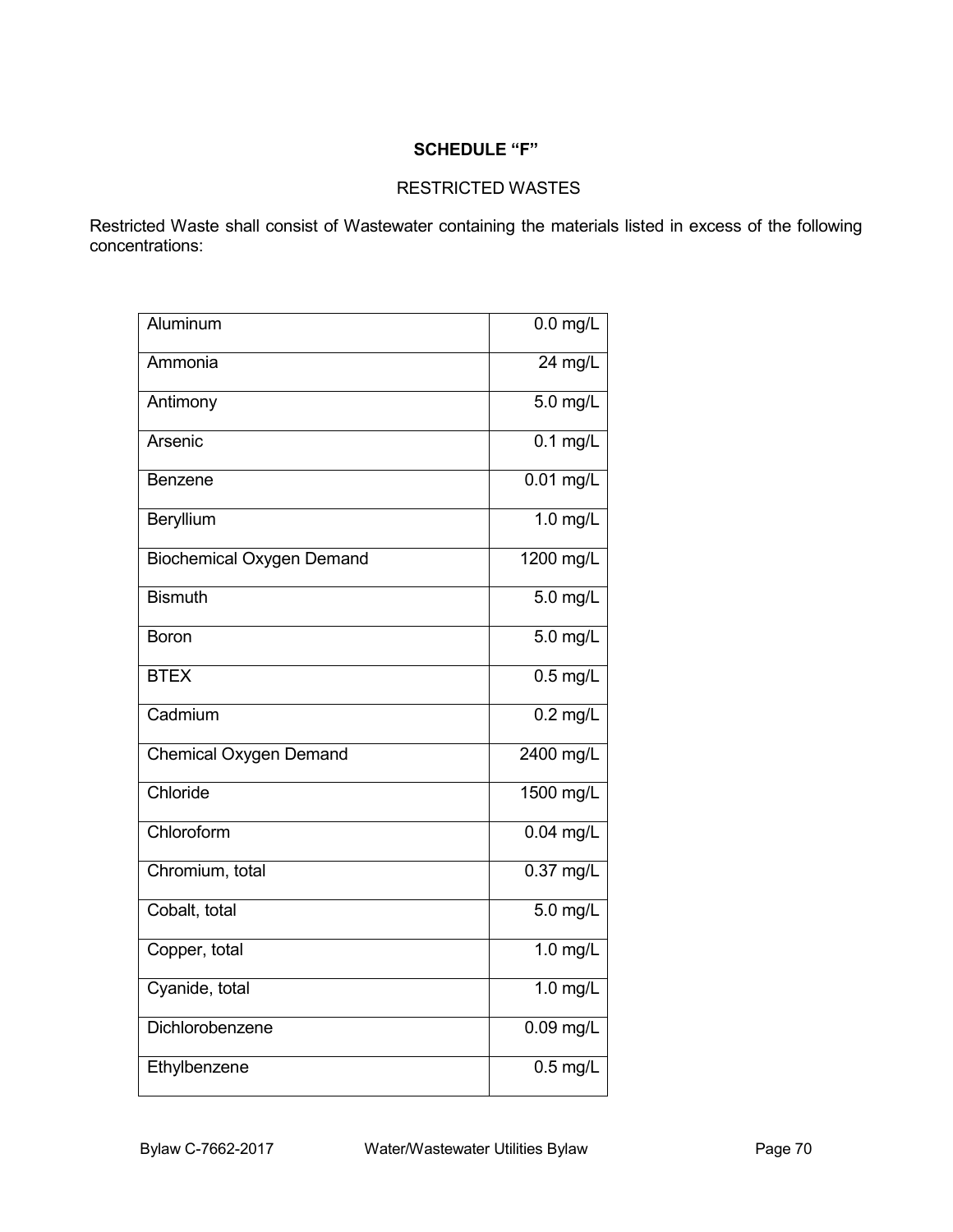| Fats, Oils & Grease, animal / vegetable | 450 mg/L    |
|-----------------------------------------|-------------|
| Oils & Grease, mineral / synthetic      | $15$ mg/L   |
| Fluoride                                | 10.0 mg/L   |
| Hexachlorobenzene                       | 0.055 mg/L  |
| Hydrocarbons                            | 50.0 mg/L   |
| Iron                                    | 50.0 mg/L   |
| Lead, total                             | 0.01 mg/L   |
| Manganese                               | 5.0 mg/L    |
| Mercury                                 | $0.1$ mg/L  |
| Methylene Chloride (Dichloromethane)    | $0.1$ mg/L  |
| Molybdenum, total                       | 5.0 mg/L    |
| Nickel, total                           | $0.55$ mg/L |
| Nitrogen, Total Kjeldahl                | 70 mg/L     |
| PCBs (Chlorobiphenols)                  | 0.004 mg/L  |
| <b>Phenol Compounds</b>                 | 1.0 mg/L    |
| Phosphorus, total                       | 12 mg/L     |
| Selenium, total                         | $0.82$ mg/L |
| Silver, total                           | $0.29$ mg/L |
| Sulphate (SO <sub>4</sub> )             | 1500 mg/L   |
| Sulphides $(H_2S)$                      | $0.3$ mg/L  |
| Tetrachloroethane                       | $0.04$ mg/L |
| Tetrachloroethylene                     | $0.05$ mg/L |
| Thallium                                | $0.5$ mg/L  |
| Tin                                     | 5.0 mg/L    |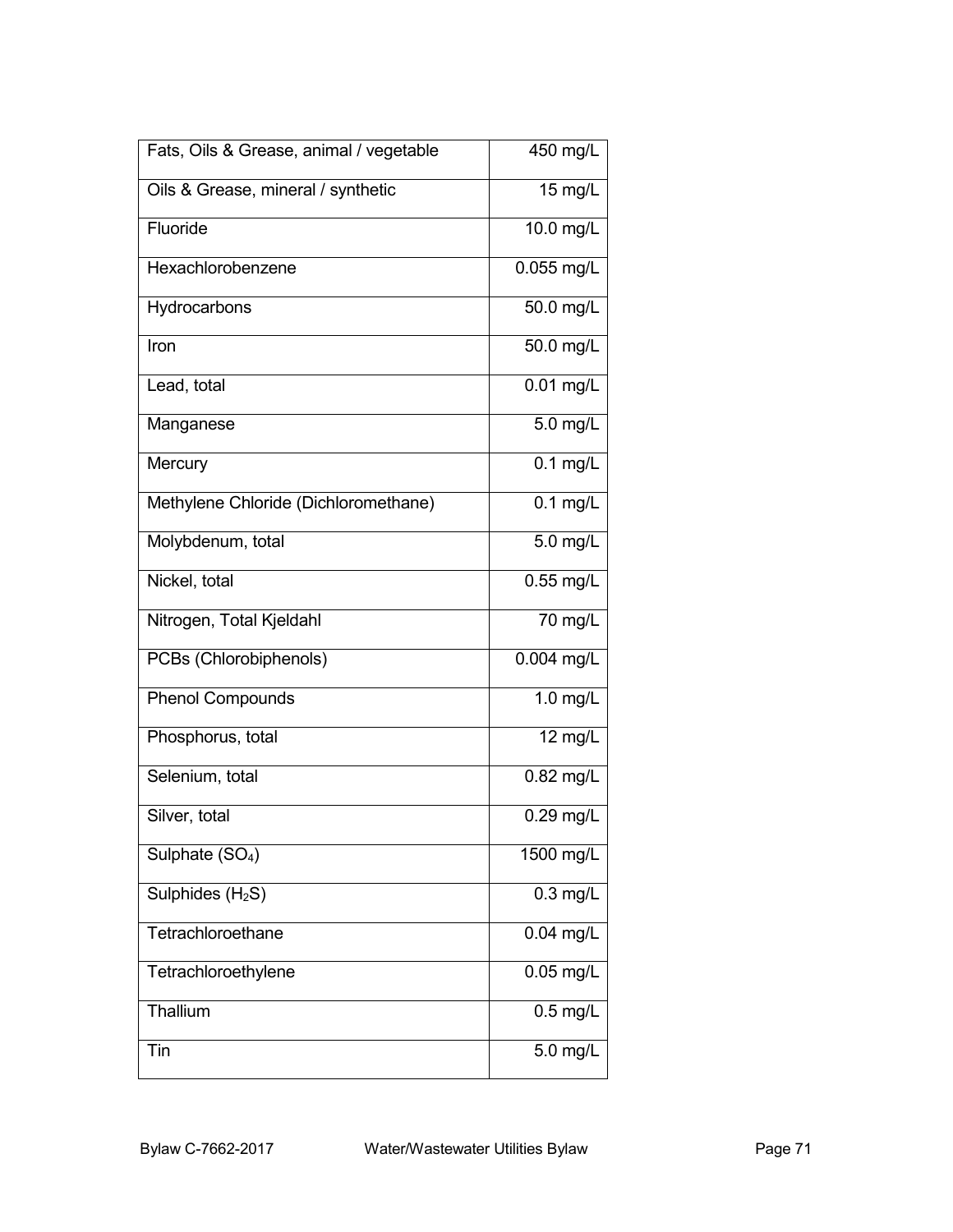| Titanium                      | 5.0 mg/L    |
|-------------------------------|-------------|
| Toluene                       | 0.08 mg/L   |
| <b>Total Suspended Solids</b> | 1200 mg/L   |
| Trichloroethylene             | 0.054 mg/L  |
| Vanadium                      | $5.0$ mg/L  |
| Xylenes (total)               | 0.32 mg/L   |
| Zinc, total                   | $0.03$ mg/L |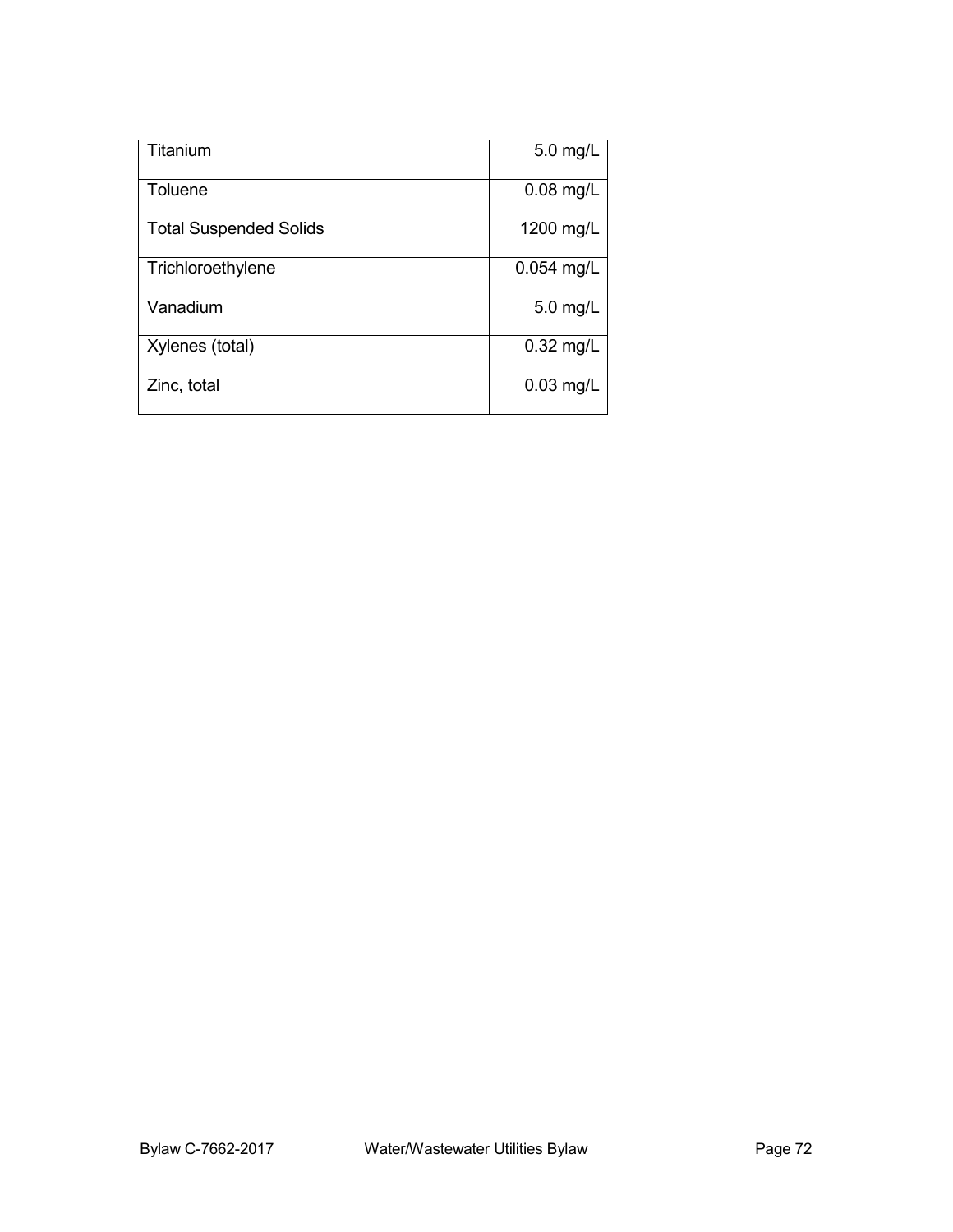## **SCHEDULE "G"**

# REMEDIAL ORDER

## [METHOD OF SERVICE]

[DATE] [ADDRESS]

Attention: [ ]:

RE: [Legal Description]\_(the "**Property**")

It has come to Rocky View County's attention that you, as the Owner/Occupant of the Property, are in violation of Rocky View County's Water/Wastewater Utilities Bylaw No. C-7662-2017 (the "**Bylaw**") by:

1.

2.

3.

A full copy of the Bylaw is available on Rocky View County's website. A full copy of the *Municipal Government Act*, R.S.A. 2000 Chapter M-26 is available on the Alberta Queen's Printer website.

In accordance with Section 545 of the *Municipal Government Act*, R.S.A. 2000 Chapter M-26, you are HEREBY ORDERED to take the following steps on or before [ DATE 1:

1.

 $\mathcal{P}$ 

3.

Please be advised that failure to comply with these directions may result in Rocky View County taking steps at your sole cost and expense to enforce the terms of this Remedial Order. Such enforcement steps include, but are not limited to:

1. Entering upon the Property and taking any action necessary to bring the Property into compliance with the Bylaw in accordance with Section 549 of the *Municipal Government Act*. Such action may include but is not limited to all remedial action set out above including:

a)

- b)
- c)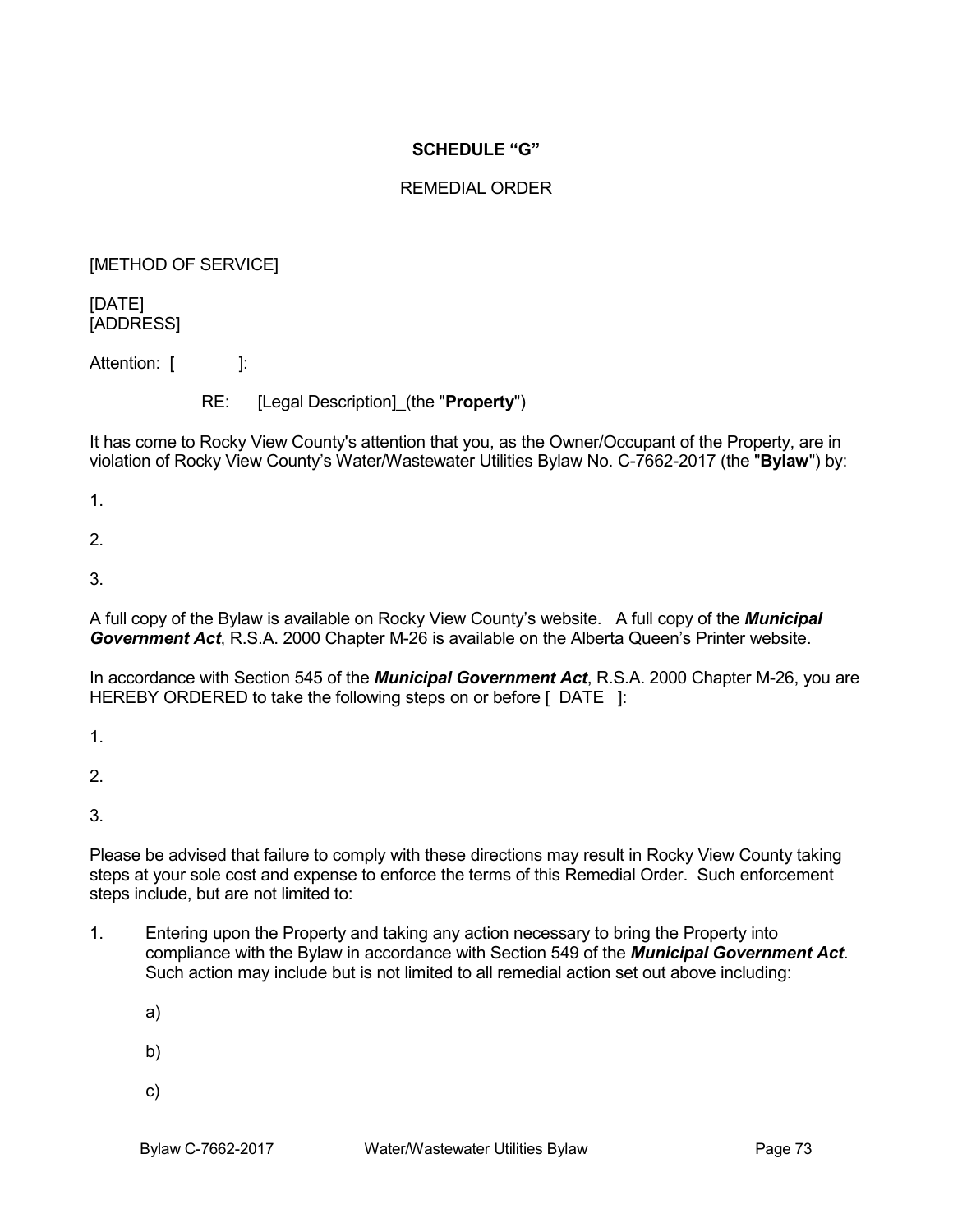- 2. Registering this Remedial Order against the Certificate of Title to the Property pursuant to the *Land Titles Act* and Section 546.1 of the *Municipal Government Act*;
- 3. Legal action including, but not limited to, injunctive relief from the Alberta Court of Queen's Bench pursuant to Section 554 of the *Municipal Government Act*; and
- 4. Issuing a Violation Ticket and seeking the imposition of fines and penalties (maximum fine is \$10,000.00) and a Compliance Order as provided for in Section 566 and 567 of the *Municipal Government Act*.

Please be further advised that in the event that you do not comply with the terms of this Remedial Order and Rocky View County is thereby required to take any or all of the above noted enforcement steps, in accordance with Section 553 of the *Municipal Government Act*, the costs of doing so, including but not limited to solicitor and his own client costs, will be added to the tax roll of the Property. Such amounts will form a special lien against the Property, will be deemed to be property taxes, and will be subject to the same collection provisions as property taxes.

You may request that the Rocky View County Council review this Remedial Order in accordance with Section 547 of the *Municipal Government Act* by providing a written request for review of the Remedial Order, including reasons for the request, to the Rocky View County Council within 14 days of receipt of this Remedial Order at the following address: Rocky View County Council, 911-32 Avenue NE, Calgary, Alberta, T2E 6X6, Attention: Chief Administrative Officer.

DATE:\_\_\_\_\_\_\_\_\_\_\_\_\_\_\_\_\_ \_\_\_\_\_\_\_\_\_\_\_\_\_\_\_\_\_\_\_\_\_\_\_\_\_\_\_\_\_\_\_\_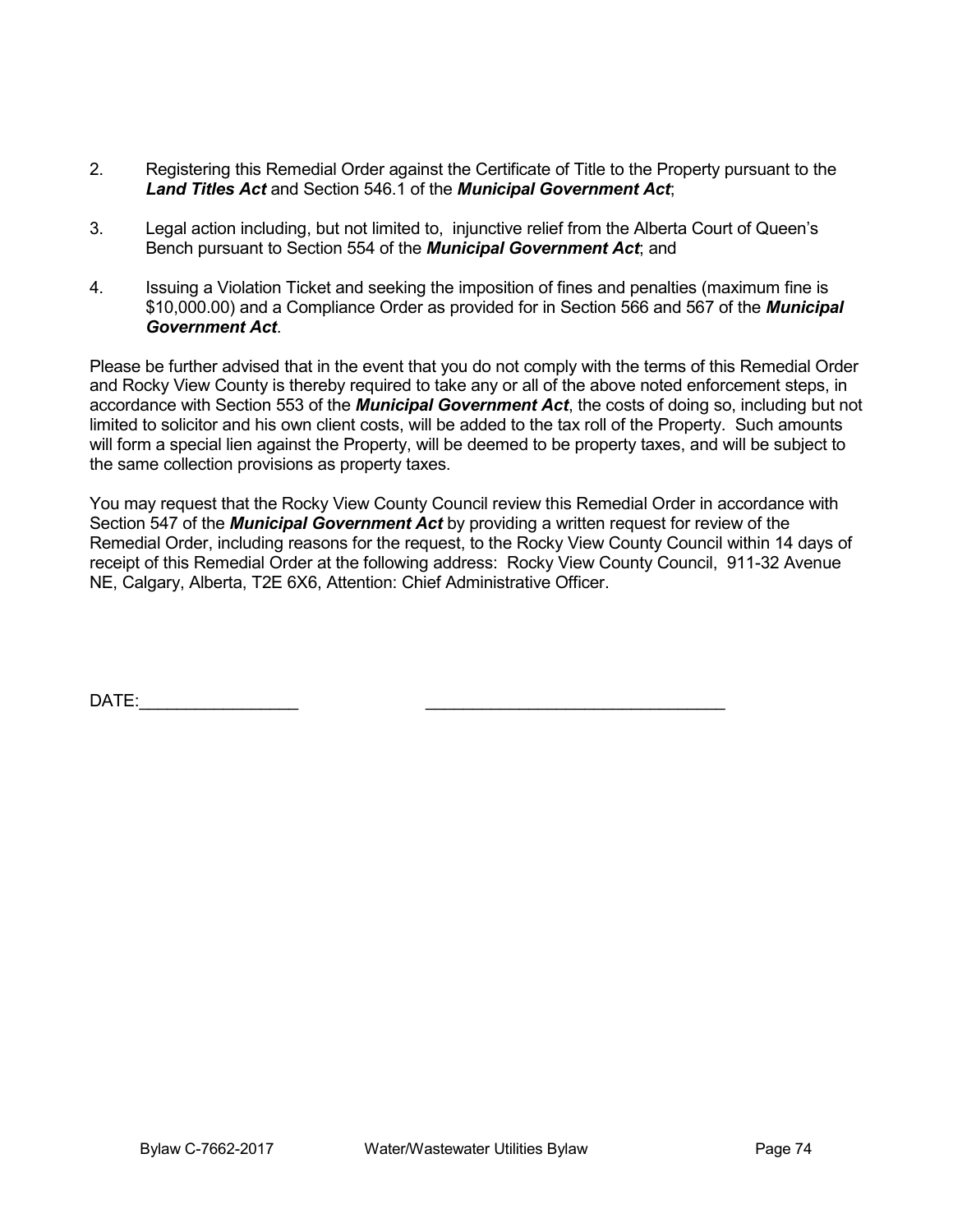## **SCHEDULE "H"**